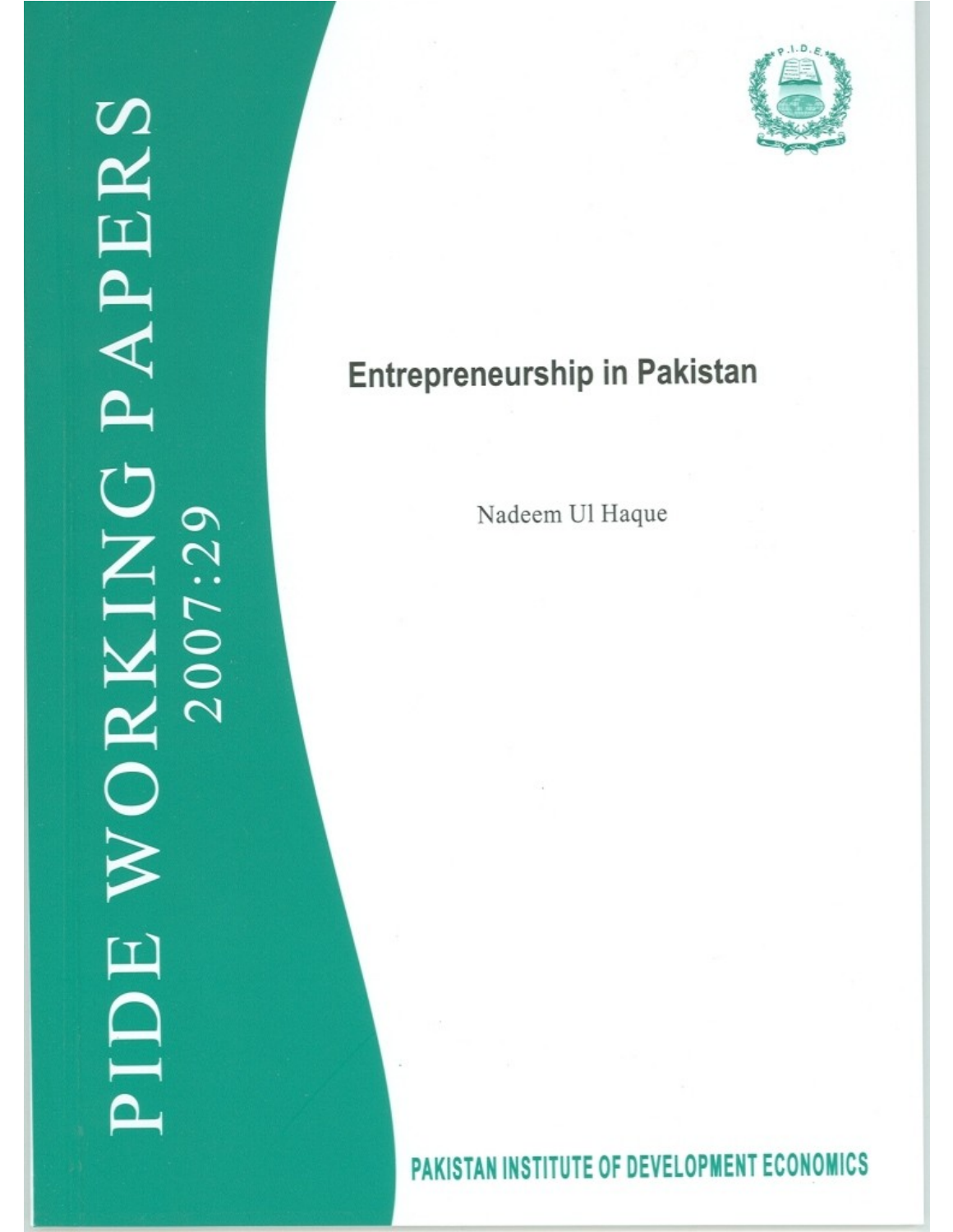**PIDE Working Papers 2007:29**

# **Entrepreneurship in Pakistan**

# *Nadeem Ul Haque*

*Formerly Vice-Chancellor Pakistan Institute of Development Economics, Islamabad*



# **PAKISTAN INSTITUTE OF DEVELOPMENT ECONOMICS ISLAMABAD**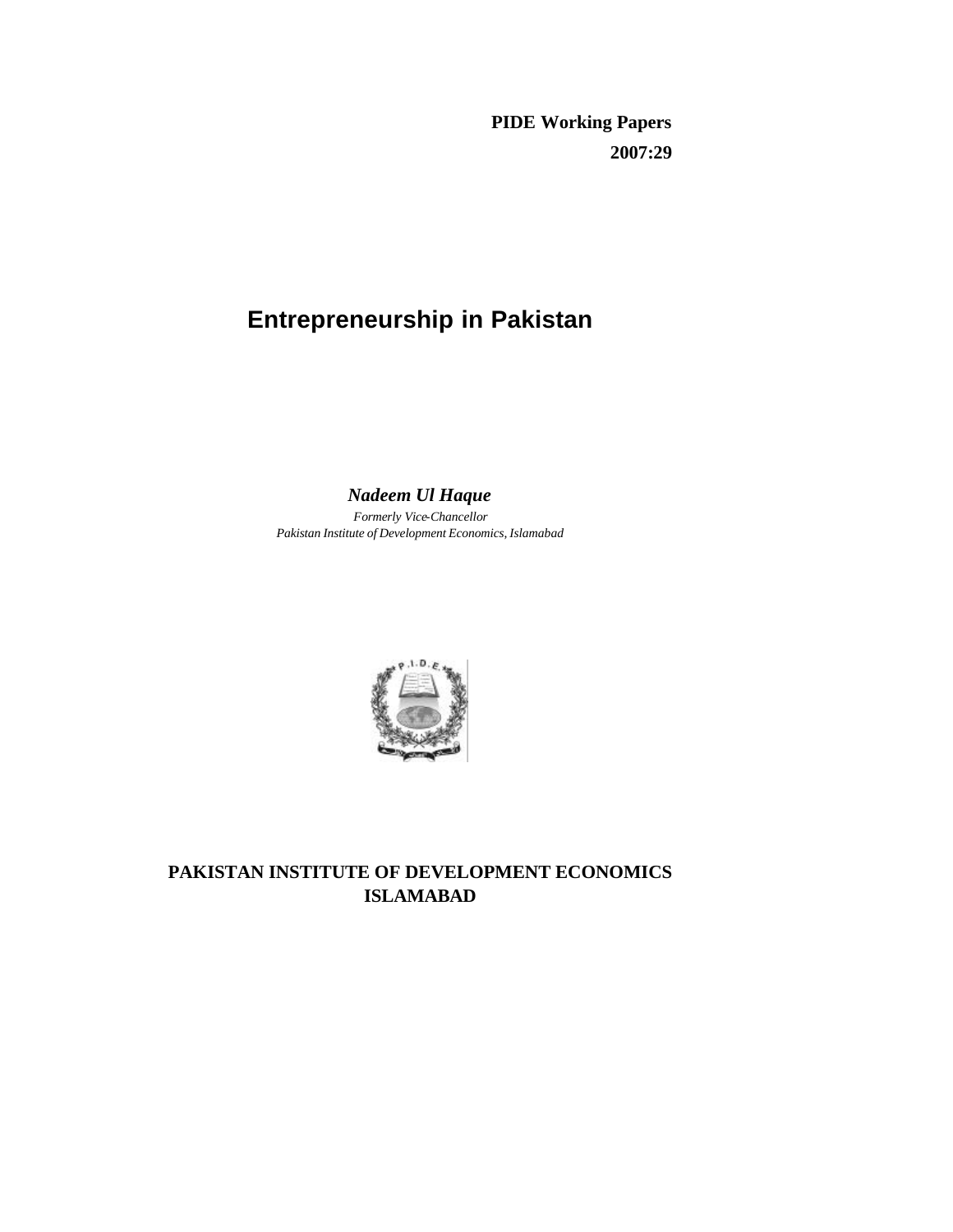All rights reserved. No part of this publication may be reproduced, stored in a retrieval system or transmitted in any form or by any means—electronic, mechanical, photocopying, recording or otherwise—without prior permission of the author(s) and or the Pakistan Institute of Development Economics, P. O. Box 1091, Islamabad 44000.

**© Pakistan Institute of Development Economics, 2007.**

Pakistan Institute of Development Economics Islamabad, Pakistan

*E-mail:* publications@p ide.org.pk *Website:* http://www.pide.org.pk *Fax:* +92-51-9210886

Designed, composed, and finished at the Publications Division, PIDE.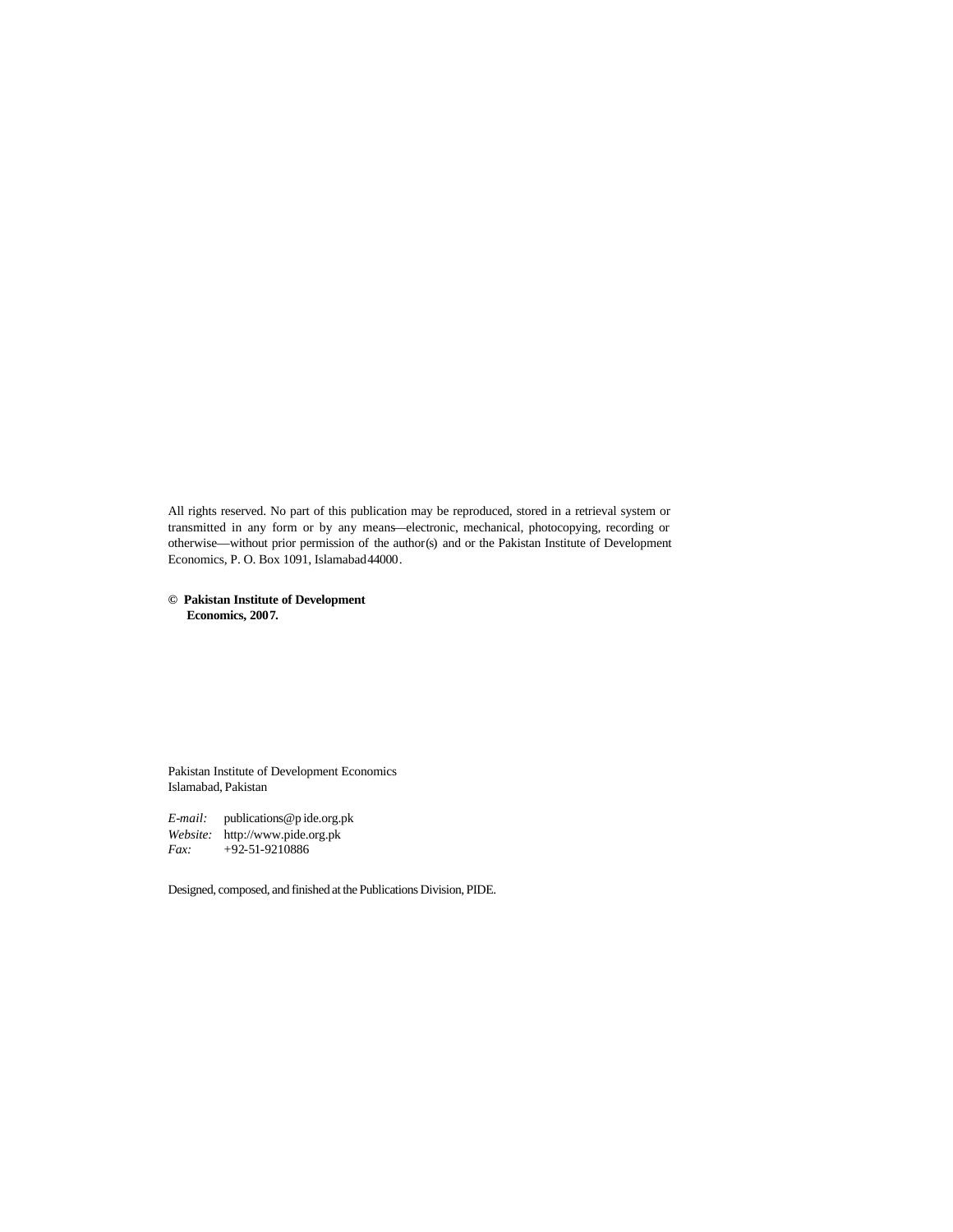# **CONTENT S**

|    |     |                                                          | Page |
|----|-----|----------------------------------------------------------|------|
|    |     | Abstract                                                 | v    |
|    |     | 1. Introduction                                          | 1    |
|    |     | 2. Understanding Entrepreneurship                        | 2    |
|    |     | (a) What Makes up an Entrepreneurial Economy?            | 5    |
|    |     | (b) Entrepreneurship as Rent-seeking                     | 5    |
|    |     | 3. The Nature of Pakistani State                         | 7    |
|    |     | 4. How Did Entrepreneurship Develop in Pakistan?         | 9    |
|    |     | (a) The Big Push for Industry                            | 9    |
|    |     | (b) The Neglect of the "Small"                           | 11   |
|    |     | (c) Agriculture and the Elite Bias                       | 12   |
|    |     | (d) Subsidies for Export                                 | 13   |
|    |     | 5. The Unintended Consequences                           | 14   |
|    |     | (a) Inequality and Bank Defaults                         | 14   |
|    |     | (b) Crippled Innovation                                  | 15   |
|    |     | (c) Rent-seeking and Land Development                    | 16   |
|    |     | (d) Non-commercial Cities                                | 17   |
| 6. |     | <b>Understanding Business in Pakistan</b>                | 21   |
|    | (a) | The Attraction of Rents                                  | 22   |
|    |     | (b) The Costs of Corruption                              | 22   |
|    |     | (c) Lack of Research, Expertise Skills and Knowledge     | 23   |
|    |     | (d) City Administrations Unfriendly to Small and Trading |      |
|    |     | <b>Businesses</b>                                        | 24   |
|    |     | (e) Poor Legal Framework                                 | 25   |
|    | (f) | Lack of Trust and Social Capital                         | 25   |
|    |     | (g) The Constraint of Financing                          | 26   |
|    |     | (h) Why There is No Consolidation?                       | 26   |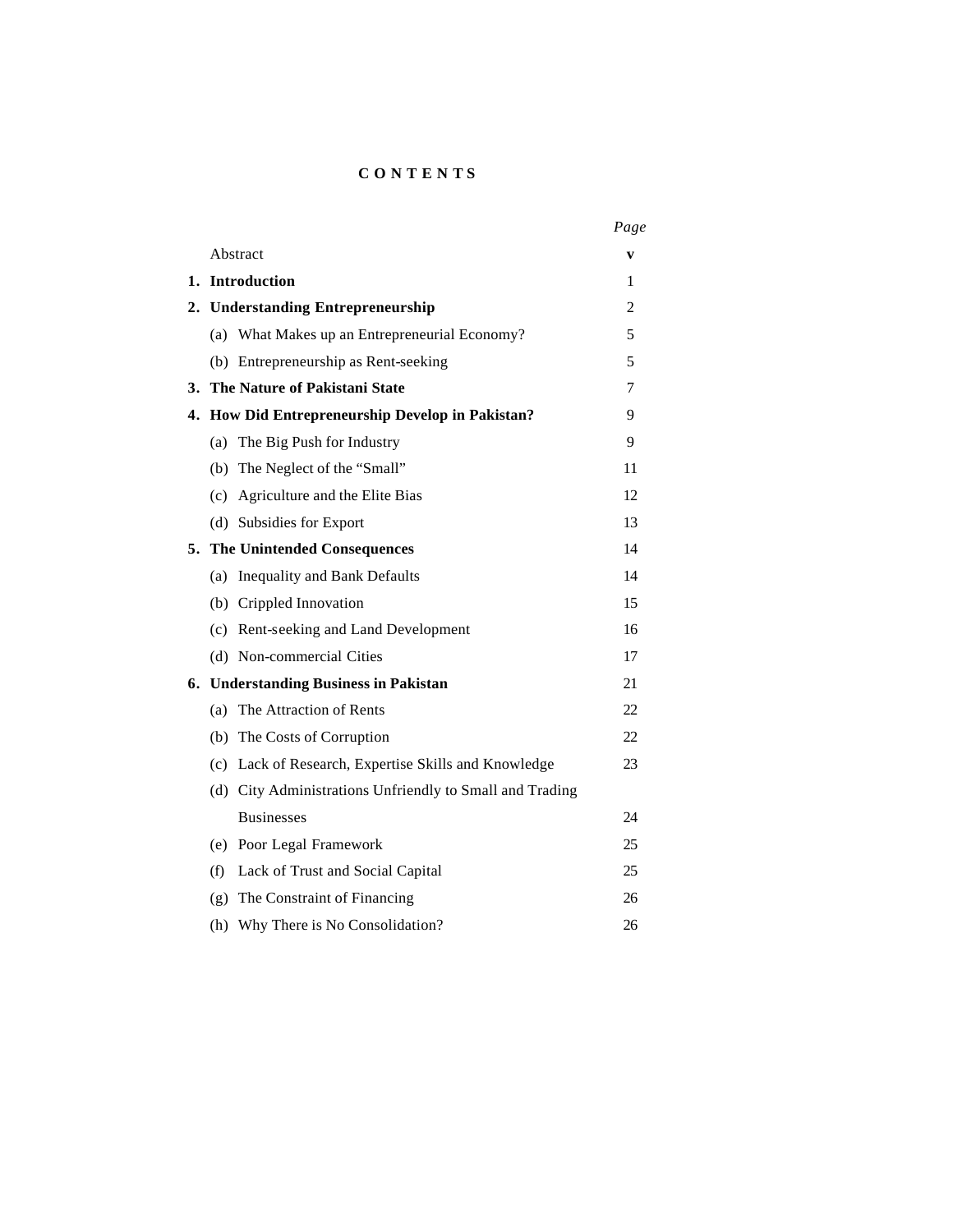|     |                                                           | Page |
|-----|-----------------------------------------------------------|------|
|     | 7. Conclusion                                             | 27   |
|     | (a) Reinventing the Role of Govern ment and Ensuring Rule |      |
|     | of Law                                                    | 27   |
|     | (b) Removing the Instruments of Rent-seeking              | 28   |
|     | (c) A New Growth Strategy                                 | 28   |
|     | (d) Building Growth Cities                                | 29   |
|     | (e) Identifying 'Lemons'                                  | 30   |
| (f) | Releasing the Energy of the Domestic Sector               | 31   |
|     | <b>Annexures</b>                                          | 33   |
|     | References                                                | 52   |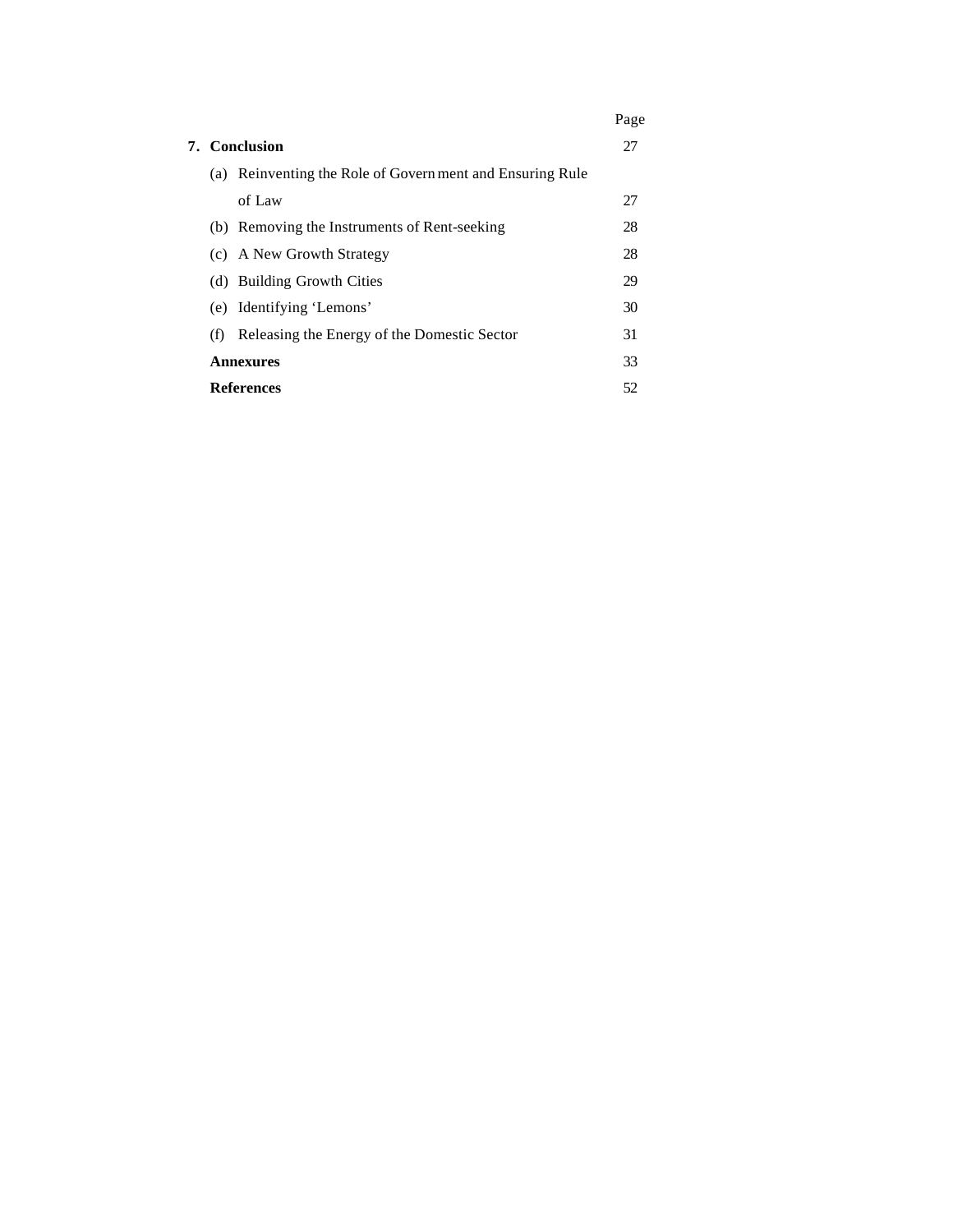### **ABSTRACT**

Entrepreneurship is viewed by economists to be a combination of innovation and risk taking. When such activity thrives, high growth rates are achieved as well as opportunities offered to all segments of society, including the poor. The latter benefit form growth and employment as well as through opportunities for entrepreneurship.

In Pakistan innovation and risk taking is severely inhibited by the intrusive role of government in the marketplace. From the early days of planning when protection and subsidy polic ies determined winners in the market place, entrepreneurship has been diverted to seeking government favours.

Government economic policy also seeks to promote growth through a basically 'mercantilist' approach where domestic commerce through seriously neglect is heavily regulated. This sector either employs most of the poor or offers them entrepreneurial opportunities. Hence deregulating this sector could be a priority in and anti-poor strategy.

The paper also argues that land distribution and city zoning and management have also evolved to further reinforce the prevalent rent seeking path to success. The result is that cities are by design not allowed to become clusters of commerce that will be entrepreneur friendly. These clusters of dense urban commerce are magnets of employment and opportunity for the poor.

To develop an entrepreneurship culture in the country, the system of incentives (laws and policies) that promote rent seeking will have to be dismantled. This paper presents an analysis of the state of entrepreneurship/rent seeking prevailing in Pakistan. This analysis allows us to obtain and understanding of the kinds of reforms (including legislative changes) that are required to develop entrepreneurship.

*JEL classification:* M13 *Keywords:* Entrepreneurship, New Firm, Startups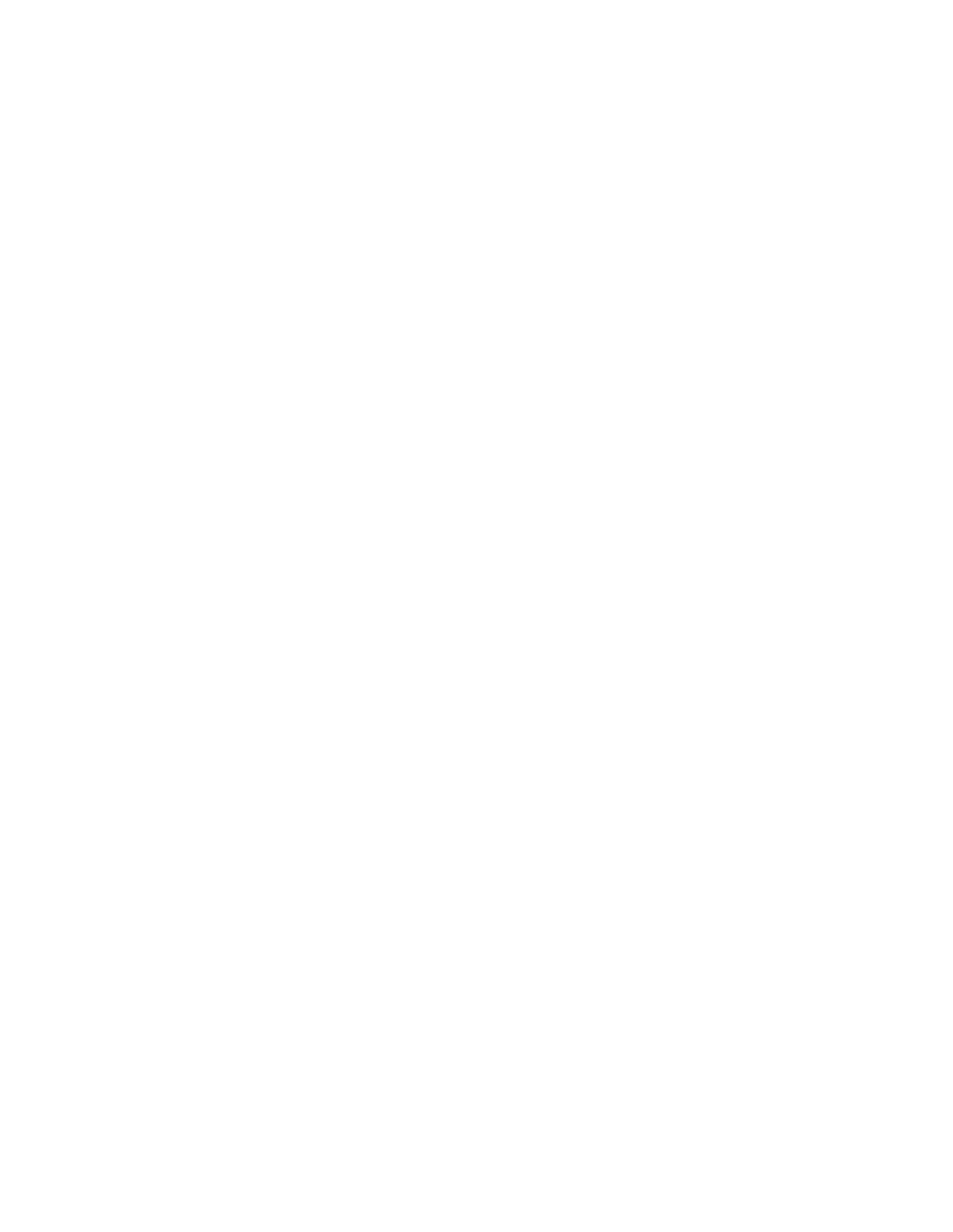# **1. INTRODUCTION\***

Economic development as a conscious mechanism in countries like Pakistan is a recent post colonial phenomenon. This was an exciting period in which international agencies and international aid were founded with the objective of achieving economic development and eradicating poverty everywhere. The international research network with fledgling domestic counterparts dedicated themselves to developing policy instruments for delivering this noble objective of plenty everywhere.

Unfortunately, 60 years later poverty persists and many countries like Pakistan are caught in a poverty trap. The international research enterprise has rededicated itself in the last 20 years to understanding the reasons for this policy, aid and donor failure. The answer has come in five different forms.

- (a) Economic growth requires institutional prerequisites which underpin human transactions. These prerequisites are those that human civilisation has evolved over the years —rule of law, democratic institutions, sound legal framework including an efficient and independent judiciary, modern economic governance including property rights and market developing regulation, and a free and open media. Without these the environment remains very uncertain and full of risk which impairs entrepreneurship and investment.
- (b) Economic aid works only where the policy and institutional environment is sound. This again lends support to the 'primacy of institution' argument. A society that achieves the institutional set up described above goes on to achieve economic development. [Landes (1998)].
- (c) Growth is a result of knowledge accumulation and entrepreneurship [Dejardin (2004 and 2005)]. It is innovation and ideas that drive growth and not just infrastructure development and investment promotion that most development policy sought to promote in its early period. In this view growth is all about new ideas and innovation which entrepreneurs take the risk of bringing to the market [Romer (1994) and Grossman and Helpman (1994)].
- (d) Easterly (2003 and 2005) presents perhaps the most critical view of the international establishment for the development policy. In his view most aid and aid inspired policy as well as centralised and

*Acknowledgements:* The author acknowledges the assistance of Ms Sofia Ahmed and Mr Khawaja Idrees in the background research for this paper.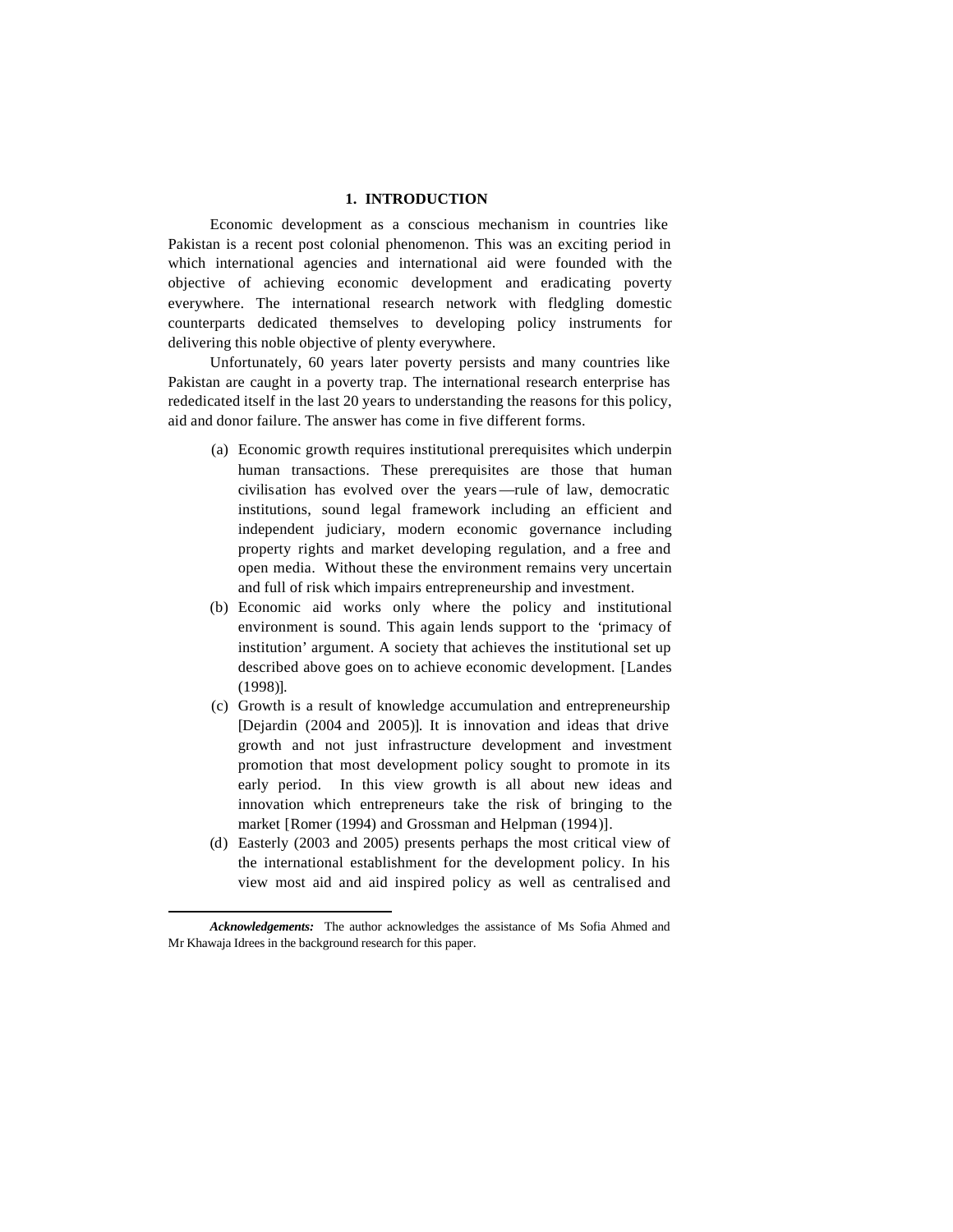macro approaches to development have all failed to achieve the promise of development. In his view growth happens when policy and management at every level in the economy turns entrepreneurial.

(e) Entrepreneurship need not always be wealth-creating and growthinducing. Tulllock (1989), Krueger (1974) have shown that entrepreneurship can be directed towards the accumulation of wealth through unproductive enterprise. Rents can be earned from government awards of licenses and titles that impede market and goods development. The system of incentives that a country sets up in its governance mechanism can either promote healthy entrepreneurship leading to economic growth and prosperity or rentseeking where productive activities are at a discount. In the latter case, a society gets stuck in a low poverty-low growth trap.<sup>1</sup>

This paper is focused on the subject of entrepreneurship in Pakistan and how policy and the environment can be adjusted to allow entrepreneurship play a greater role in the economy of Pakistan. Moreover, it aims to provide a general understanding of entrepreneurship. Following recent research—elements of which have been summarised above, this paper will also argue that economic growth and progress with poverty reduction have both been seriously impeded because of a policy environment which is unfriendly to entrepreneurship.

# **2. UNDERSTANDING ENTREPRENEURSHIP**

Today entrepreneurship is most commonly viewed as undertaking innovation and bearing risk. Joseph Schumpeter, probably the most important pioneer in the area views innovation as the critical link between entrepreneurship and economic growth [Schumpeter (1934)]. He sees economic development as a continuum of series of new processes, new markets, new sources, and new organisations all of which are a product of entrepreneurial activity [Barreto (1989), p. 28]. This innovative and entrepreneurial process allows the 'old' to be washed away by the 'new', through a process of trial and error and a reallocation of labour and capital from the 'old' to the 'new'. There is abundant evidence that the productivity of the new, entering businesses is higher than that of the older businesses that they replace [Haltiwanger  $(2000)$ ].<sup>2</sup> Thus indeed, entrepreneurship is something worth pursuing.

Entrepreneurship is rare and unlearned because (a) it charts the unknown; and (b) experience may be a hindrance to change. Schumpeter's entrepreneur by breaking the established pattern, disrupts the circular flow, and in the process creates excess value, all factors are paid as per their marginal productivity and the entrepreneur reaps the excess. Thus, it is through innovation, that the profit

<sup>&</sup>lt;sup>1</sup>See Murphy, Shliefer and Vishny (1993) and Acemoglu (1996).

<sup>&</sup>lt;sup>2</sup>Cited in Boumal (1993).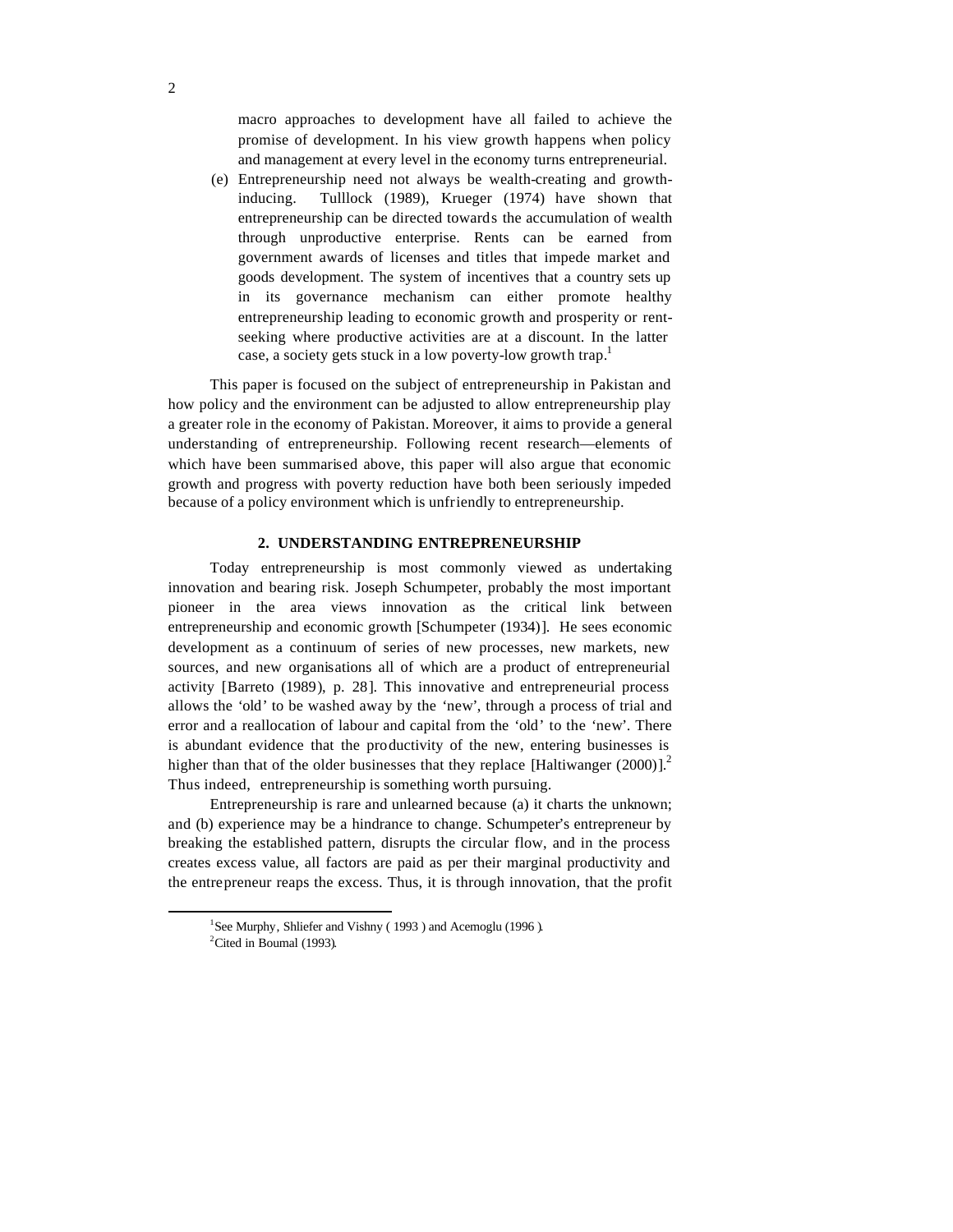arises and through imitation and competition that it disappears [Barreto (1989), p. 32].

Besides innovation, risk-bearing is an essential element of entrepreneurship. When a new firm, a new product or a new process is formed, prospects are uncertain. It is the entrepreneur who must bear the risks involved since; others lacking the vision may be unwilling to take the risk.

All in all, entrepreneurship is the process of identifying, developing, and bringing a vision to life. The vision may be an innovative idea, an opportunity, or simply a better way to do something. The end result of this process is the creation of a new venture, formed under conditions of risk and considerable uncertainty.<sup>3</sup> Entrepreneurs are therefore, usually considered to bear risk while pursuing opportunities, and are often associated with creative and innovative ideas. Schumpeter postulated that it is the entrepreneurial actions that cultivate the causes of business cycles and economic development. Hence, providing the entrepreneurs with the right environment is of vital importance since they play a crucial role in generating change in the market system and revolutionising.

Typically it is noted that entrepreneurs start small and with their own funding. Banks and financiers like to finance success not unknown. Venture capital industry arises in advanced countries to discover entrepreneurs but this industry requires substantial legal and financial development to take root. The institutional infrastructure of poor countries does not lend itself to the development of entrepreneurship.

Box 1 below lists the various definitions of entrepreneurship.

|                   | Box 1                                                                                                                                                                                                                              |  |
|-------------------|------------------------------------------------------------------------------------------------------------------------------------------------------------------------------------------------------------------------------------|--|
|                   | <b>ENTREPRENEURSHIP "defined"</b>                                                                                                                                                                                                  |  |
|                   | Defining entrepreneurship has remained a topic of immense debate since quite some time now. The<br>definition, 'undertaking innovation and bearing risk', has evolved overtime.<br>Mentioned below are some important definitions. |  |
| ✓                 | transformation of demand into supply for profits (Smith 1776)                                                                                                                                                                      |  |
| ✓                 | creation of organisations (Gartner 1988),                                                                                                                                                                                          |  |
| ✓                 | carrying out new combinations — later on termed innovation through the process of 'creative                                                                                                                                        |  |
|                   | $d$ destruction' — old being washed away by the new (Schumpeter 1934),                                                                                                                                                             |  |
| ✓                 | founding private enterprise (Mill 1848)                                                                                                                                                                                            |  |
| ✓                 | exploration of opportunities—being an arbitrageur and an equilibrating agent (Kirzner 1973),                                                                                                                                       |  |
| ✓                 | bearing uncertainty (Knight 1921), Richard Cantillon (1755),                                                                                                                                                                       |  |
| ✓                 | bringing together factors of production (Say 1803),                                                                                                                                                                                |  |
| ✓                 | ownership (Fredrick Hawley 1892)                                                                                                                                                                                                   |  |
| ✓                 | responsible decision-making (Frank Knight 1921)                                                                                                                                                                                    |  |
| ✓                 | exploiting the opportunities that change, in technology, consumer preferences, social norms,<br>etc., creates.                                                                                                                     |  |
| entrepreneurship. | The essence derived from the definitions is that 'innovation and bearing risk' hold the key to                                                                                                                                     |  |

<sup>&</sup>lt;sup>3</sup> The Entrepreneurship Centre at Miami University of Ohio proclaims a similar definition of entrepreneurship.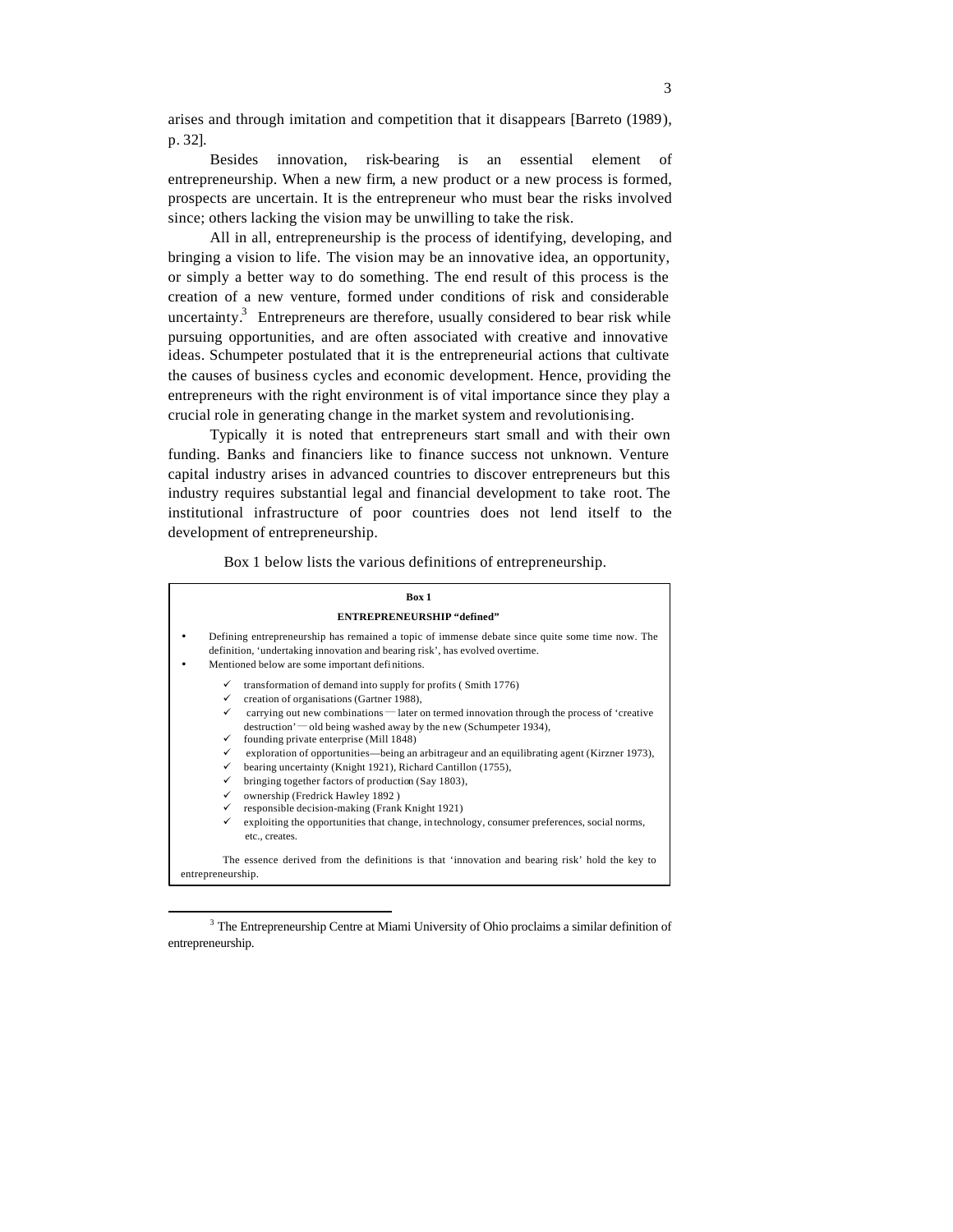Given that innovation and risk bearing is involved, and financing is typically not available, entrepreneurs generally tend to start small; Audretsch and Thurik (2001) note that the observed size of start-up firms is small. A new firm does not know, *apriori*, what its cost function is, that is, its relative efficiency, but rather discovers this through the process of learning from its actual post-entry performance. Given this uncertainty, the entrepreneurs start, at small scale, even if it is an inefficient one. [Jovanovic (1982)]. If the idea is a success, firms become larger through the process of expansion and consolidation, otherwise these die out. Thus the risk inherent in innovation explains why an innovative idea, is initially, implemented in a smaller firm.

If the innovative idea must be implemented in a smaller set up and the evidence being that small firms account for only a negligible part of the R&D being actually undertaken [Scherer (1991)] then the question arises from where do the small firms get their innovative ideas? The answer lies in knowledge spillovers. Griliches (1992) suggests that knowledge spills over from the firm or research institute producing knowledge to another firm that commercialises it. This view is supported by the theoretical models [Romer (1986) and (1990); Krugman (1991)] that focus upon the role that knowledge spillover plays in generating increasing returns and hence economic growth. The role of geographical proximity has also been recognised in knowledge spillovers. The theory of localisation suggests that since geographic proximity is needed to transmit knowledge, especially tacit knowledge, knowledge spillovers tend to be localised within a geographic region [Jaffe, Trajtenberg and Henderson (1993)]. Although the telecom revolution has reduced the cost of transmitting information, knowledge which is based on structures and analysis is not easily acquired and requires specific investment.<sup>4</sup> It is not surprising that even in today's info-tech world, industries tend to cluster together.

This paper assumes that an entrepreneur is a person who is willing to put his or her career and financial security on the line and take risks in the name of an idea, spending time as well as capital on an uncertain venture.<sup>5</sup> Entrepreneurship is thus being taken as a process of discovering, evaluating and exploiting opportunities. In a world where ideas drive economies, it is no wonder that innovation and entrepreneurship are often seen as inseparable bedfellows. The governments around the world are starting to realise that in order to sustain progress and improve a country's economy, the people have to be encouraged and trained to think out-of-the-box and be constantly developing innovative products and services.

<sup>4</sup>Entrepreneurial small firms are one such mechanism transmitting the spillover of knowledge. Thus, an increase in the role of entrepreneurship activity may facilitate such knowledge spillovers and therefore subsequent growth [see Audretsch and Thurik (2001)].

<sup>&</sup>lt;sup>5</sup>See Rajan and Zingales (1998) for detail more detail on risk taking in a firm.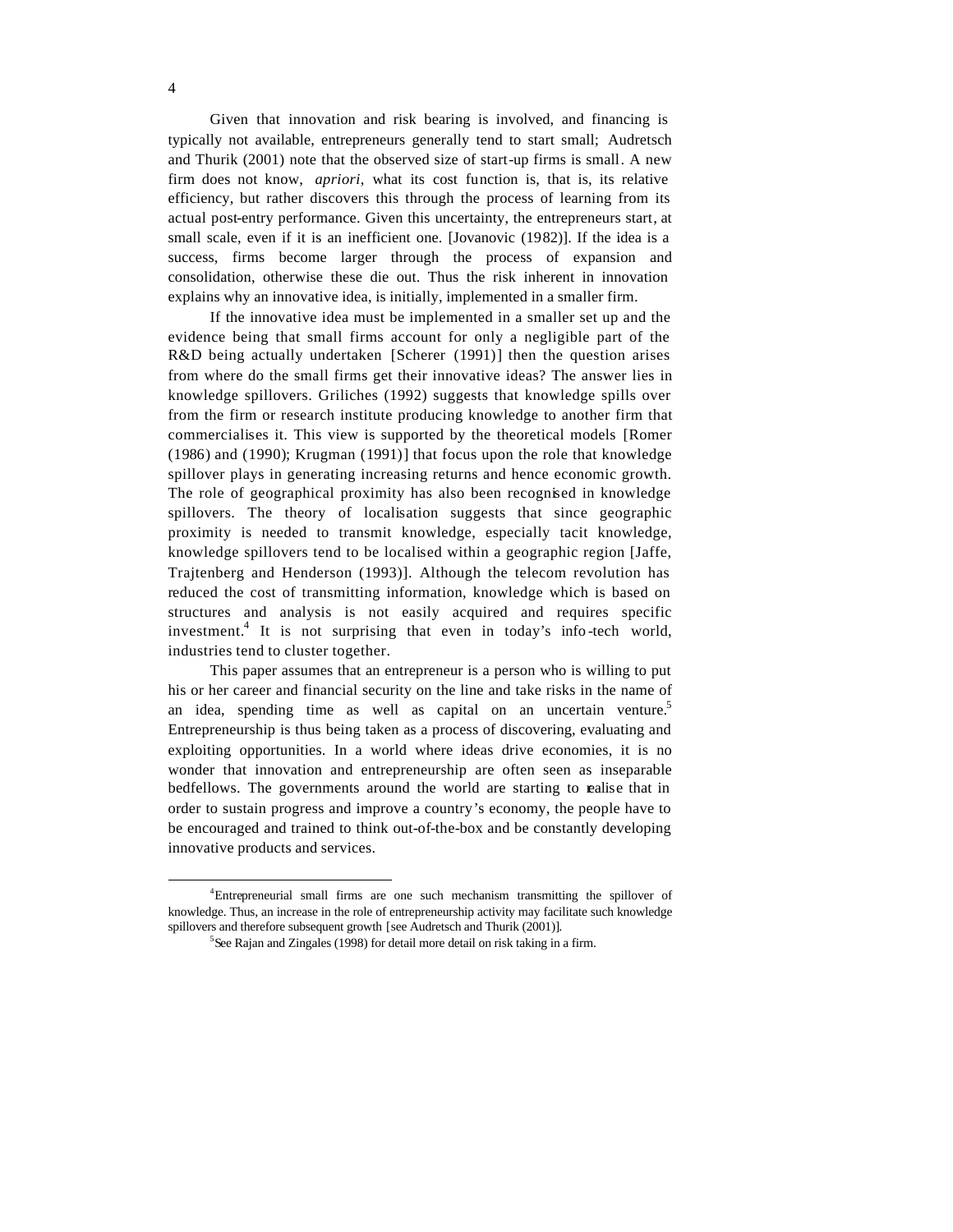#### **(a) What Makes up an Entrepreneurial Economy?**

Hoenig (2005) discusses some essential characteristics of an entrepreneurial economy, the foremost of them being a competitive environment with a level playing field. Such an environment is critical for Schumpeter's creative destruction to materialise. It is the free and flexible markets that will enable the closing down of business that have run their course and be replaced by more efficient firms. It is not hard to see that governmental intervention by protecting the inefficient firms will obstruct the process of 'creative destruction'— the key to entrepreneurship.

Besides the rule of law, protection of property rights and contract enforcement, Hoenig (2005) considers the availability of a financial system that provides the entrepreneurs with an easy access to capital as a characteristic of a robust entrepreneurial economy. He also stresses upon the need for an educational system that develops the skills of entrepreneurs and workers, and promotes research and development and technology transfers. For example the symbiotic relationship between California 's Silicon Valley, Massachusetts' Route 128 corridor and North Carolina's Research Triangle and the California university system are the key to the development of entrepreneurship.

But sometimes even in the presence of a favourable environment, wealth transfers can be achieved by manipulating economic environment rather than by genuine business and trade. The following section discovers this phenomenon in detail.

#### **(b) Entrepreneurship as Rent-seeking**

When wealth transfers can be achieved through government licenses, policies and directives, entrepreneurial efforts will be directed towards gaining such transfers. Economic agents will expend efforts toward attempting to influence government actions in their favour in order to accumulate wealth. Examples of such government provided wealth transfers are conferring of a monopoly through a license, obtaining resources at below the market prices (e.g. publicly provided land at cheaper rates than market to influential groups), protection from competition (e.g., restriction of number of players in a market) and the manipulation of government subsidies, tariff and tax policies.

In all such cases, the government directive or policy confers wealth on an individual often at the expense of the rest of society. It can be seen as a tax on the rest of society while allowing the proceeds to go to a favoured individual or group. The favoured groups will then expend real resources and efforts to influence government policy in their favour. These efforts usually include lobbying, bribery and other means of influencing government and policy. Note that not only is the wealth transfer unproductive, it is also often distorting other market activities. In addition it is leading to the direction of real, resources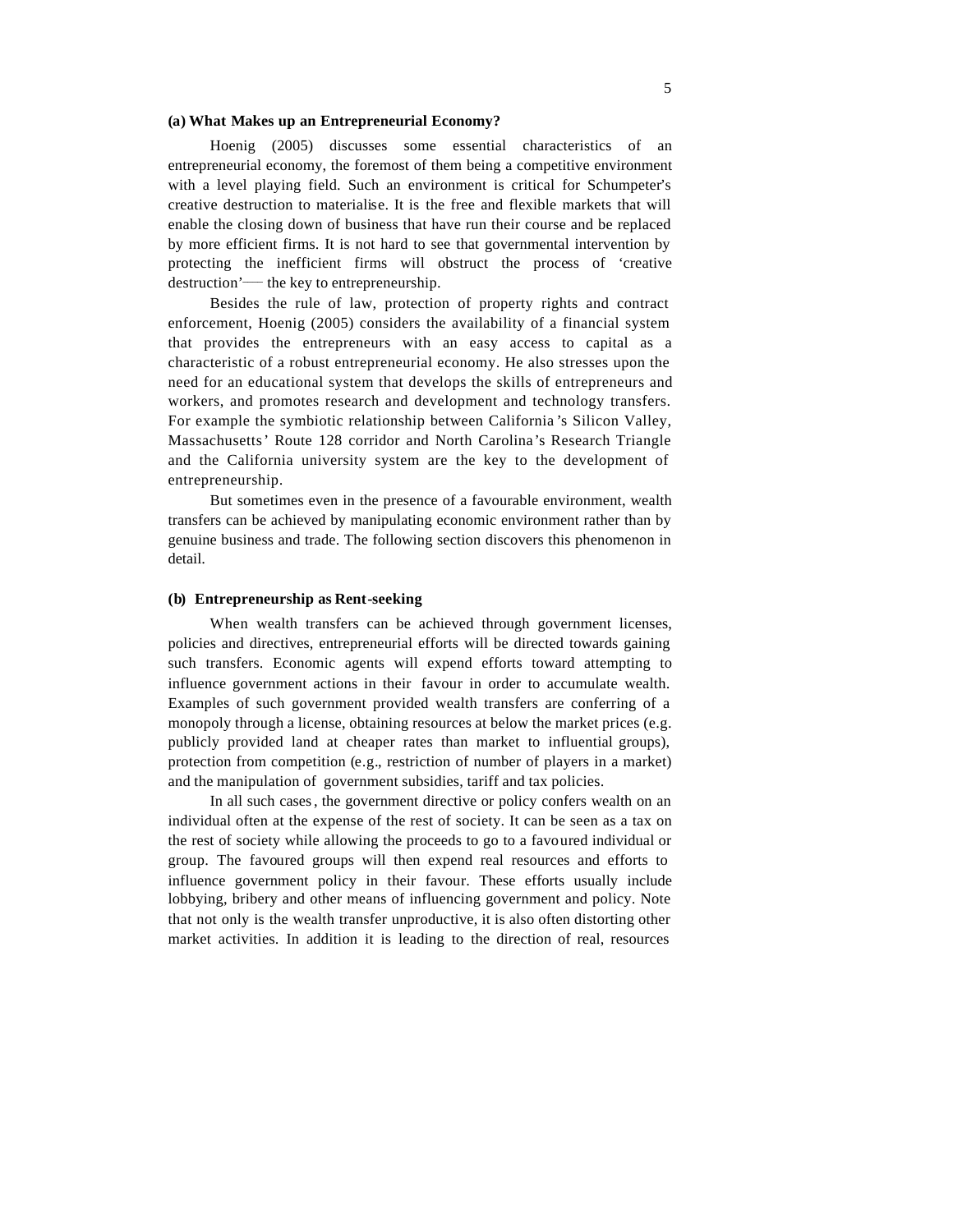(which might have gone into productive efforts), into unproductive activities, termed rent-seeking.

Thus entrepreneurship, though extremely essential to growth, may at times turn into rent-seeking. Since profit motive is the key driver of entrepreneurship, if more profits are to be had from rent-seeking, then the agent would rather be a rentseeker than an entrepreneur. This phenomenon was concisely put by the notorious thief Robert Sutton who when asked why he robbed banks, answered: "Because that's where the money is."<sup>6</sup> Box 2 briefly describes "rent-seeking".

## **Box 2**

#### **RENT-SEEKING**

- Rent-seeking is defined as a situation in which an individual or firm makes money by manipulating economic environment rather than by profit making through trade and production of wealth.
- In other words rent-seeking is manifested when the bottom line of its social consequences is negative. It results in the sub optimal allocation of resources and its moral hazard can be considerable.
- The social and economic effects of rent-seeking take many forms. In the long term, the result is the distortion of the structure of social and economic incentives and misallocation of resources, leading to heavy welfare losses and social cost.
- Rent-seeking hinders economic growth and social development. Most of the population in the developing countries has no opportunity to engage in rent-seeking, as they do not have the necessary resources. The only part of society which will be able to assert its claims are those with the corresponding capacity and channels of influence for rent-seeking—generally the upper class and the bureaucratic middle management (government service officials and clerks).
- Rent-seeking can also be described as corruption, where politicians and bureaucrats specifically explo it their opportunities to manipulate the existing institutional framework so that in future it serves their own private interests.
- Examples of rent-seeking are: corruption, stealing, bribery, at times formation of cartels, seeking abusive judicial compensation or protection seeking with the purpose of limiting economic competition and promoting particular interest.
- Rent-seeking can originate from both the public and the private sector and it widely persists in Pakistan.

*Sources:* http://en.wikipedia.org/wiki/Rent-seeking. Erra Dabla Norris (WP/05/43). http://www.edcnews.se/Research/RentSeeking.html

As mentioned earlier, at times rent-seeking might be preferred over entrepreneurship [Baumol (1993)]. During the reign of the Plantagenet's and early Tudors in UK, the king was the primary source of income, privilege and landed property. Hence economic activity by leading subjects of the crown was directed towards that end. However during the reign of Stuarts when the Parliament circumscribed the rent-granting powers of the Monarch, economic

 $\overline{a}$ 

6

<sup>&</sup>lt;sup>6</sup>Cited in Boumal (1993).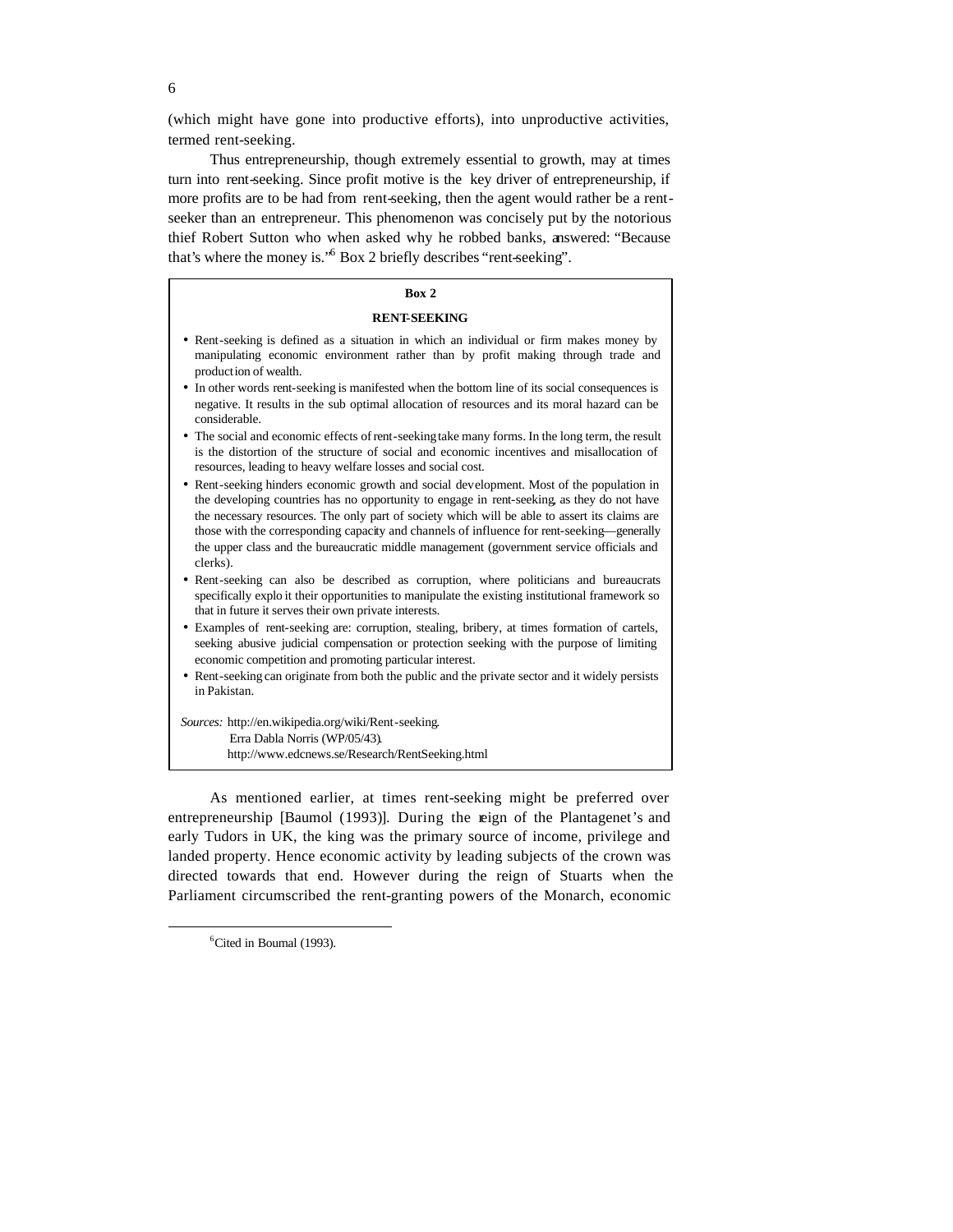activities were redirected towards commerce and trade thereby providing an explanation of subsequent success of British economy in the 19th century.

The foregoing explains that entrepreneurs may be tempted to turn to rentseeking if the payoffs so warrant. Therefore, it is important to avoid policy intervention that ends up in providing rent-seeking opportunities to the favoured few and foreclose the rent-seeking opportunities that derive from other sources. For example, the historical success of Britain can be attributed to the institutionalisation of the rule of law, well defined property rights, protection from arbitrary confiscation of property, effective enforcement of contracts and a variety of other protections that made rent-seeking difficult. On the other hand the poor record of technological progress in ancient Rome, Medieval China and more recently in the Soviet Union, despite the many impressive inventions that each one was able to generate, is attributable in good part to ready availability of rent-seeking opportunities. This together with obstacles to entrepreneurship in those economies accounts for the failure to put the inventions to productive use.

This paper now proceeds to focus on entrepreneurship in Pakistan and analyses its development in this country.

### **3. THE NATURE OF PAKISTANI STATE**

The Pakistani state was born out of the partition of India an event that was characterised by conflict, lasting enmities, a mass migration and the birth of a theological state. More importantly, the new state of Pakistan had to deal with an entrenched feudal élite and a largely migrant professional class borne out of retreating colonial bureaucratic and military structures.

Following the trends of the day, Pakistan also put in place a *planned, closed economy* for a *big push* towards and *industrial take off* in its early days of independence. Central planning quickly assumed the 'government knows best' approach and developed a deep suspicion of the market. The result was a plethora of legislation put in place for a fully government directed economy.

The military -bureaucratic complex saw itself as the savior of the country in many different roles: (a) those who had sacrificed for the new state; (b) the visionary nationalists; (c) the modernisers; and (d) the 'deliverers of development'.<sup>7</sup> Contrarily, the professional migrants were in charge of all the country's resources and the development agenda which increasingly demanded a more egalitarian growing society. The governing élite soon discovered that while direct salary structures could be compressed to satisfy the egalitarian rhetoric, rent-seeking activities including direct corruption could enrich them

<sup>&</sup>lt;sup>7</sup>The Pakistani state has been characterised as 'overdeveloped' [Cheema (2006); 'militarybureaucratic complex' Alvi (1986); 'authoritarian' Jalal (1995); 'elitist' Hussain (1999) and 'bureaucratic' Niaz (2007)].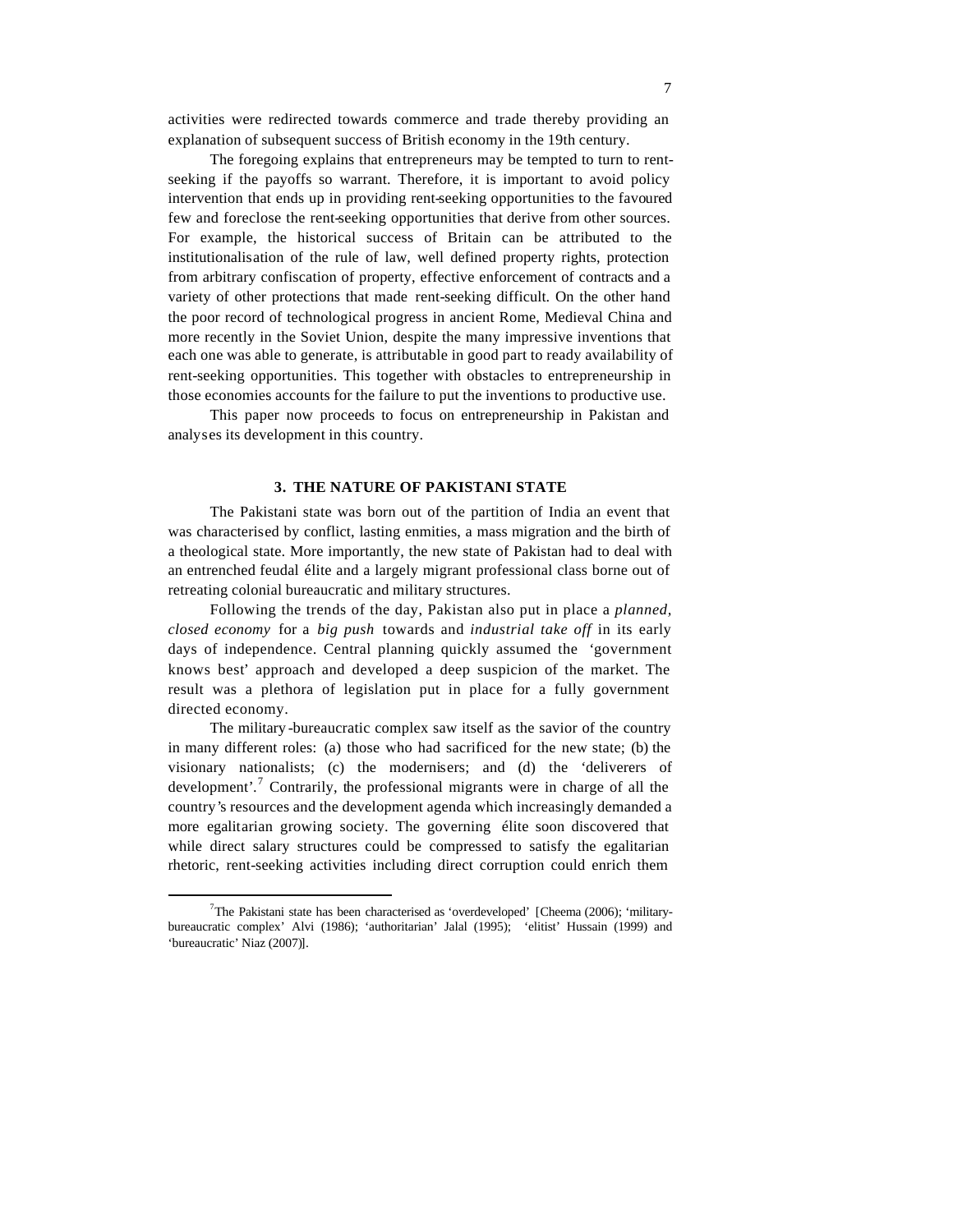invisibly. State Owned Enterprises, state-led land development, licenses and controls and development projects were all lucrative devices for rent-seeking.<sup>8</sup>

The state increasingly moved into developmental functions—developing infrastructure, providing services, and managing and curbing markets. This expansion of the state was fuelled by the growing donor community. The availability of easy financing as well as expanding control over state resources provided bureaucrats with incentives to move in the direction of directed development. Given the resource constraint—both physical and human, the magisterial functions of government that include law and order, property rights and judicial—began to experience a decline. This decline in turn contributed to the decline in governance and reinforced rent-seeking and corruption.

Rather than entrepreneurship, policy planned for investors and investments became the norm. Incentives were offered to attract investment. Such incentives included licensed monopolies in protected markets, cheap land and credit and subsidised inputs.

Deep capital controls were adopted along with foreign travel restrictions ostensibly to conserve foreign exchange. The closed economy as well as the well-meaning dictates of planning saw financial repression as an easy means of taxation. In the final analysis, even the banking system was nationalised so that it could be a full partner in the planning effort. The beneficiary of the cheap credit was the investor and the government both of whom found it easy to default. For political reasons, default was not considered a serious crime hence increasing the subsidy element to investors.

Since the path to success lay with the state and the state used the metric of granting favours to confer success, entrepreneurs began to invest in developing rent-seeking networks with key government officials at the center. This is now the dominant regime of business operation in the country. This did not allow for the development of entrepreneurship in the sense that modern economics and business has come to know—an innovator, a risk-taker, and a builder [Schumpeter (1950), Knight (1921), and Drucker (1970)].

Instead, the incentive regime has created a rent-seeking businessman used to gaming and (mis)using policy. These new classes of businessmen that acquired wealth and learnt ways to manipulate policy are now dominant. As a result, wealth remained concentrated in the hands of those that the government favored. Consequently, even in private enterprise, merit gave way to government discretion. This environment slowed the growth of entrepreneurship and indigenous enterprise.

 $8$ Alvi (1986) has characterised the state as "that excessive enlargement of powers of control and regulation that the state acquires, extend far beyond the logic of what is necessary in the interest of orderly functioning of the peripheral capitalist economies over which the state presides, and specific needs of each of the dominant classes".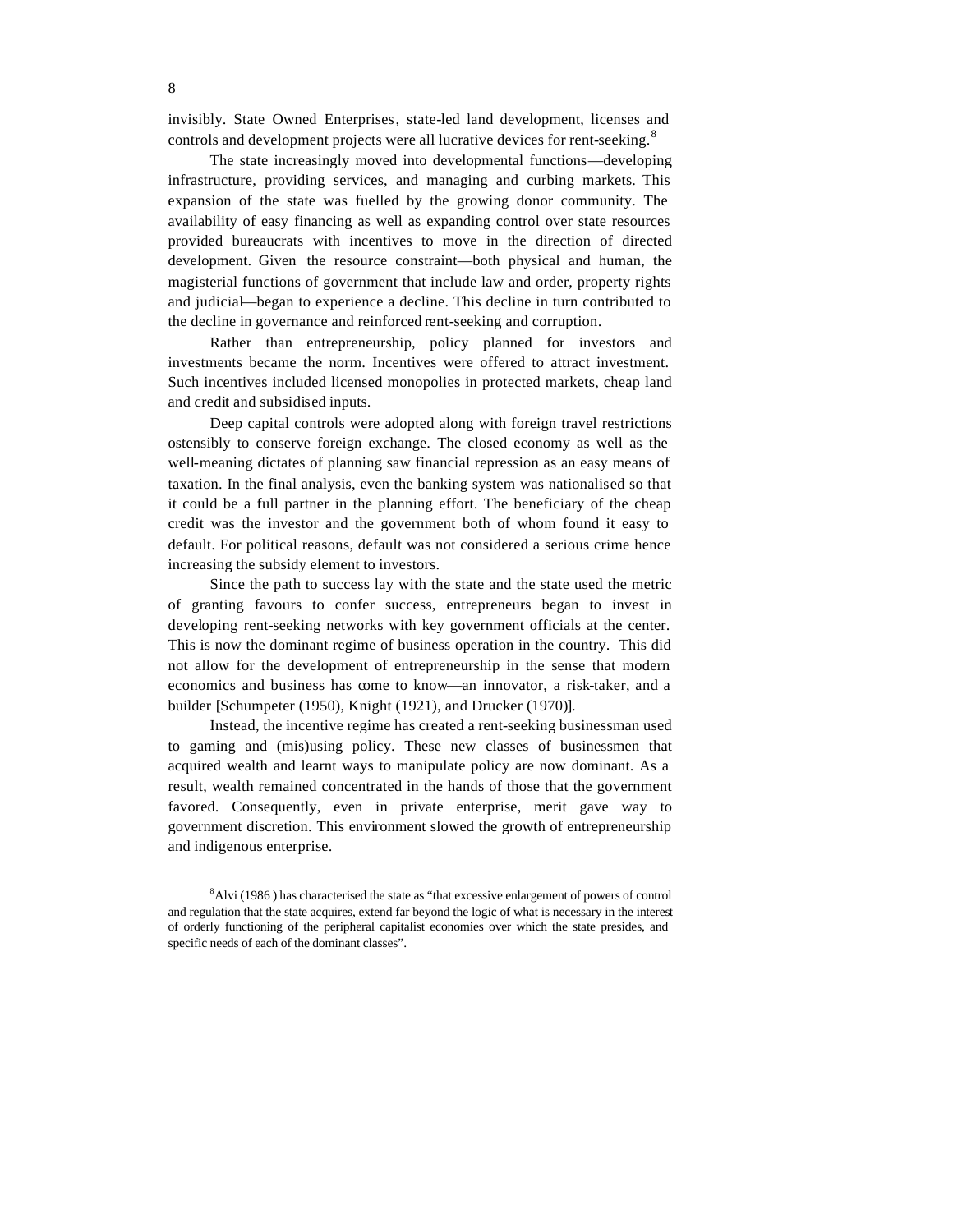Keeping the economic definition of entrepreneurship in mind, we see that entrepreneurship in Pakistan is seriously impaired by government policy, legislation and regulation. The government has continuously been of the opinion that investment especially at the large industrial level is entrepreneurship. As a result, it has been unable to promote genuine entrepreneurship and promoted cartelisation and rent-seeking instead.

# **4. HOW DID ENTREPRENEURSHIP DEVELOP IN PAKISTAN?** 9

In Pakistan, policy has always been biased towards the élite. This is especially true of the economic policy which has been biased towards the large scale sector.<sup>10</sup> The result is that this sector has developed on the incentives of rent-seeking rather than entrepreneurship. The development of small scale sector to some extent reflects the characteristics of entrepreneurship however this sector has largely grown up as an informal sector continually besieged by the state in its quest to protect its favourite child the large formal sector. Below we will attempt to understand the historical tension between rent-seeking and entrepreneurship in Pakistan.

# **(a) The Big Push for Industry**

For most of the time since independence, 'enterprise' for the government was synonymous to large industry only. Various policy measures, such as tariff protection, import licensing schemes and other controls on imports, rather than enhancing productivity or encourage industrialisation for growth, instead adversely affected the country by giving rise to a new elite—not entrepreneurs but rent seekers. The government policy was never neutral and favoured industrialis ation through out.<sup>11,12</sup>

The period, 1947-1958, was that of emerging exchange rate and trade policies and import substitution industrialisation. Although in its first five years after independence, the country achieved impressive growth rates despite the non existent base and the odds that existed. From 1953 to 1964, "Virtually all imports into Pakistan were regulated by some form of quantitative controls". With controls imposed on imports, especially on consumer goods, the prices of such

 $9^9$  For this section we make liberal use of Zaidi (2005).

 $10$  See Haque (2006) and Husain (1999).

<sup>&</sup>lt;sup>11</sup> Lewis, Stephen, op.cit., 1969

<sup>&</sup>lt;sup>12</sup> Ishrat Husain sums up the current position with industry thus: "Large scale entrepreneurs in Pakistan have been protected from market forces of competition and have been provided ample rent-seeking opportunities by government policies. The import substitution strategy that provided a highly protected environment for domestic manufacturing industry in consumer goods and textiles insulated the industry from market tests of efficiency and competition…..The external competition which would have beneficial effect on the diffusion of technology and innovation, efficient use of resources, and managerial and organisational skills, was conspicuously absent and left Pakistan's industry lagging behind its competitors." [Husain (1999), pp.344-45].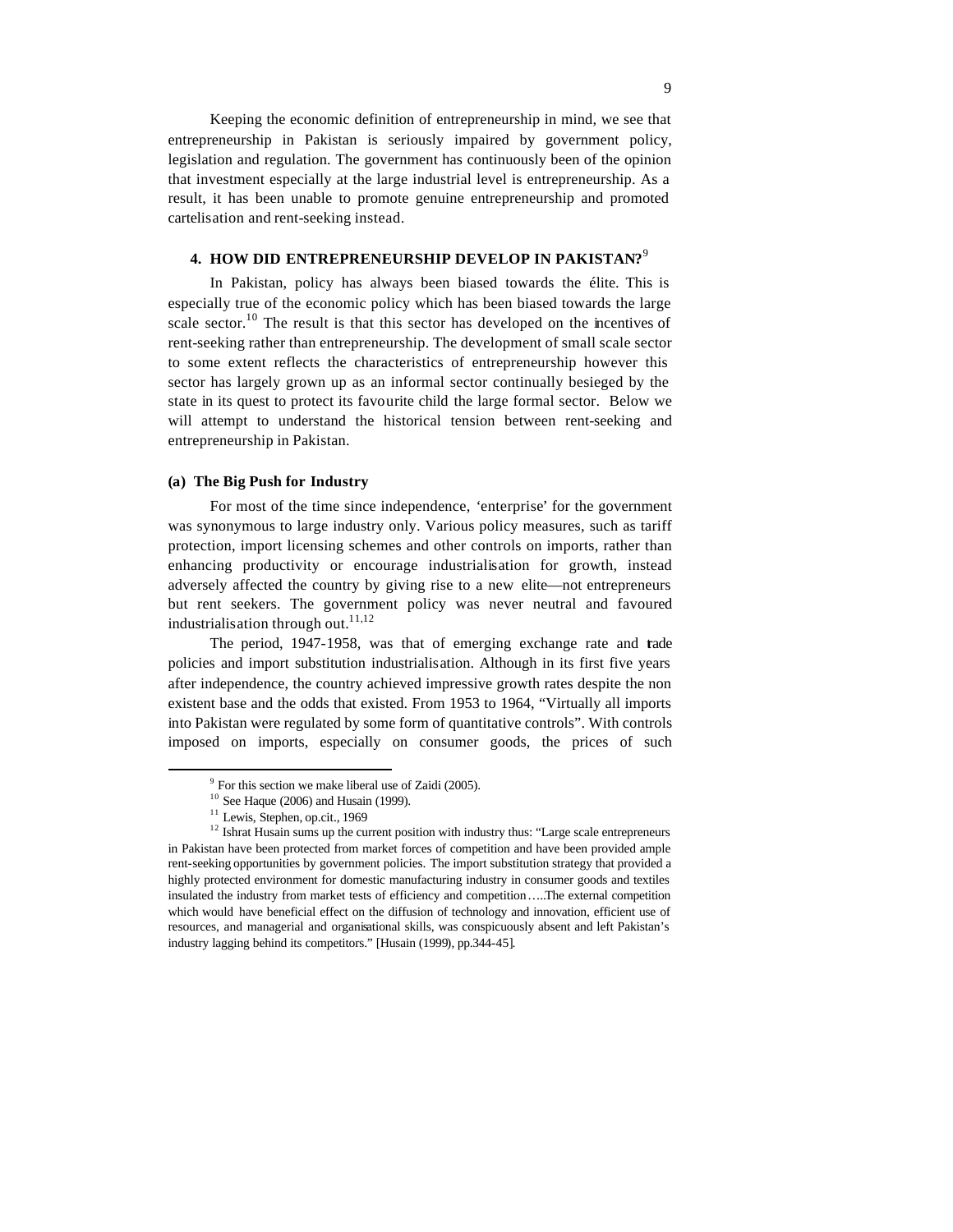commodities rose sharply in the domestic market causing a change in the terms of trade in favour of industry and against agriculture, resulting in a sharp increase in the productivity of the industrial sector. As a result industry became a lucrative sector and traders converted their merchant capital into industrial capital and hence marking the beginning of industrialisation process in Pakistan. The large scale sector experienced phenomenal growth rates of over 20 percent during 1950-55. Thus right from the initial years, the government of Pakistan adopted the policy of favouring tariff protection as a way to promote industrialisation with special emphasis on large scale sector. Besides, beneficiary of the licenses were often the big business houses—the favoured few [White (1974)].

It was in the '50s that "Import Licensing System" was introduced and was actively functioning. The system basically affected the decisions of the investors regarding what to import and hence suggested what kind of industrial development should take place? It affected the structure of imports and the set of domestic relative prices and was used as a protective or "exchange saving device".<sup>13</sup> The licensing system and the exchange rate policies were such that almost all of capital goods and non agricultural industrial goods were being imported. Therefore the state played a central role in defining the structure and the nature of industry in Pakistan through its protection methods. As an example, Box 3 describes how concentration on the textile industry has adversely influenced its performance.

#### **Box 3**

#### **TEXTILE INDUSTRY**

The development of textile industry offers an interesting example of rent-seeking. In 1959, the 9 largest industrial houses accounted for 50 percent of the total production, with five biggest contributing as much as 37.3 percent. The Saigol group alone controlled 15 percent of total production of cotton textiles in West Pakistan. Thus, initially, textile industry was totally located in large scale manufacturing sector and was highly concentrated amongst a few industrial houses and it was these industrial houses that made fortunes out of textile business largely because of the favourable treatment accorded to the sector by the state.

Between 1960 and 1970 Pakistan's textile industry enjoyed over 11 percent of the world market share but today the corresponding figure is only slightly over 2 percent. By contrast, in 1972 Hong Kong and Korea held less than Pakistan's share while in 1988 the share of the two countries had risen to 9.0 and 6.5 percent respectively (Zaidi, pp. 139-40). Furthermore while Hong Kong and Korea shifted to higher value-added sectors, Pakistani textile sector remains fairly concentrated in low valueadded products.

Pakistan was unable to even fully utilise its quotas the two countries were able to beat the quota regime by diversifying into higher value-added sectors. In the nineties and the early 2000s a textile manufacturers were making large profits by merely trading quotas rather that diversifying into higher value-added products where quotas were not required.

In the perspective of globalisation and WTO Musleh-ud Din and Kalbe Abbas (1999) argue that in the past textile industry despite receiving protection under high tariffs, with subsidies, concessionary finance, subsidised cotton prices and numerous other incentives has not been able to achieve high efficiency.

 $13$ Lewis, Stephen, op cit (1969) and (1970).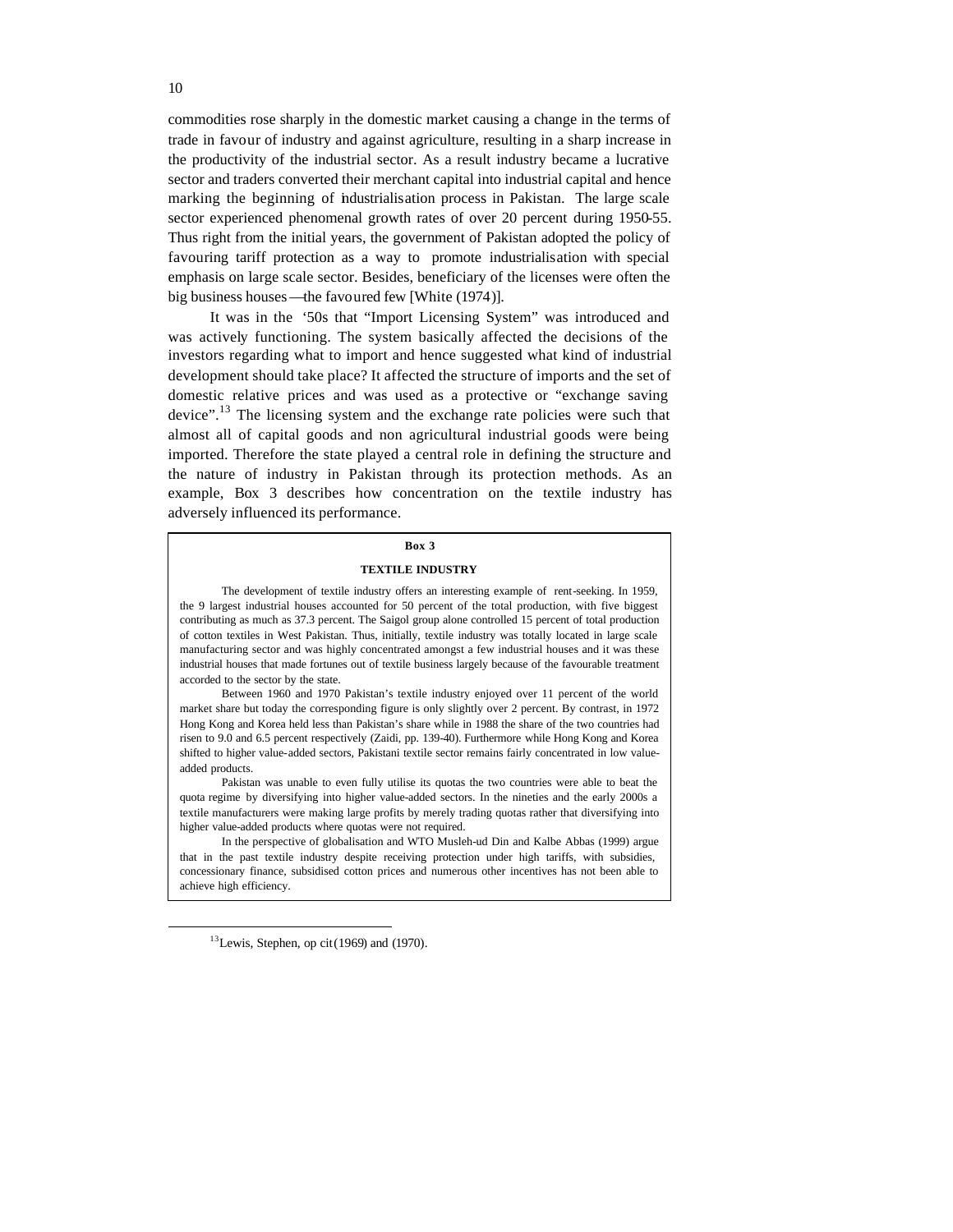Moving on, the period between 1958 to1968 is popularly known as the "decade of development". The economy, especially industry experienced a relatively higher growth rate during the Ayub Regime. A critical examination reveals that between 1958 to 1970, 65 percent of total loans disbursed by PICIC—a public sector financial institution, went to 37 monopoly houses, with the largest 13 of these accounting for about 70 percent of the loans. In 1968, this serves to prove that policy framework during the 50s and the 60s was highly biased in the favour of big business houses. They were not only able to obtain cheap credit and foreign exchange from the banks that they owned, but could also mould state policies in their favour through their contacts in the bureaucracy. As a result, these business families were able to influence exchange rate, import, credit, fiscal and other policies.

The decade of development was followed by the Bhutto years from 1972 to 1977. His regime was characterised by the nationalisation of the large scale manufacturing sector, insurance companies and banks, causing a dent in the concentration of economic and political power that only a few families were enjoying. Still however, since the nationalisation times, banks have continued to lend on the basis of political and governmental influence and contacts to borrowers. These then, were obviously the people who were well connected with the prevailing governments and were able to obtain loans easily and leading to the encouragement of this elite rent-seeking class. This resulted in losses on bad loans for banks to the extent that, for example, governments had to inject equity of Rs 20 billion and Rs 7 billion into United Bank Limited (UBL) and Habib Bank limited (HBL) respectively to make thes e viable for privatisation that took place in recent past.

The Zia years from 1977 to 1988, was a period of denationalisation and encouragement of private sector. Unfortunately, again importance was given to the large scale manufacturing sector and a number of heavy industries were opened up which were given numerous incentives including tax holidays! Therefore, in the 1980s, small scale manufacturing sector developed in the context of a difficult industrialisation process; where import substitution strategies led to an unbalanced sectoral composition and caused further bias as mentioned earlier in favour of large scale capital intensive production methods.

#### **(b) The Neglect of the "Small"**

The historical evidence clearly indicates that, in the context of Pakistan, when one talks about industrialisation, for most people it implies large plants and factories run by machines and employing a large number of workers. It definitely comes as a surprise to people when they discover the reality; that it is actually the informal sector and the small scale sector that dominates our lives,<sup>14</sup> both of which have been continuously ignored in our economic policies.

<sup>&</sup>lt;sup>14</sup> Zaidi (2005).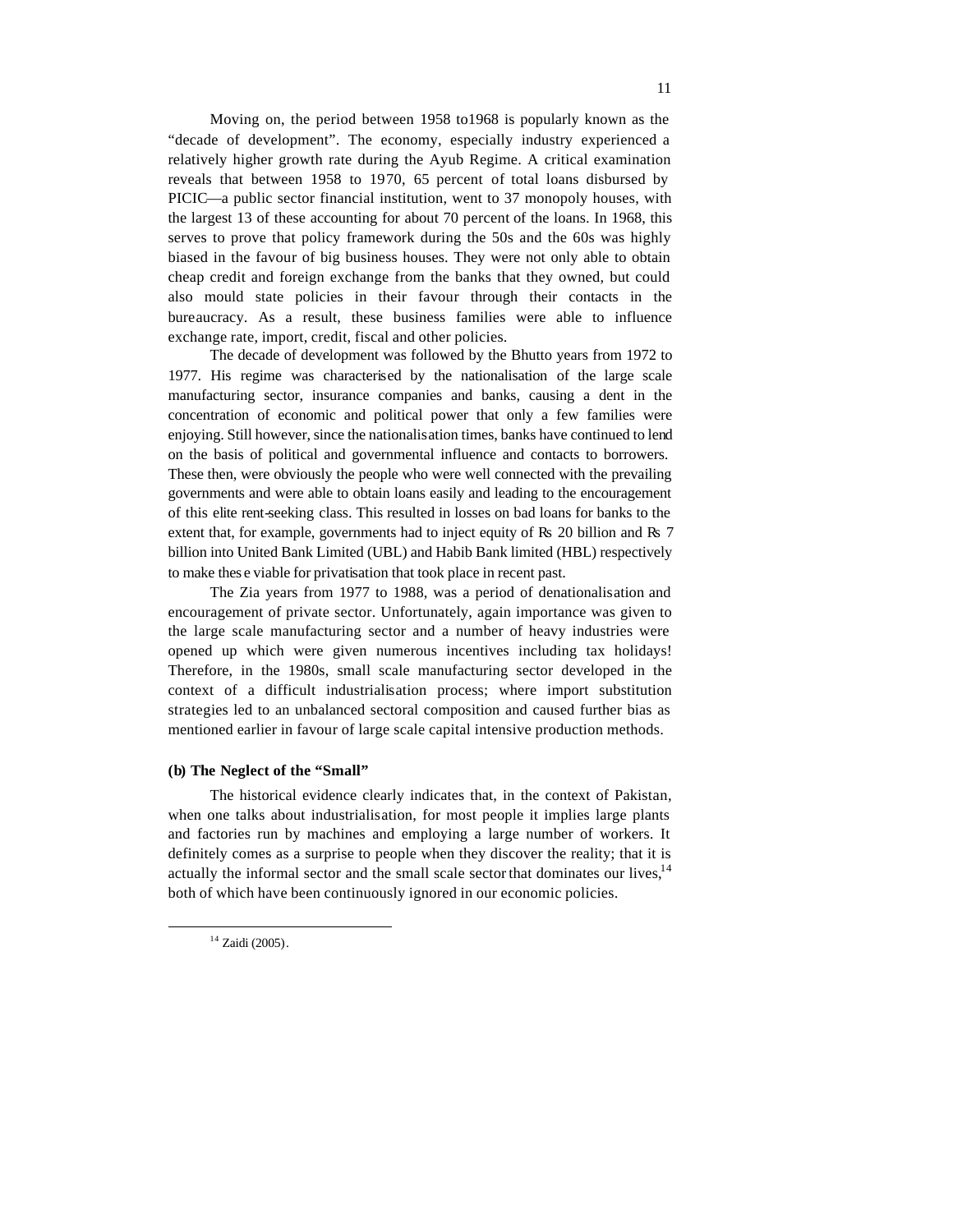Today almost 40 percent of business takes place in the informal sector and still as compared to the large scale industry, the small scale enterprise and industry continues to face unfavourable policies. Neglect of the sector on part of the government is evident from the fact that even today actual growth rate of the sector is not computed, (the way it is done for large scale sector), and instead it is merely imputed. The small scale and the informal sector may be much more dynamic and productive than what government figures have continued to show till today. It is also important to note that the small scale sector is the breeding ground for innovation but continues to attract little research.

Historical growth rate of small scale sector, also point towards the neglect of the sector. From 1950 to 1962, the small scale manufacturing sector showed a consistent trend of only 2.35 percent growth, followed by a stagnant figure of 2.95 percent growth rate over the next 8 years! Similarly, from 1977 until recently, again a consistent trend of 8.4 percent growth rate has been noted. From the 1990s, this trend further fell to another stagnant 5.3 percent growth rate. Despite the fact that informal sector is labor intensive, the sector has not received the attention that it deserves. Labour intensive nature of the sector is evident from the fact that though the share of the urban informal sector rose by 3.6 percentage points between 1972 and 1986 the employment in the sector showed an annual increase of 4.3 percent during the corresponding period. Generally, the informal sector and the small scale sector in Pakistan has dominated employment in the construction, wholesale, retail trading, hotels, transport, communications and storage industries in urban areas.

Interestingly, if we consider the institutional framework within which our industry has been developing, one or the other government institutions established solely for the facilitation of the small scale industry and enterprise have always been there. For example the National Small Industries Development Corporation, the Small Scale Industry Corporation and SMEDA have existed since long but the actual growth of the small sector shows that these institution have done little to facilitate the sector.

The ignorance subjected towards this sector can be also gauged from the fact that data available on this sector is extremely inadequate and in unsatisfactory condition, further creating problems for policy making, since it too requires statistical evidence again reinforcing the fact that the state government has remained extremely indifferent to this very valuable sector.

#### **(c) Agriculture and the Elite Bias**

Agricultural growth was impressive in each of the green revolution years between 1960 and 1970. The main elements of the green revolution were: tubewells, tractorisation and High Yield Varieties (HYV)—all the three elements have been a source of rent-seeking. First, inducement to invest in tube-wells was given to farmers through large public subsidies on fuel, installation and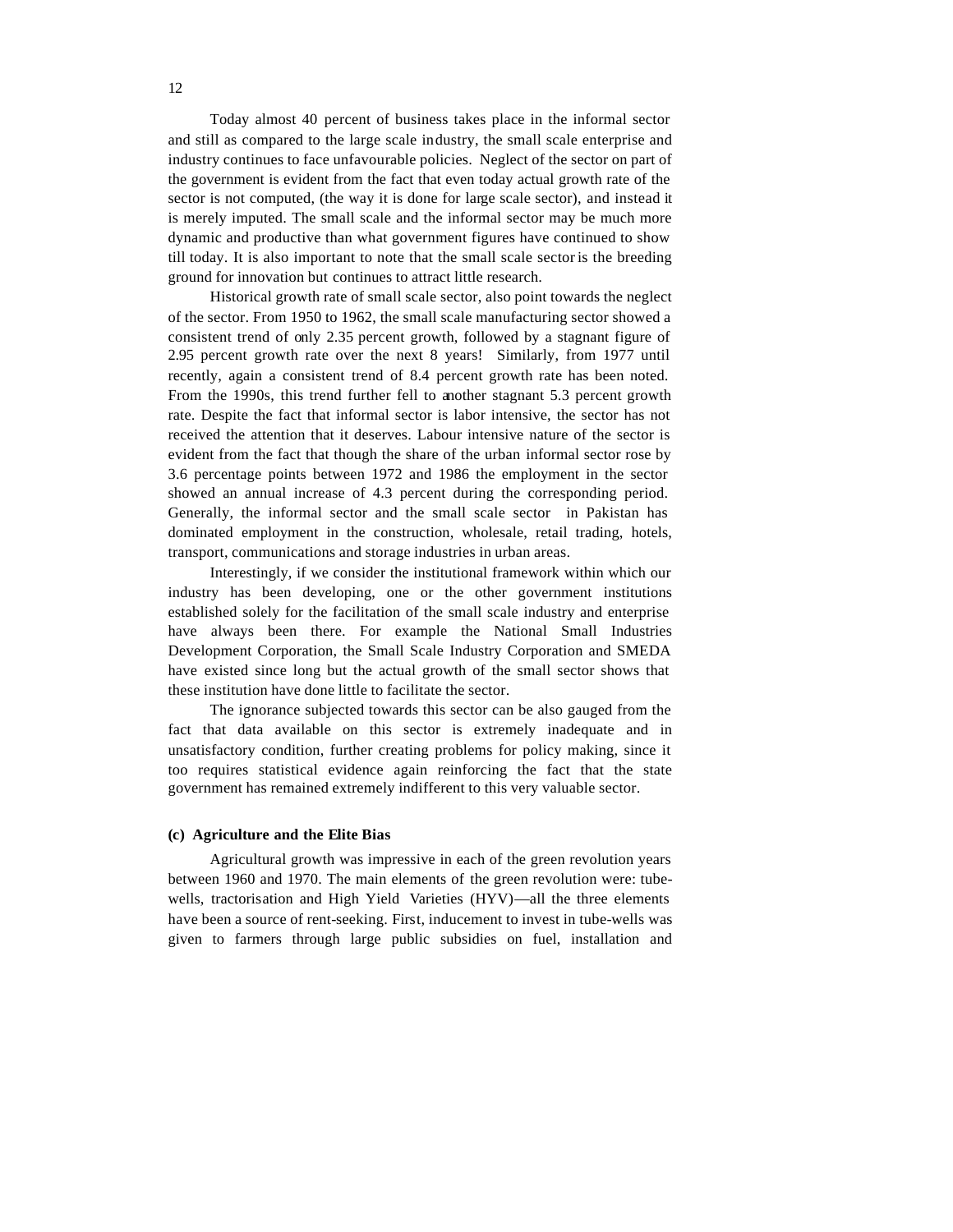maintenance costs. Besides this, the Agricultural Development Bank, followed a liberal credit policy and made numerous loans to farmers so that they could set up private tube-wells. Similarly, according to Akmal Hussain<sup>15</sup> the purchase and use of tractors were encouraged through the cheap availability of credit. On the top of it the overvalued exchange rate made tractors available in Pakistan at below world market prices. Finally, High Yield Varieties of food grains were provided to farmers at subsidised prices. Its noteworthy here that HYV required plenty of water and therefore mainly the farmers owning tube-wells were able to benefit from HYV.

Given the indivisible and large capacity of diesel and electric tube-wells even the middle level peasants were not able to afford their fixed and variable costs (Hassan).<sup>16</sup> Thus seventy percent of the tube-wells were put in by farmers owning 25 acres or more. Similarly, tractors were not feasible for small farmers and the benefits of HYV required plenty of water therefore its benefit was available only to the large farmer. Summing up, it can be noticed that the beneficial effect of green revolution, that has been the case of incentives from the government, remained restricted to rich farmers only. In words of Akmal Hussain, "The new technology made it possible to accelerate agricultural growth substantially through an élite-farmer strategy" which concentrated on the new inputs on large farms only.

### **(d) Subsidies for Export**

While the rhetoric has always been the growth of exports, policy has never quite embraced openness. For the promotion of exports large government machinery is maintained while there are several subsidy schemes that have been tried over the years.

Currently, there is an export refinance scheme which allows exporters' access to concessionary finance, a duty drawback scheme which refunds duties charged on inputs used on exportables and a freight subsidy. Haque and Kemal (2007) have shown that these subsidy schemes have not worked as intended and quite often may not even be use as intended.

Surprisingly, the exchange rate has not always been supportive of exports. In the sixties, there was a dual exchange rate system that was used to subsidise machinery imports and penalise consumer imports while offering a large subsidy to exporters. This policy again favoured large scale industrialist and exporters at the expense of small scale domestic producers and traders.

Although the exchange rate was unified in 1973, the policy has been to resist the rupee from finding its own market determined level. Through

 $15$  and  $16$  In Zaidi (2005, p.30).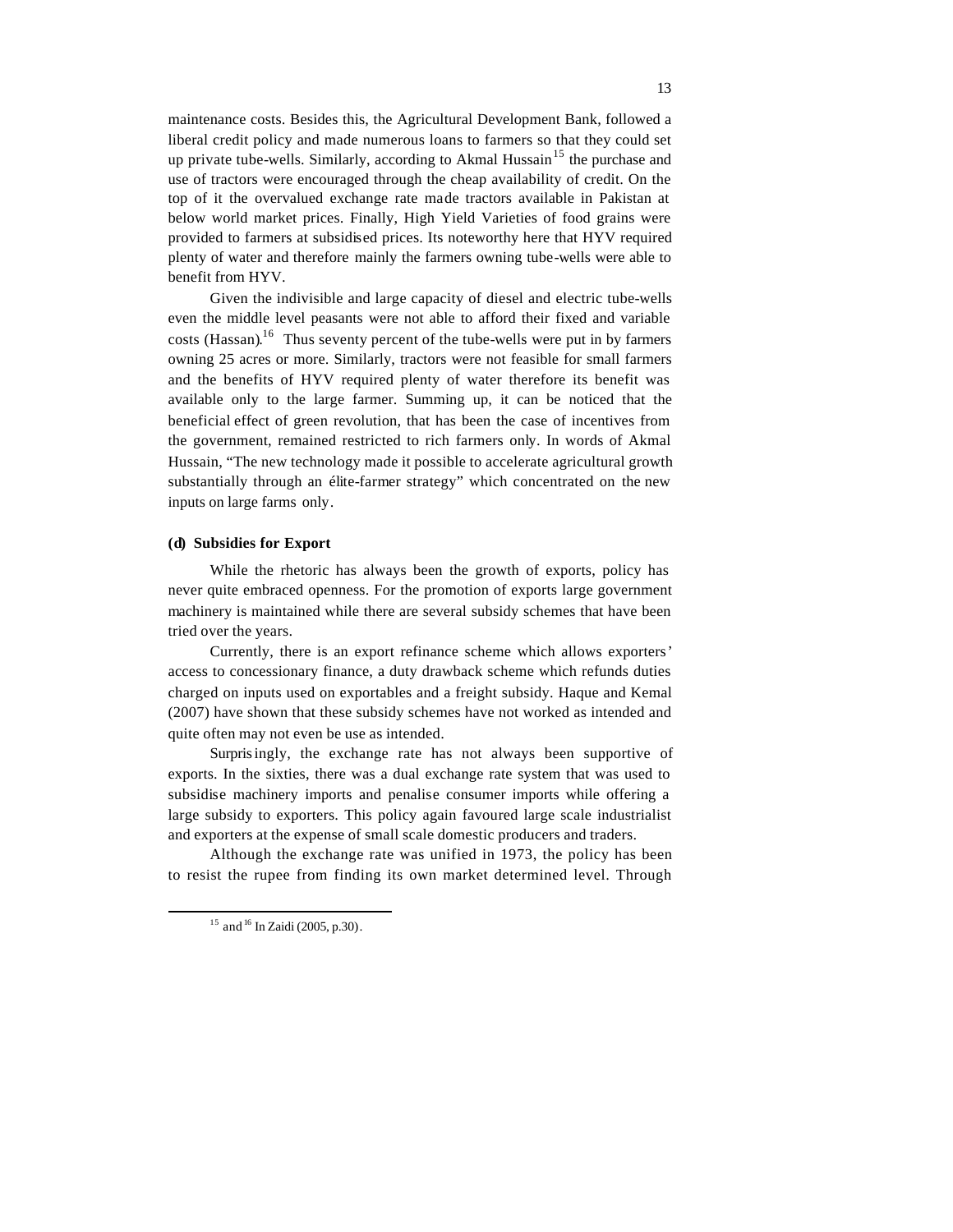most of the last 2 decades, the rate has bordered on overvaluation. Interestingly, this policy runs counter to the mercantilist policy stance, that is maintained otherwise, quite possibly because of the need to protect the engineering lobby that has now developed through our protectionist policies.

The picture of Pakistan economy that emanates from the foregoing account is that of a planned economy that emphasised growth via industrial development and import substitution. The businesses have grown on the back of various protective measure that had a tilt towards rent-seeking rather than welfare improvement. The variety of protections available to businessmen had reduced their risk to almost zero. The incumbents risk in carrying traditional activities being nil or in other words the profit from rent-seeking being higher, they were not inclined to innovate. In such an environment even the potential entrants are likely to eye rents, rather than innovate and indulge in risk-taking. Thus businessmen, incumbents as well as potential,—carried no incentive to engage in entrepreneurship innovation and risk-bearing. As a result, the planned, big -push led to some unintended consequences, the next section is devoted to these consequences.

#### **5. THE UNINTENDED CONSEQUENCES**

#### **(a) Inequality and Bank Defaults**

The pattern of development pursued, in '50s and '60s led to high degree of concentration. Papanek shows that in 1950 there were 3000 individual firms but the concentration was so high that only seven, individual, families or foreign corporations constituted 25 percent of all industrial assets in united Pakistan and only 24 units constituted nearly 50 percent of all industrial assets. During later years of Ayub's regime, Dr Mahbub ul Haq claimed that 22 families controlled 66 percent of the industrial assets 70 percent of the insurance and 80 percent of banking assets. Similarly seven of the seventeen Pakistani banks were under the direct control of monopoly houses accounting for 60 percent of total deposits and 50 percent of loans and advances. Besides Public sector financial institutions like PICIC and PIFCO were structured to provide loans only to larger and more established firms that had adequate security and high profit rates [Zaidi (2005), p. 96]. This pattern of development had incentivised the big monopoly houses in rent-seeking. Some case of rent-seeking, attributable, directly or indirectly to big business houses of the '60s have been documented by White (1973), are listed in Box 4.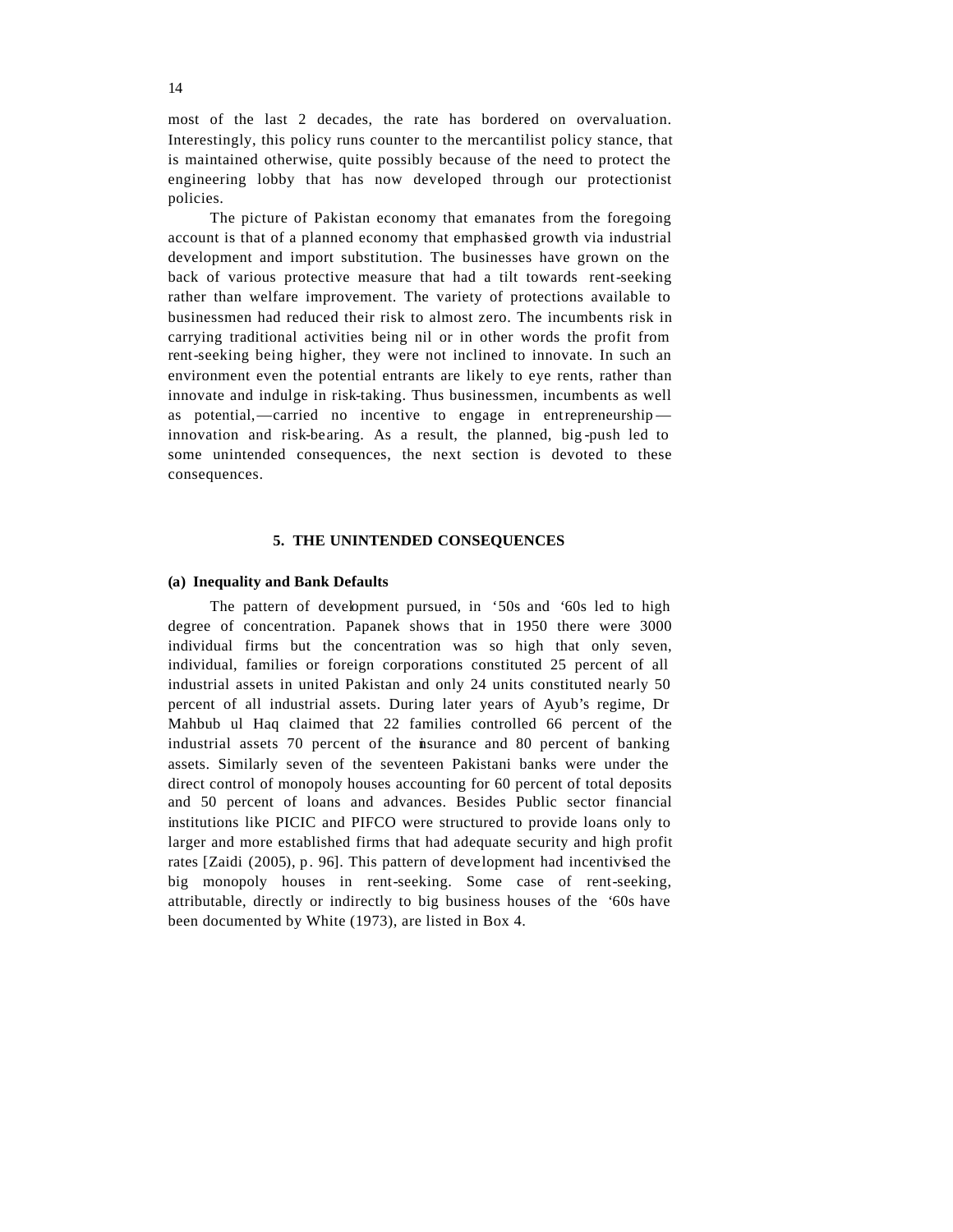# **LARGE FAMILIES AND RENT-SEEKING DURING '60S IN PAKISTAN**

White (1974) records some of the instances of rent-seeking, during '60s, arising due to the influence of the then large monopoly Houses:

- Companies and groups controlled by 43 large families received capital goods licenses worth Rs 1512 Million or 50.9 percent of the total licenses issued between 1960-1965.
- White (1974) estimates that statistically strong and significant relationship existed between family importance in 1968 and the receipt of foreign exchange licenses in capital goods between 1960–65.
- The distribution of licenses in '60s seems unrelated either to the reported profitability of the family-controlled firms at the beginning of the licensing period or to the resultant profitability that accrued from licenses.
- Lewis and Guisinger<sup>17</sup> found that a number of industries were given explicit and implicit subsidies; in the absence of this protection they would have generated negative value-added and would have ceased to exist.
- White (1974) goes on to the extent of suggesting, that unless one was willing to value all the inputs into the industry at zero opportunity cost, the real welfare gains would have been higher had the industrial growth been slower.
- Extra subsidy was available to cotton textile, over and above, what was available to Jute textile, a product of the then East Pakistan.
- Jute exporters were given bonus vouchers<sup>18</sup> that were good, only for importing, jute textile machinery while cotton textile exporters were given regular vouchers that were good for importing anything and were therefore more worthy.

Public sector financial institutions have faced huge loan defaults during '90s Husain (1999) notes that these institutions were used to accord political patronage—to reward loyal followers and to win over adversaries. The cost of the project was almost always shown to be greater than the actual cost so that the loan for the project (60–70 percent of the total project cost) would be enough to finance the equity portion of the project as well. Such loans were often not repaid which in essence meant that the project has been gifted by the bank/government at the expense of the banks' customers. Later the bill for the default was picked up by the tax payer. As a result the banks became so weak that the government had to create a separate corporation to which the nonperforming loans of the banks were transferred so as to make the banks viable for privatisation.

#### **(b) Crippled Innovation**

 $\overline{a}$ 

Another consequence and impediment to the growth of entrepreneurship in Pakistan is that innovation has been severely limited as the planning

 $17$ Cited in White (1974).

<sup>&</sup>lt;sup>18</sup>Bonus vouchers were used to compensate exporters for an over valued exchange rate and were tradable on stock exchange.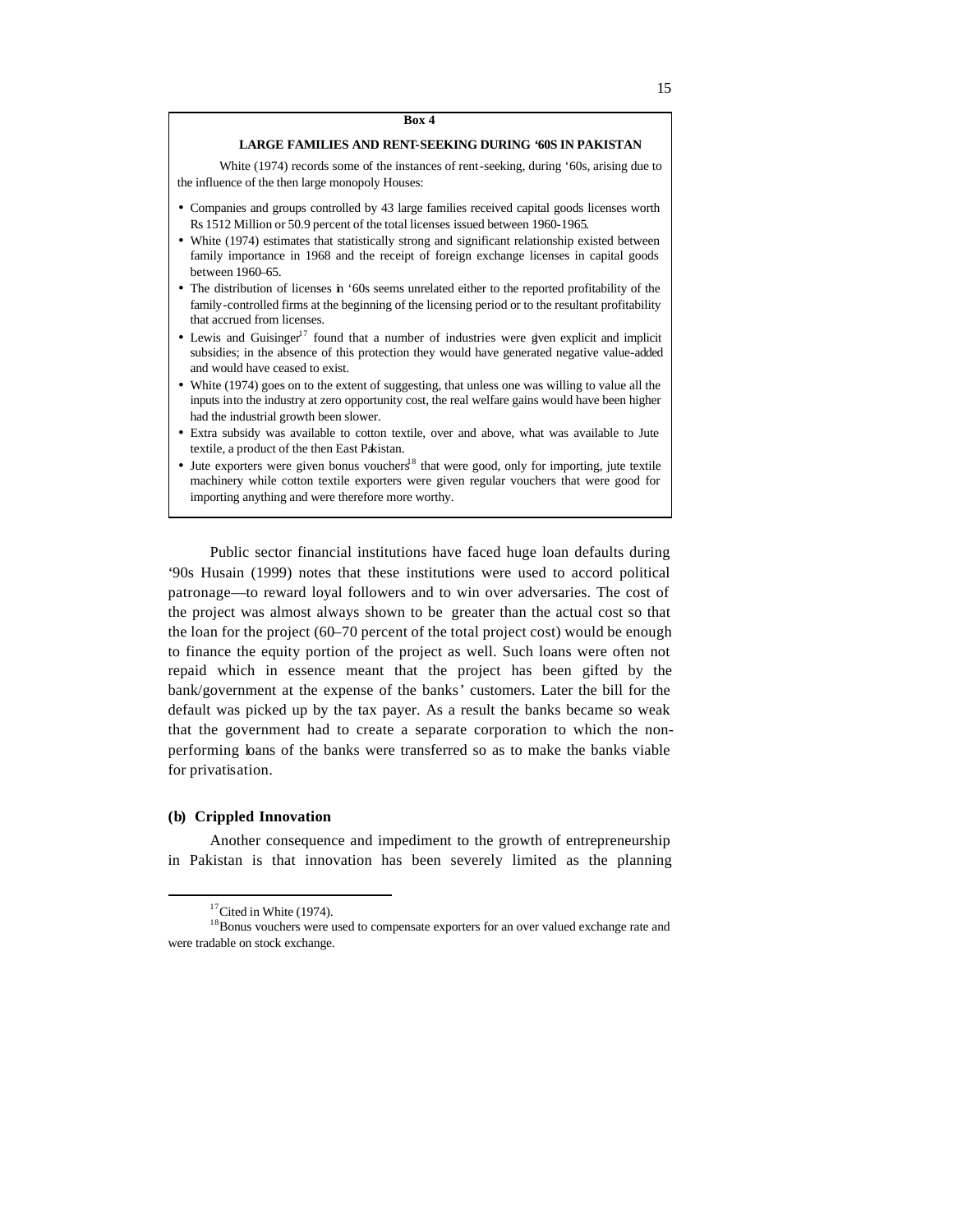apparatus<sup>19</sup> has been unable to understand it. The planning model developed in the country since independence, encourages government interventions on the assumption that markets fail. But recent privatisation stories are evidence to the fact that governments can fail as well. Innovation on the other hand, requires entrepreneurs to be able take risks fearlessly. As such innovation thus is only possible in the private sector. The nationalisation period in Pakistan affected it quite adversely and in the years to come very little of it could take place, since the private sector was again adjusting it self after the policy was abandoned in the Zia regime. As a result the entire essence and the spirit of innovation was strangled.

The public sector was unable to bring about innovative changes mainly due to the risk averse nature of the jobs in it.. It has to be realised that, innovation and the usage of technology accompanied with a well trained labour force helps foster a competitive business environment. The "Enterprise Surveys" carried out by the World Bank<sup>20</sup> suggested that only 17.01 percent of the 965 firms surveyed have ISO certification ownership. Out of the sales of these firms only a depressing 0.57 percent is spent on research and development. Currently, according to the Global Competitiveness Report 2004-05, Pakistan's innovation index is 91/125, indicating how despite the government efforts of industrialisation promotion throughout out, Pakistan still falls in the lowest band of innovation when compared with a sample of 125 other countries.

#### **(c) Rent-seeking and Land Development**

Land development and allotment in Pakistan has been a rent-seeking opportunity involving all those in power including civil servants, judiciary and the army. This may have become the single most important impediment to development. How did this happen?

The British colonial administration had already instituted a system of land grants to reward loyalty and service to the state. This form of rent-seeking was further reinforced in the new state. The mass migration in the subcontinent at partition brought in a large number of professionals who made up the administration and the army. Early on they established a principle of compensation for migration based on land grants from the state.

The new state in its development mandate also had to accept the demand for greater equality and broader access to the government largesse. This translated into a tax system that increasingly became more progressive, an increase in government employment and a pressure for more equal salaries within government. Those with power over the exchequer naturally reacted by gaming the system to retain low visible taxable salaries while increasing their compensation in terms of perks and controls that could be used for rents.

<sup>&</sup>lt;sup>19</sup>For details of the "planning model" pursued in Pakistan see Haque (2006).

<sup>20</sup>The most recent surveys were conducted in 2002.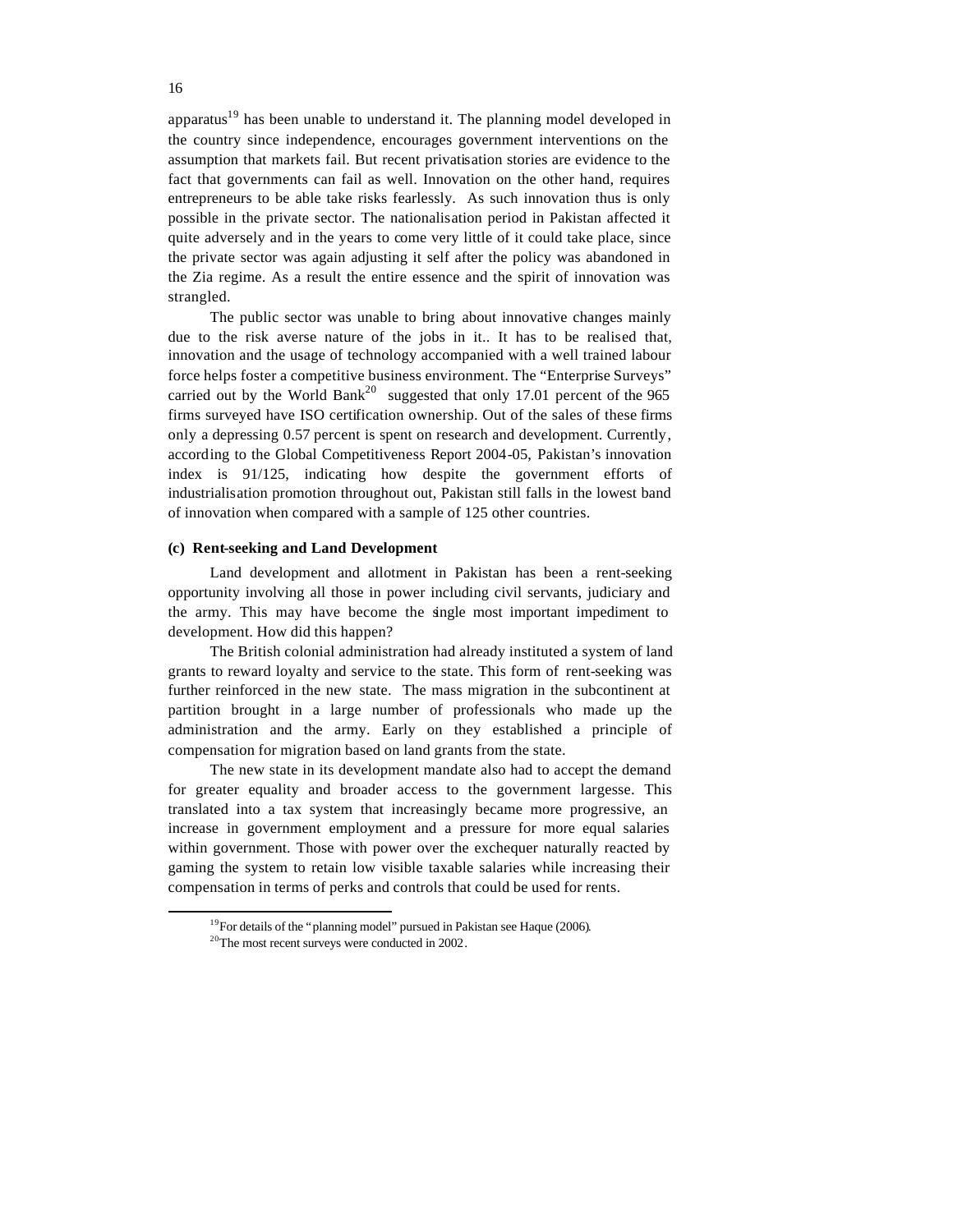One major wealth accumulation strategy that has gained ground over the years is the state provision of subsidised land to those with power. Even in colonial times, the government had been giving cheap land in newly irrigated and developed areas to the loyal servants of the state. The government which was taking the lead in development in the newly developed state continued with this policy and soon the bureaucrats and the army were into this in a big way. The process evolved to the point where more and more urban land was developed to satisfy this demand for subsidy by the army and the bureaucracy. The process evolved through the development of Islamabad and later the Defense Housing Authority schemes.

Over time other segments of society with some access to government machinery began to claim their share. The process which has evolved over time and is being used is based on an old law for the development of rural societies through cooperatives. Employees of public sector agencies (Utilities, universities, hospitals etc.) which do not have access to subsidies through the prime developments such as Islamabad and Defense form a cooperative and to the extent that they have the political muscle can use the Land Acquisition Act to develop a housing scheme in peri-urban areas. This can lock in large gains for those who have been entrepreneurial enough to see the cooperatives develop.

The profits from the land-game being higher then from productive business activity, interest as well as money shifted from business to trading in land leading to dramatic in real estate prices. Thus the land-game adversely influenced entrepreneurship (i) by increasing the cost of doing business as acquiring business premises became costlier; (ii) shifting the interest of businessmen away from entrepreneurial activities; and (iii) by locking in funds that could have been available for entrepreneurial activity.

#### **(d) Non-commercial Cities**

This rent-seeking through cooperatives and the use of the Land Acquisition Act has distorted the urban land market as well as the development of cities. Cities through history have been the refuge of the poor, places of opportunity for social mobility, a hatchery for entrepreneurs. History and civilisation moves in cities. All major scientific, social, political, economic and technological innovations have happened in human agglomerations known as cities. Great civilisations and empires have been developed around cities. It is no accident that the dominant empire of any time has the most important, creative and fascinating city of the time.

The best cities have been places of learning and idea development. Cities such as London, Edinburgh, Paris, Los Angeles and New York have been a birthplace of invention and creativity. Measured productivity increases in large well-organised and creative cities as seen in the figure above; GDP per square kilometer is highest in the most commercial cities of the USA.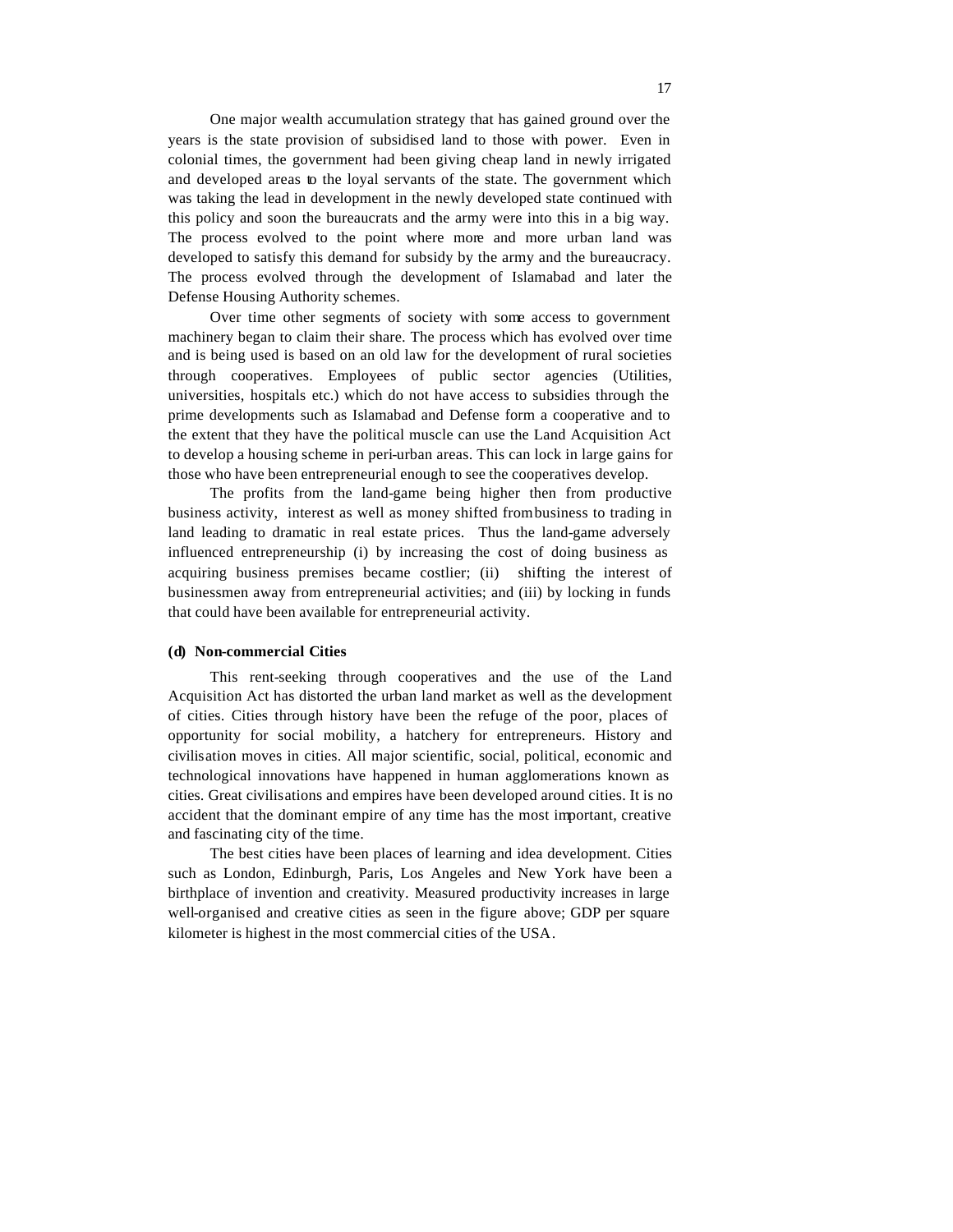

The bulk of the output in any country is produced in the cities and it is noted that the difference between poor and rich countries often lies in the productivity of their cities. In the post-industrial information age, creativity creates value. Creative cities enhance individual productivity and are multiethnic, open to immigration, culturally rich, dense, full of learning and innovation, allow for eccentricity, and offering many and diverse learning experiences.

Its is important for entrepreneurship to establish in cities because cities allow space for everyone and all activities. All classes live in cities. Often the poor and middle class live in cities while the rich estates move to open suburban environments. Cities offer community and networking infrastructure—libraries, community centers, sporting and conference facilities and theatres—to all, especially the poor and the middle classes.

The young, the poor and the middle classes along with their creative activities live with businesses in busy 24-hour downtowns. These city centers are the heart of a city and define a city. All development around a city is then relative to this city centre. City centers are a magnet for ideas and migration. In fact globalisation is really the network of ideas generated in city centers.

In Pakistan, cities have been unable to perform these functions for several reasons:

• Urban authorities because of this preoccupation with elite housing have discouraged downtown development. Commercial development and city center development is discouraged while élite housing schemes based on the cooperative model are encouraged.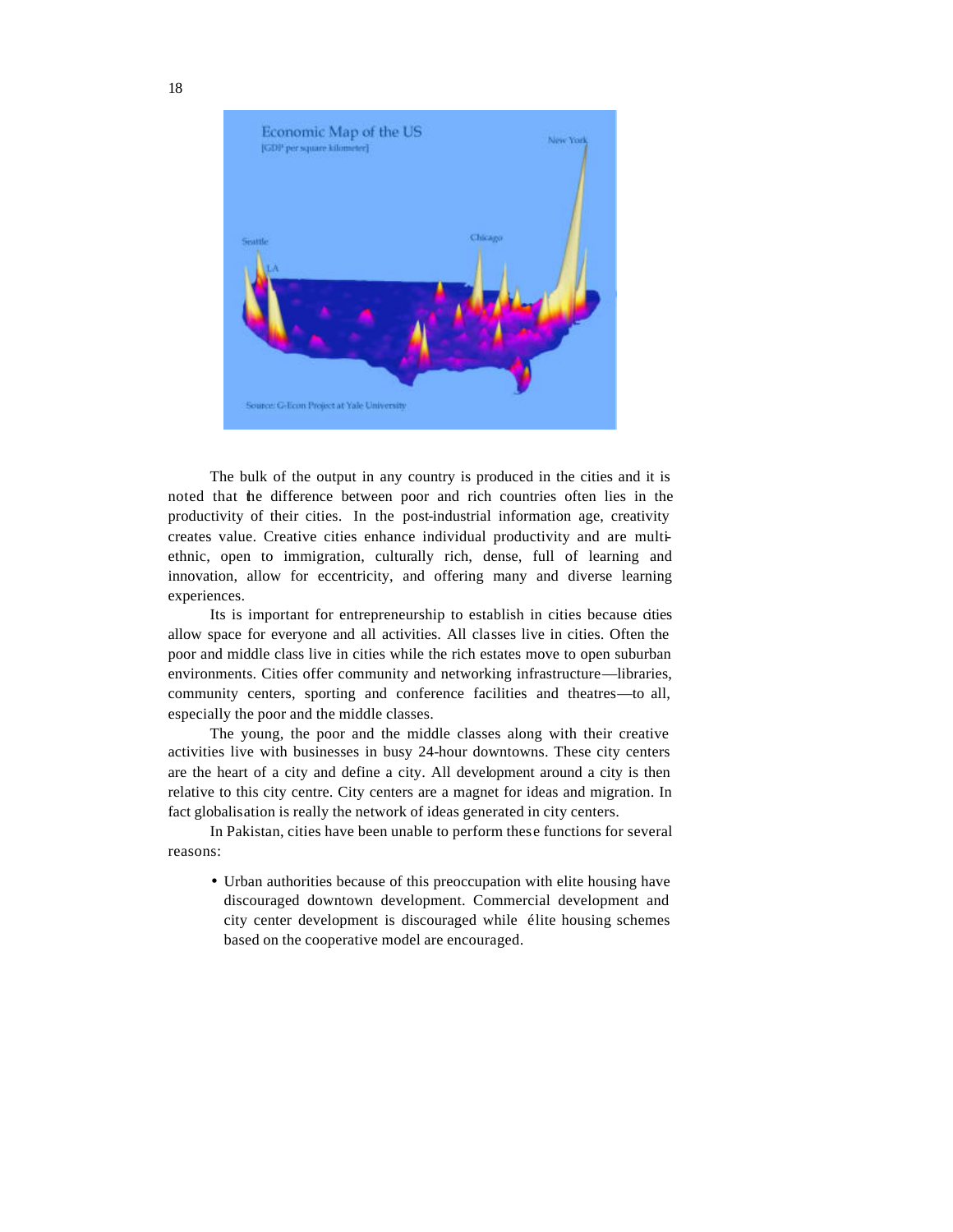- Urban zoning remains very unfriendly to urban density, high rise buildings, mixed use development, and commercial uses such as hospitality, retail and warehousing. With the result that there is a huge excess demand for office, retail, apartment, warehouse, storage as well as education and community space. All these activities currently take place in the single family house that the city planners encourage.
- Commercial development especially large scale which will be employment generating is punitively taxed almost as if it were a sin. To begin with the definition of commercial is anything but a single family house. Hence a low income block of flats is also considered to be commercial. To build anything commercial, permission has to be sought which in itself may take years and may involve the army top brass in certain localities. The fee alone for approval after many years of lobbying ranges from 50-200 percent of land value. It is no wonder that all construction remains small in Pakistan and that no tower cranes are visible any where.
- The fact that people want to convert residential plats into commercial plots implies that there is excess demand for commercial space and that the zoning authorities have not provided for commercial space at the planning stage. The failure to plan adequately has to be paid for by the people as high commercialisation fees are charged and cumbersome procedure is involved. Thus zoning remains inimical to entrepreneurial activity.

Zoning and Land Allocation rules and regulations and property right acts can play a vital role in the encouragement of entrepreneurship. Adherence to such laws ensures that a country's land and other property are used for the common good. Numerous national and provincial acts and ordinances regarding such issues exist since quiet some time now.<sup>21</sup> Had they been strictly implemented, business men would not have been facing problems regarding land allotment, commercialisation of land and protection of their properties. A critical evaluation of salient features of the commercialisation policy practiced by the Punjab government is included in Box 5.

- 3. The Punjab Local Government (Commercialisation) rules (2004).
- 4. Capital Development Authority Ordinance (1960).
- 5. Cantonments Ordinance (2002).
- 6. Cantonments Act (1924).

 $21$  The following is a list of a few existing land related regulations:

<sup>1.</sup> Defence Housing Authority Lahore Ordinance (1999).

<sup>2.</sup> Commercial Policy of Punjab (1999).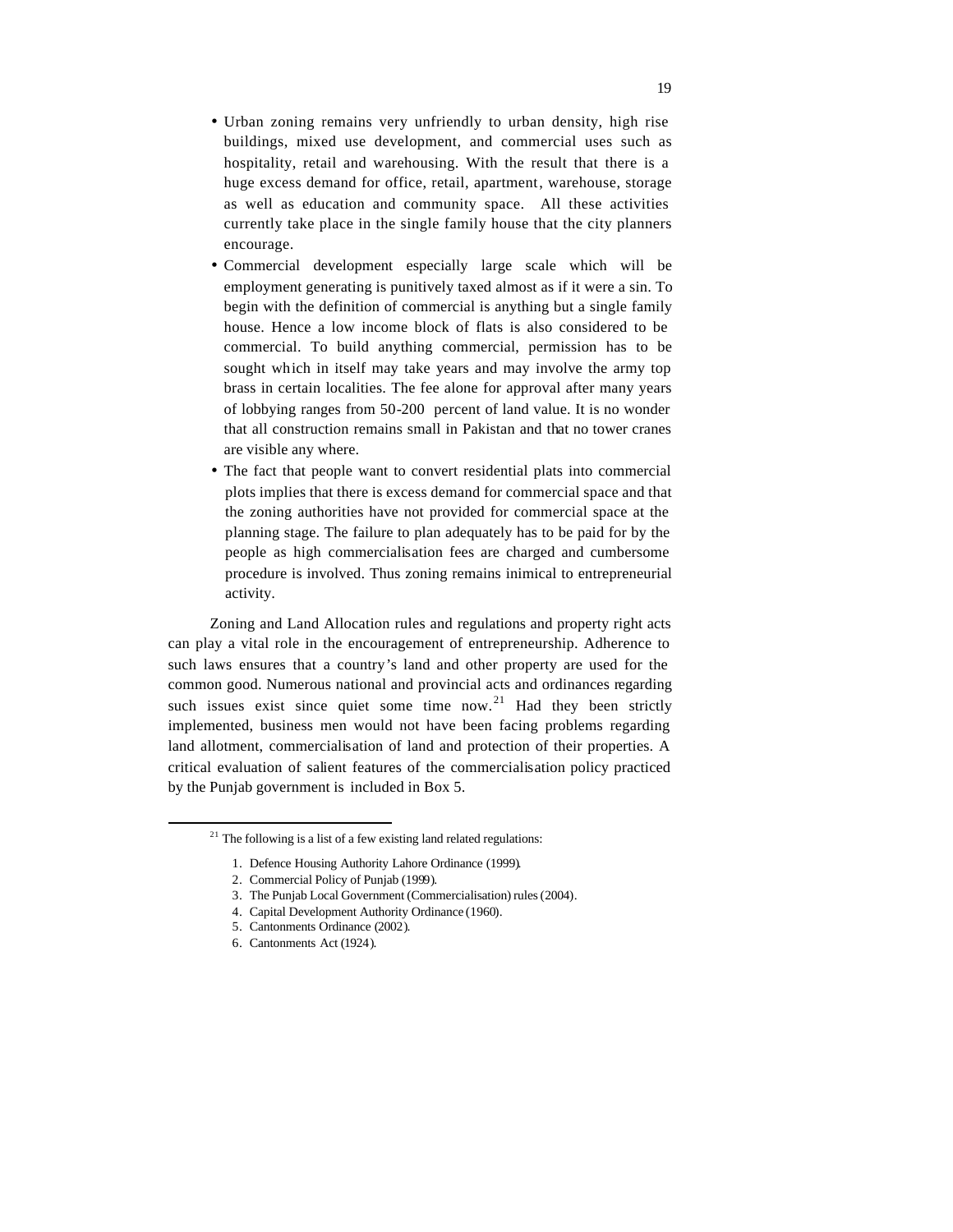#### **Box 5.**

# **COMMERCIALISATION OF PROPERTY** [Haque and Anwar (forthcoming)]

- Commercialisation is defined to be any building other than a single family home of 2 stories. Building with flats is considered as commercial development.
- Commercialising one's property in Pakistan is a daunting task indeed. One not only has to go through a lengthy process but also incur numerous costs.
- Currently, commercialisation fee is claimed to be 20 percent of the value of the urban land. Interestingly, the cantonment areas have a much higher commercialisation fee even up to 50 percent of the land in some areas. In practice the fee is much higher. Commercialisation of one *marla* of land on Bank Road, Rawalpindi, one will have to pay in excess of Rs 1 million as commercialisation charges (1 million Pak Rs are equal to US \$16,667 approximately); by contrast rezoning cost in Salisbury, North Carolina, USA, is US \$500 (Pak Rs 30,000). This high fee also acts as a disincentive for owners of the property to commercialise it, explaining why there is a shortage of the supply of commercial property in the first place. And if one is able to commercialise his property to set up a business, the cost of doing business rises.
- Zoning laws allow buildings up to 38 feet high and penalise building beyond that. Any building above 38 feet is charged at Rs 60 per sq. ft of covered area above 38 ft. height. The ceiling on the height of the building further aggravates the already existing problem of shortage of land for commercialisation.
- Conversion of property to commercial use also often requires the permission of neighbours and possibly and additional payoff.
- Another disincentive for potential businessmen is that, when it comes to electricity, gas, water tariff, and other taxes the commercial property in Pakistan is again subject to higher rates than residential property.

City centers are mixed use and densely populated where private space as well as private transportation are at premium



# Cities are circular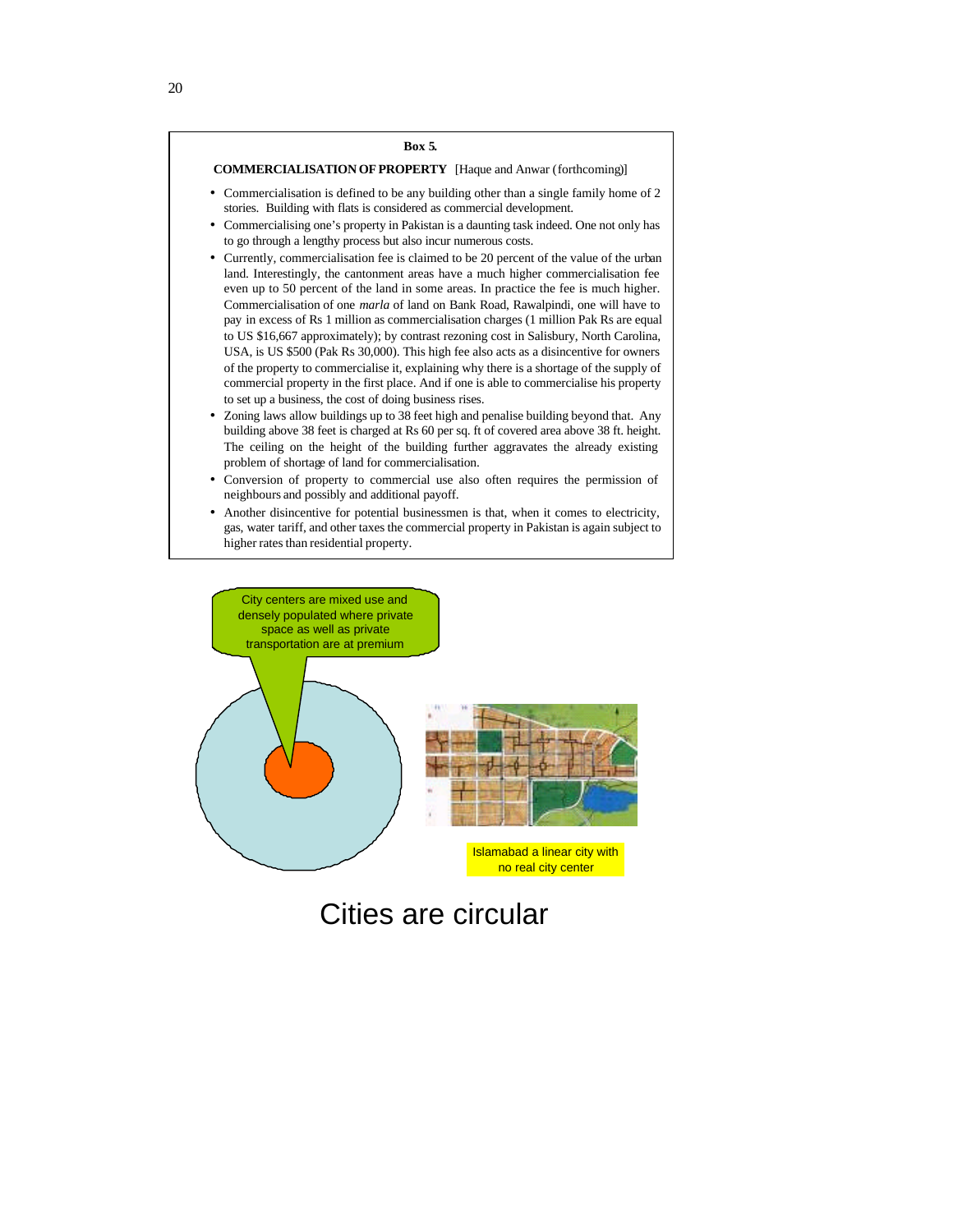- The city centre land in most major cities is owned by the government for office, housing and leisure (polo, golf and tennis) space for the élite members of government. If we measure the difference between the potential of this land for city development, employment generation and entrepreneurship and its current use, it would give us a tax that is imposed on the citizens of the city. This tax in most cities would be very large. $^{22}$ With city centre land so controlled, downtown development is seriously impeded and driven into informal channels.
- Real Estate development and construction as a business remains a fledgling industry. Industrial protection policy continues to discourage the import of construction equipment such as tower cranes, cement mixing trucks and truck mounted cranes. In most countries these businesses are large opportunities for employment and entrepreneurship. In Pakistan this is not so.

To sum up the zoning laws and commercialisation policies rather than providing a favourable environment for entrepreneurship have in fact impeded entrepreneurship.

#### **6. UNDERSTANDING BUSINESS IN PAKISTAN**

With this background, PIDE held a series of Focus Group Discussions with businessmen of Lahore, Sargodha, Sialkot and Gujranwala to elicit their views regarding the state of entrepreneurship in Pakistan. The following discussion is based on the common themes that emerged in the focus group discussions.

Our discussions revealed two interesting themes;

 $\overline{a}$ 

• Innovation which is the key to entrepreneurship seems to be nearly absent. Most of the businessmen seem to be involved in inherited business. The few entrepreneurs that we met had stumbled upon their business, did so as a result of some information advantage. Either they were employed in that business or involved in trading in it or some acquaintance provided some information. This is in keeping with entrepreneurship stories in other countries.

Most of the businesses were 'imitation.' Investment fashions appear to dictate entrepreneurship. Investors seem to rush into areas that are in vogue. For example, textile wave was followed by the garment factory wave, the socks wave and so on. In the past the waves happened

 $22$ On most of these properties the government does not pay the city any property tax. Alternative real estate development in this downtown property could enhance tax revenues substantially. This allows us to estimate the tax that the government collects from the city by maintaining these claims on city properties.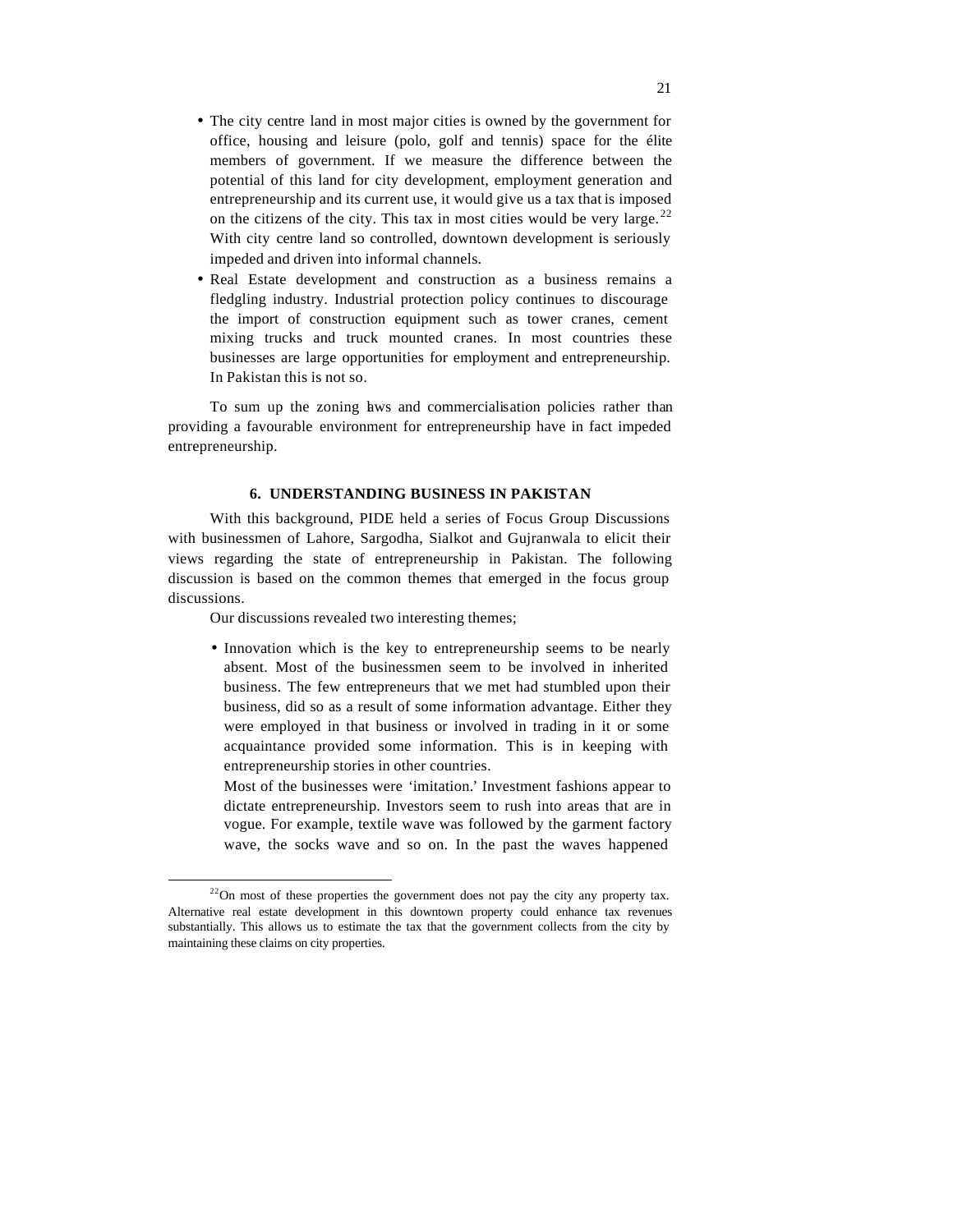because of government policy incentives. Now we need to understand why this trend remains dominant.

• Business is not dynamic; few businesses seem to grow to be large conglomerates and multinationals. Small businesses seldom seem to even develop across cities leave alone grow into international conglomerates. Why?

For business and market growth, innovative entrepreneurship and dynamic markets which allow businesses to grow are a prerequisite. It is in such an environment that employment grows and opportunity expands. Such an environment is also the most poor friendly and conducive to social mobility. Hence we focused on these areas in our discussions in 4 major business cities of Pakistan. Our respondents identified the following factors that were responsible for the poor business environment.

#### **(a) The Attraction of Rents**

In all the focus group discussion the businessman, by and large, expected of the government to provide incentive of one or another kind that would either place their business in a favourable position *vis-a-vis* other businesses or that would protect their business that has run its course. For example businessman in smaller towns of Sargodha and Gujranwala demanded government protection against Chinese goods. Besides, the businessman in Sargodha also wanted some relief on account customers lost to Lahore with the construction of Motorway. Given the Schumpeterian process of 'creative destruction' the businesses that have lost their customers to another city/country, due to being less efficient, should be close down and in their place new businesses should have emerged.

Given the rent-seeking culture that has now been established, businessmen, rather than focusing upon innovation expect that the will government help. For example, most were always seeking a tariff or a subsidy advantage. Consequently, they were not comfortable with free trade in all products. Another example was the demand for cheap credit regardless of the cost to the tax payer. However, when pushed they admitted that credit constraint was not major factor constraining their growth. There was also a serious lack of knowledge of other financial instruments and an excessive focus on bank financing.

#### **(b) The Costs of Corruption**

Corruption is a serious impediment to the growth of entrepreneurship. The businessmen involved in manufacturing of various products, told that numerous government departments (numbering around 15-20) 'visit' enterprises with various threats to extort small sums. They collect anywhere from 0.2 percent of annual sales to about 5 percent. Obviously the tax incidence is higher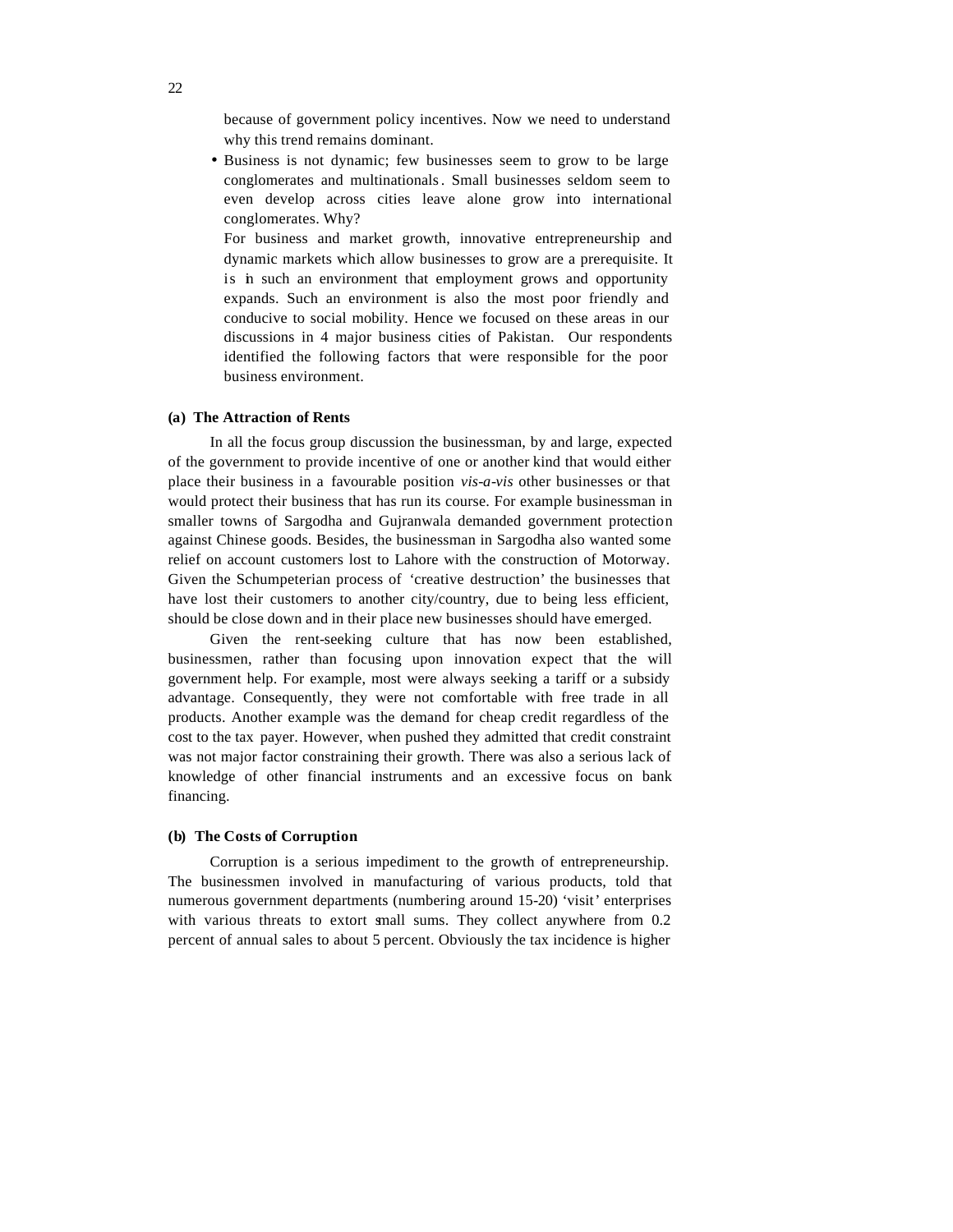on smaller firms. Businesses dedicate from 1 to 3 employees for dealing with this extortion.<sup>23</sup> Their view was that if there could be a single tax that could be collected by Central Board of Revenue (CBR) and distributed to these people transaction costs could be significantly reduced. $24$ 

#### **(c) Lack of Research, Expertise Skills and Knowledge**

Business in Pakistan remains largely owner-operated and resistant to developing professional management. Partly this is because business growth has traditionally depended on policy favors rather than on professional management and strategy. However, there is also a clear mistrust of professional managers given that the legal and judicial systems may not prevent fraud, theft and outright misuse of business information.

During the discussions we felt that, businessmen however, are beginning to understand the demands of globalised business growth. They admitted that an important reason for slow growth as well as developing new business was the lack of expertise and knowledge. In all cities, there is no expertise for providing advice on key areas such as assisting project feasibility, operating a business, establishing brand names, and marketing.<sup>25</sup>

Almost all the businessmen complained of the scarcity of skilled labour. Hoenig (2005) emphasises an educational system that develops the skills of entrepreneurs as well as that of the workers to foster entrepreneurial economy. While various management schools have emerged, technical and skill-based professional education remains in short supply. Trade bodies and chambers asking the government to make an investment in this area and not incurring the cost thems elves once again remind us of the rent-seeking paradigm. Interestingly, technical skills are not adequately rewarded by the employers; nor are blue-collar jobs held in esteem by society.

Another reason why imitation occurs in business development is the lack of information on potential projects. As we have seen before, innovation is undertaken by the smaller firms [Audritsch (2001)], these smaller firms get their innovative ideas by way of knowledge spillovers. Given the lack of, market depth, research institutions and universities and other forms of specialised knowledge, knowledge spillovers remain narrow and imitative. The experience

 $^{23}$ It takes 2-3 years from the day the project is conceived to the time operating activities are actually commenced. The reason for the long lags involved is bureaucratic procedure. Bank financing also can take a long time.

 $2^{24}$ In the context of taxation a form of rent-seeking being resort ed to by the tax officials is the threat of detailed audit. Under the self assessment scheme for filing tax returns a certain percentage of returns filed can be selected for detailed audit. Out of the returns filed which one are to be selected for detailed audit, the discretion in this context rest with the text officials. The enterprises are threatened with detailed audit to extract bribe money.

<sup>&</sup>lt;sup>25</sup>Even when bank financing requires a feasibility, investors tend to copy some else's often outdated feasibility.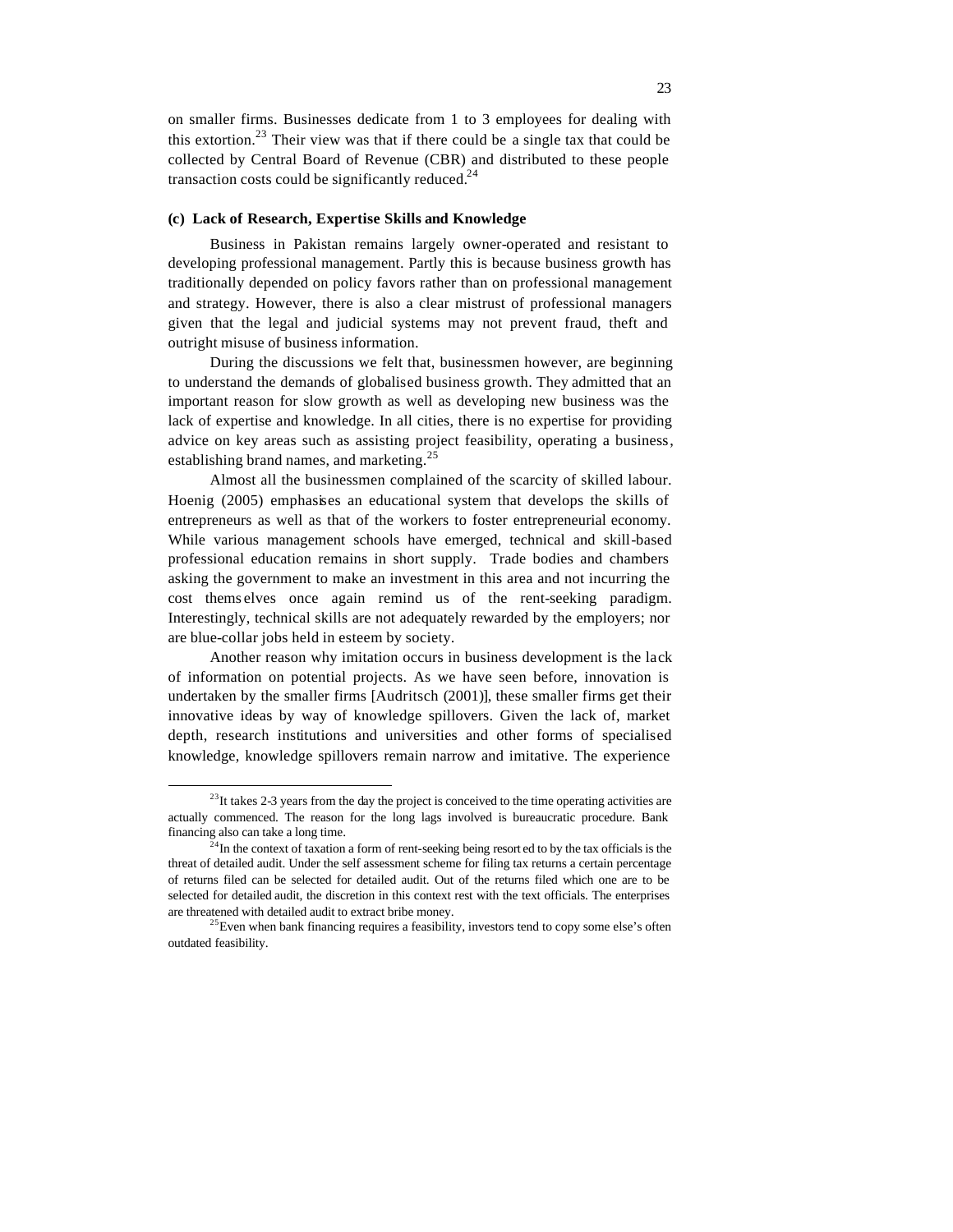of the developed countries indicates that research is undertaken by the specialised research institutes/universities and then the knowledge so gained is commercialised by separate firms.<sup>26</sup>

Chambers of commerce and trade bodies which could have been influential in filling the information gap have been politicised largely through the control of the government bureaucracy once again for its own rent-seeking.

### **(d) City Administrations Unfriendly to Small and Trading Businesses**

Retailers especially the smaller ones all complained of a lack of quality space. Supply was always short and it was always uniform. A shop was always a small little street front space with no parking, poor access and no room for back office facility. Shopping malls and warehouses were not available anywhere and zoners remained unfriendly to them.

Poorer retailers who could not afford structured shops had to remain mostly in the informal market. Most of their operations were allowed only in the poorer crowded areas of town. Urban administrations would not allow them into better parts of town.

Even the manufacturing units were operating in owned premises often required to even plan for owned warehouses and the supply of housing to labour. Given the small size of the businesses, rented premises would be more efficient.<sup>27</sup> Such rented space is mostly flexible warehouse space on the outskirts of cities. But that land has been taken by housing societies.

The presence of cantonments within the city hinders commercial activity. More than half of most cities are cantonments and administered by the army. Not only does this split city administration, cantonments also remain basically unfriendly to commerce and business. For example, Sargodha cannot have highrise towers due to location of PAF base within city limits. This obviously increases cost of doing business and thus constrains entrepreneurial activity.

Sialkot may be the only city that has the potential of being a merchant city; businessmen have joined together to build an airport and roads that might help their city. However city and the cantonment administrations are still an impediment to the development of a merchant city. For that we will have to wait for a coherent city administration where cantonment and city divisions disappear and merchants and citizens own the city.

Today, cities have not developed as business clusters because they have not developed as attractive sources of migration. It is important to note that immigrants especially from competing cities may bring in fresh skills and ideas.

<sup>&</sup>lt;sup>26</sup>The lack of a research and innovation culture constrains Pakistan even in the policy space [see Haque (2006)].

 $2^{27}$ Especially in initial years when the prospects of the business are supposedly uncertain, startups could benefit by being in rented accommodat ion.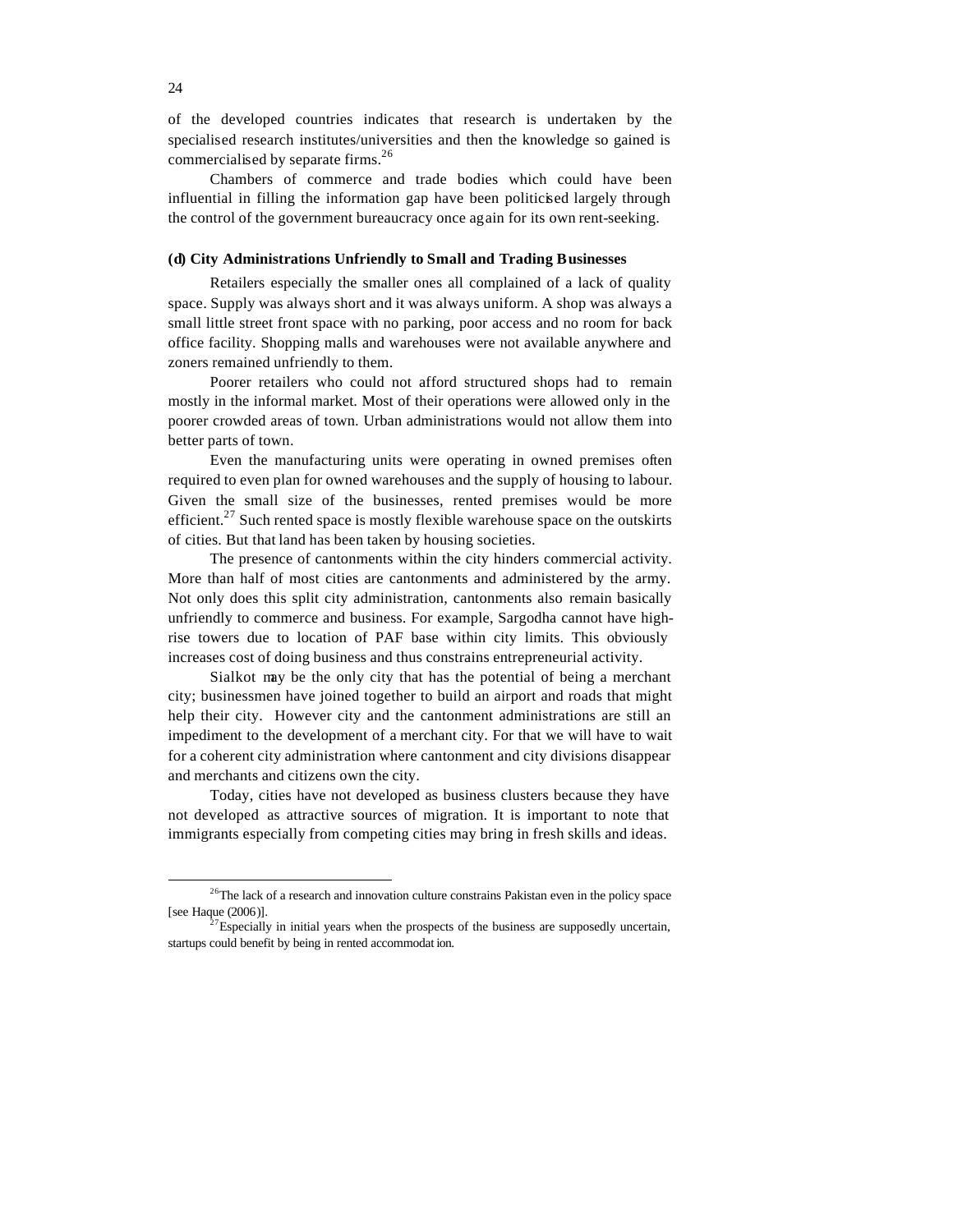Another impediment that businessmen from Sialkot specifically mentioned during the discussion was that the commercialisation rate is very high in Sialkot, The commercialisation rate, according to them, is even higher than that prevailing in Lahore. This prevents all sorts of construction needed by business from happening.<sup>28</sup>

# **(e) Poor Legal Framework**

To begin with all pointed to the lack of rule of law a basic institution underpinning business. No one seems to be sure of the framework of rules in which they are operating. Rules such as property rights, zoning, and licenses are often changed for individuals on the basis of their clout. In that sense you are never sure of the market environment you are operating in.

There is no faith in the legal system to enforce even the basics of business—property rights and contracts. Several examples were given. A few are worth highlighting:

- Businessmen prefer to use owning rather than renting premises because of poor state of contract enforcement. The participants pointed out that when a business gets established, the landlord may demand either a significant increase in rent or demand that place be vacated. On vacation of the premises, the place is rented out to a competitor of the previous incumbent or at times the owner may himself commence the same business at the same place. In developed countries the practice is that the landlord, if he wants the premises vacated, is not allowed to use the premises for similar kind of a business for a certain length of time.
- Participants of the focus group discussion held at Sialkot complained that the labour trained by one employer, either moves to another employer or opens up his own firm. Contracts cannot be credibly written to protect employers as well as employees and allow gains to be captured so that happy employees lead to business growth. Poor contracting arrangements also prevent payment mechanism that benefits the employers such as stock options and bonuses.
- Suppliers do not meet commitments in terms of delivery schedule and at times quality as well. But no quick legal remedy is available. On the other hand buyers do not pay as per schedule or at times give checks that are not honoured. Though there is a law that entails punishment against bounced checks but the law has so many loopholes that defaulter is rarely punished.

#### **(f) Lack of Trust and Social Capital**

 $\overline{a}$ 

Sialkot especially noted how the lack of governance and a quality legal and justice system was impairing business conditions. They pointed to an

<sup>&</sup>lt;sup>28</sup>Thus for example a city of exporters, Sialkot has no hotel.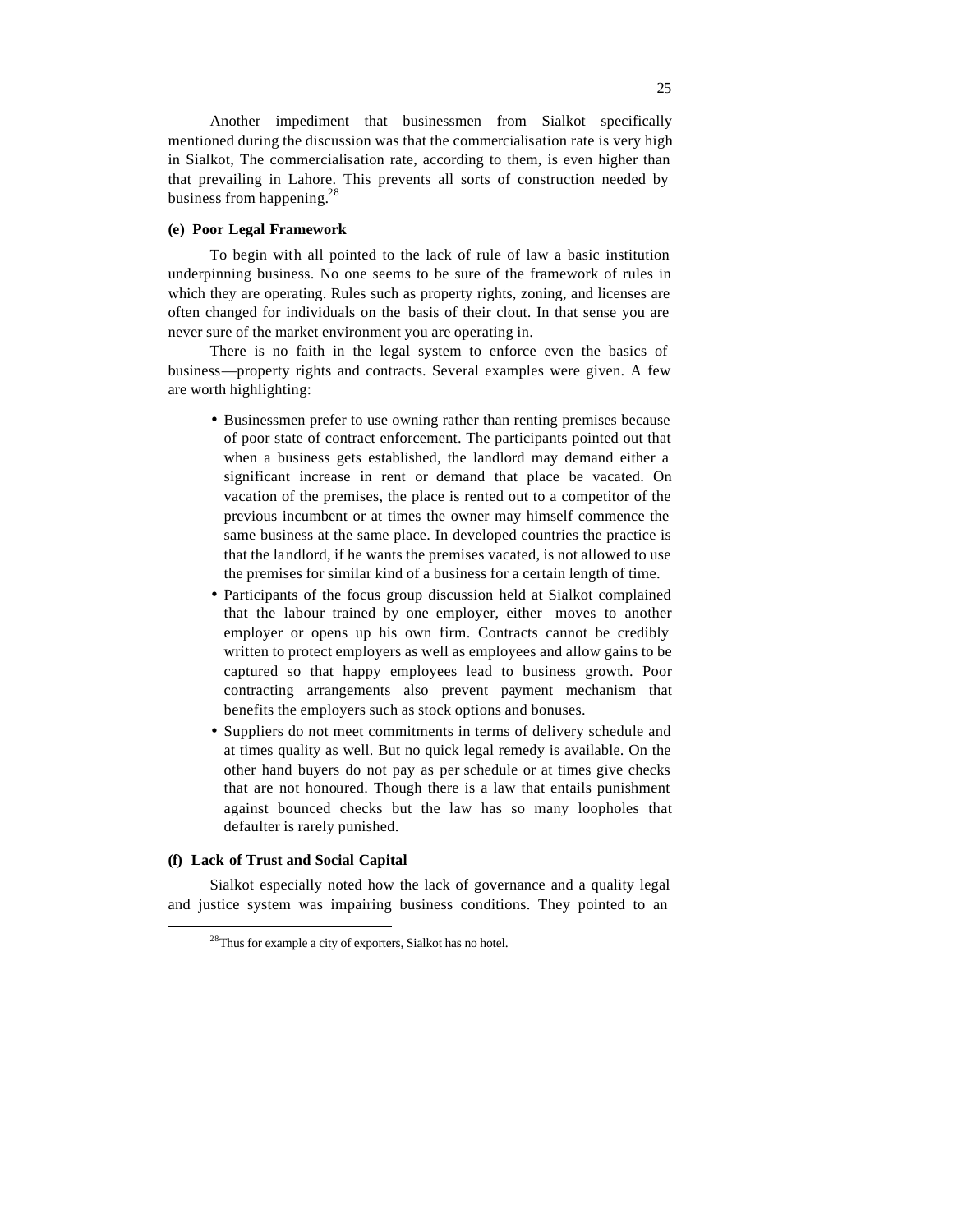extreme lack of trust among their business community. In their attempt to hide business information they maintain mailing address and bank in other cities.

We were told that an important reason that businesses remain owner operated and do not grow is that professional employees cannot be trusted. An employee who gains any knowledge of their business is easily able to replicate it with stolen business information.

Cut-throat competition uses all means to cut into each other's markets and buyers. This impedes cooperation among them to better the market.

As discussed in Section 1, knowledge spillover especially that of tacit knowledge tends to be localised through development of clusters of similar industries. Such clusters have developed in cities like Sialkot, (surgical and sports goods industry) Gujrat and Wazirabad (light consumer engineering) Sargodha (agribusiness and light electric) and Faisalabad (textiles). However, this clustering has not led to any real development of ancillary activities that will facilitate business growth. Examples of such ancillary activities would be such as institutionalised skill development and knowledge development and sharing. It should be interesting to research into why this has not happened. My hypothesis is that this is a by product of the lack of social capital and the inability to develop a merchant city.

#### **(g) The Constraint of Financing**

Small businessmen have little recourse to bank financing. As noted above they do not use other financial instruments. Almost all the smaller businessmen were of the opinion that banks lend only to big borrowers for non-commercial and political reasons. As noted above this was true in the past before banks were privatised.

Only one person from Sialkot out of the approximately 50 people we interviewed in all, had raised funds through the stock market. They were of the view that their size is too small to allow them to warrant entry into the stock market. However, they agreed that they did not know enough about financing through the stock market. Raising funds from the stock market is also not preferred to avoid sharing important business information with competitors and tax authorities. There was also a feeling that the SECP( Securities and Exchange Commission of Pakistan) and its cost may also be unfriendly to this segment.

#### **(h) Why There is No Consolidation?**

In most new markets large numbers of businesses start up but over time there is a tendency to consolidate. In all the markets that we talked to this was not observed. A large number of similar small businesses provide very small fractions of the demand.

While we did not get a good answer to the question on 'why consolidation is not taking place?' we did get some indicative answers. It seems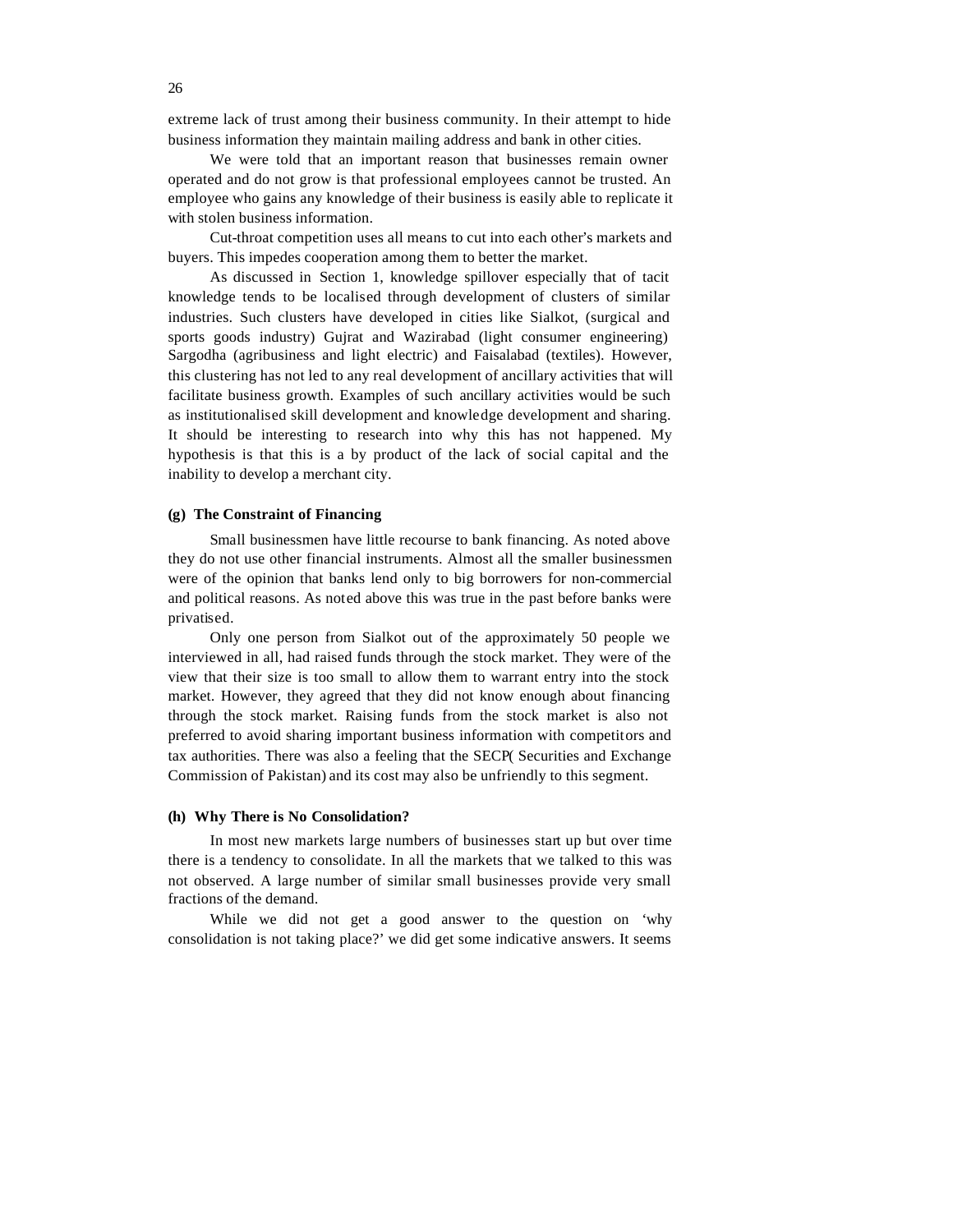that a combination of the factors that we have assessed above is retarding business growth and hence any one firm to grow to a level where that firm will dominate. The following diagram highlights the top ten constraints identified by the World Bank, to businesses in Pakistan in the year 2002.



*Source:* World Bank's "Exploring Economy Surveys 2002".

#### **7. CONCLUSION**

If entrepreneurship is to develop and be at the root of development in the country, it is imperative that there must be deep government reform which limits rent-seeking, encourages innovation and fosters enterprise. The following is recommended:

#### **(a) Reinventing the Role of Government and Ensuring Rule of Law**

Much of the historical experience and global research has shown that no society can progress without developing rule of law. Once rule of law is strictly in place, the state has no favourites and rent-seeking efforts dissipate. This is the basis of moving from a system of competing for state favours to one of market competition.

The role of government must be to provide rule of law, law and order and a legal and judicial system that enforces contracts. As discussed above, the development paradigm pursued so far, the government to consider it expedient to neglect these magisterial functions in a bid to improve welfare and prosperity. The government machinery that in the past would provide these magisterial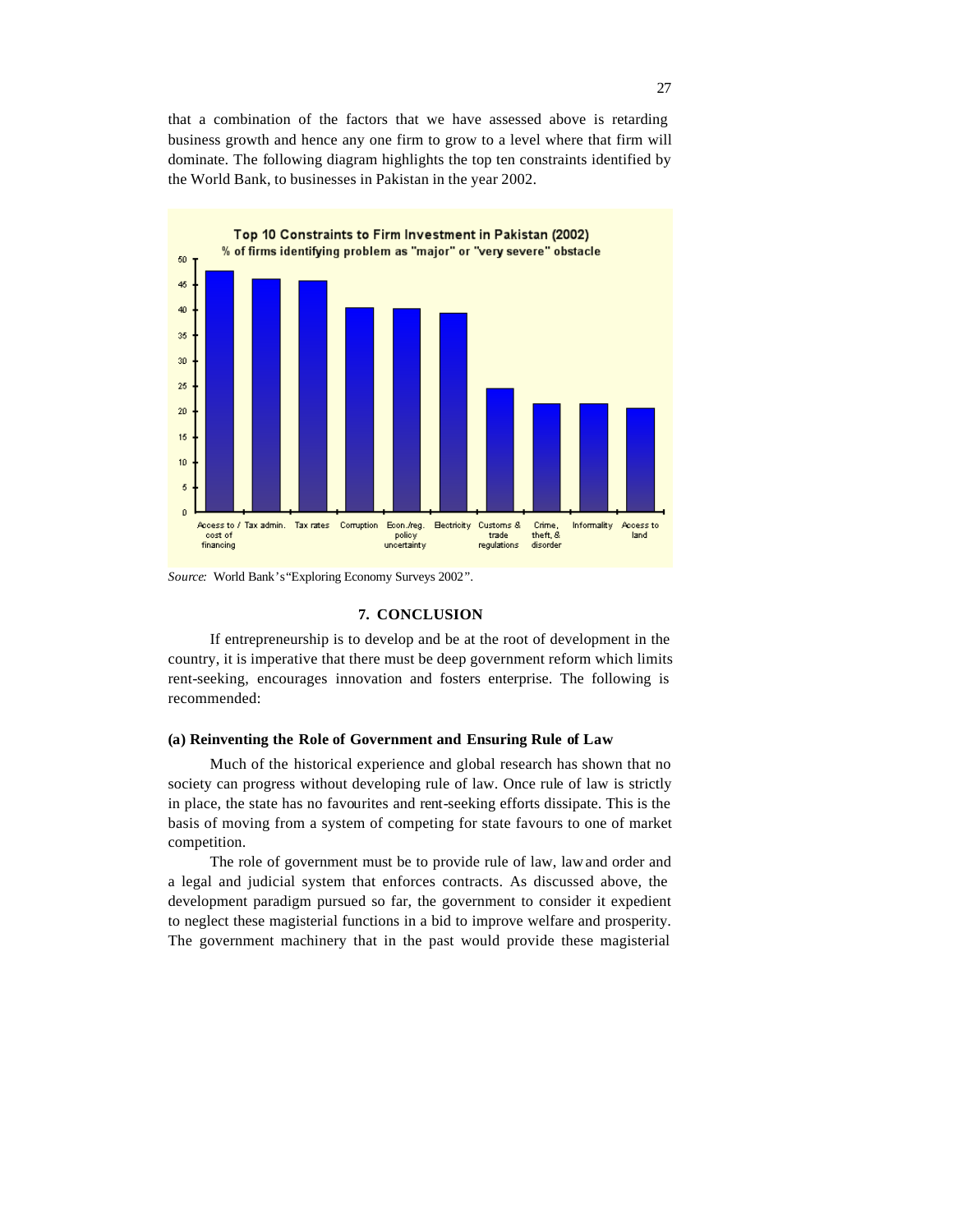goods—rule of law, law and order and legal and judicial framework to support the market—has for too long given a higher priority to development projects. The result is that market competition does not take place on the basis of product development and consumer preferences but on unfair practices many of which involve influencing the government. This environment has eroded trust, society and the community.

Returning the government to take seriously its magisterial function has to be an important first step.<sup>29</sup>

# **(b) Removing the Instruments of Rent-seeking**

If we accept the analysis presented above, several areas of reform suggest themselves;

- There is a need to stop the policy of 'sector-picking' and providing incentives to support it. This would mean opening out the economy including removing tariff protection for favourites. No industry or group would be protected through government subsidy. Defaulting businesses and those that had experienced market difficulties would be dealt with according to market means even if it means a business failure.
- The civil service and all government service will have to be reformed so that the malaise of corruption and rent-seeking can be eradicated. This will obviously involve setting government salaries in line with the market while eliminating all non transparent means of payment either through perks or cheap land. All payment should be in cash and in one lump sum and no tax-free unobservable allowances. Needless to say this will have to be supported with open entry into the civil service at all levels.
- Government must get out of the business of land development. All land should that the state wishes to make available for development should be auctioned off and developed by the private sector. None of it should be developed by state agencies (including the army or some paramilitary outfit) and given to any government or military functionary at cheap prices.
- The cooperative housing society act should be abolis hed or amended to disallow it from being used for land development for urban housing.
- Land acquisition law should be tightened so that it cannot be used for developing any housing whether private or public.

#### **(c) A New Growth Strategy**

 $\overline{a}$ 

There is an urgent need to shift the growth paradigm in Pakistan. Much has been learnt about the growth process in the world, and this knowledge needs

 $29$ This is a paradigm shift which current development thinking must achieve.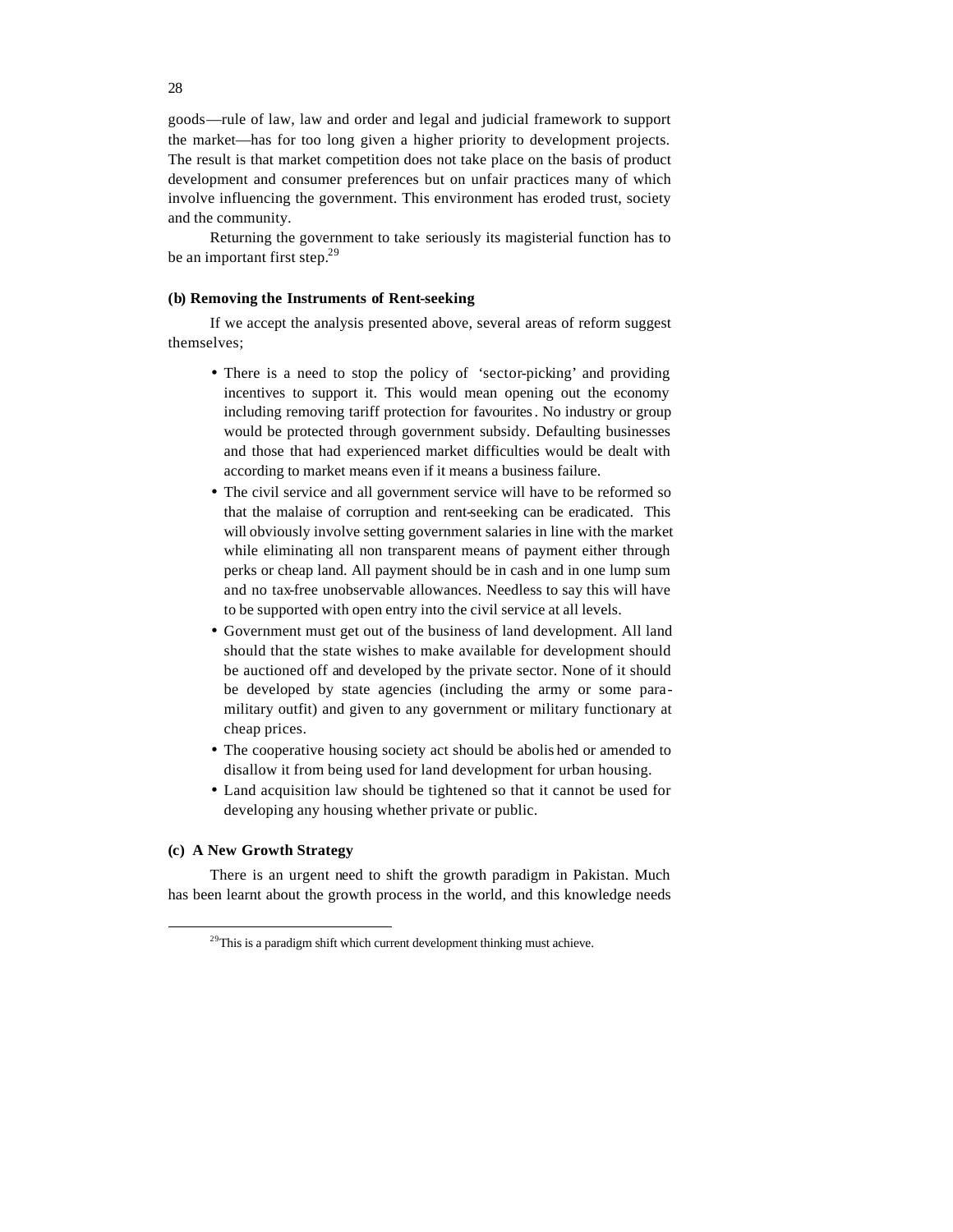to be applied in Pakistan. The earlier approach based on government-centered planning, reliance on foreign resources, and mercantilism, has not worked because the structure of incentives that resulted from this approach led to a neglect of governance and the development of rent-seeking. Talent and merit were disregarded by that system.

Economists are now emphasising that for self-sustaining growth, such institutions need to be built that preserve individual freedom, provide security, and facilitate market transactions; the government merely provides these institutions, allowing markets to determine where economic activity goes. This is a meritocratic framework where success is determined purely by the marketplace, and where government efficiency is also judged by how well it develops the governance infrastructure that facilitates the market.

Given these new findings in economic research, Pakistan's growth strategy should be the subject of some debate. There may be a case for moving away from the current focus on government planning, production, and mercantilism to a more market- and commerce-based approach. The new approach would be more aligned with globalisation, creativity, and innovation.

The new growth strategy must include all sectors in particular the home goods sector which has till now been neglected and discriminated against.

# **(d) Building Growth Cities**

Haque (2006c) notes that "*Cities grow when they are allowed to function as decentralised, coherent administrative units that are run for the advancement of commerce. It is then that they are engines of economic, cultural and human growth*"*.* To achieve this:

- Policy, research and thinking needs to move away from a space less approach to development by integrating the role of cities as engines of growth.
- Decentralisation needs to be strengthened to allow cities adequate ownership of their land and resources. This must mean an adequate definition of city limits with exclusive city ownership of its resources without splitting all cities into twin administrative areas—city and cantonment.
	- Federal, provincial governments and the defense agencies should not affect city administration.
	- Fiscal federalism needs to be urgently adopted for city growth.
	- The zoning paradigm needs to move away from its current emphasis on upper class housing to one that recognises the diversity of the functions of a city.
	- City centres need to be developed for dense mixed use. Government ownership of city-centre land needs to be reduced if it is retarding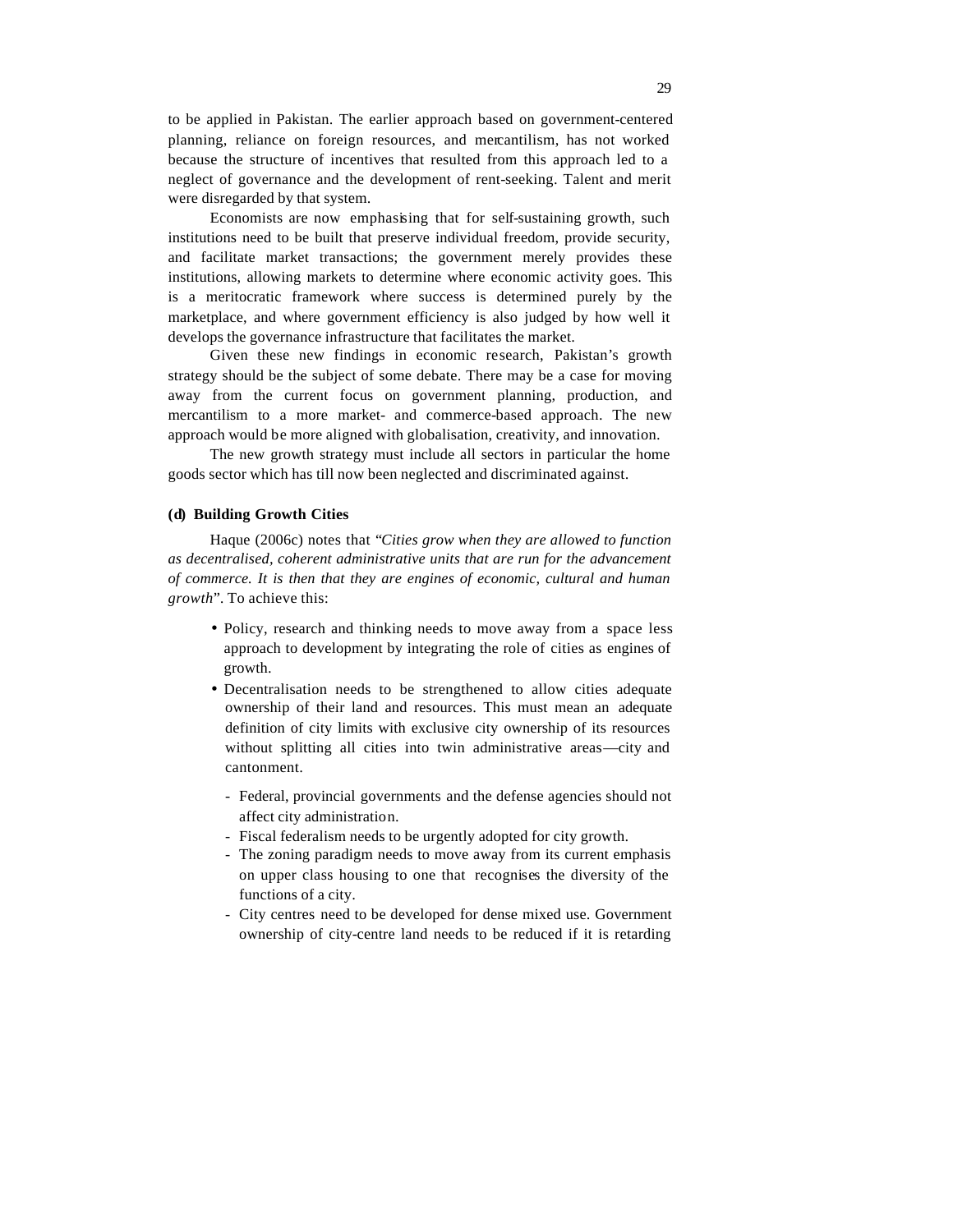downtown development. Commerce is to be given priority in city centres.

- Zoning needs to be based on clear transparent processes based on open citizen consultations.
- Culture and education need to be included in zoning.<sup>30</sup>
- City management should be professional, consultative and accountable. Cities must be able to hire out of their budgets without federal hiring restrictions such as the Unified/National Pay Scales and mandatory positions for the federal civil service. Moreover, decision-making must be based on open consultative processes.
- Commercialisation policy should be reviewed to remove the bias towards engaging in business.

This simple reform agenda will reduce the current high level of rentseeking in our cities and lay the basis of commerce and creativity which will fuel sustainable growth.

#### **(e) Identifying 'Lemons'**

 $\overline{a}$ 

Nobel Laureate, George Akerlof (2001) was the first to point out that asymmetric information between buyers and sellers, as to the quality of good in question, discourages trade. He noted that the seller knows that buyers information about the quality of good in question is poorer. Given this knowledge the seller attempts to sell poor quality goods as better ones and this makes the buyer wary of buying. In the extreme case the asymmetric information may lead to the collapse of the market. Number of market structures have emerged that allow the markets with asymmetric information to function either by signaling the quality of the good in question, (for example branding), or assuring the buyer (using Guarantees/warranties) that he is not being taken for a ride.

## *(i) Brand Development and Brand Management*

Erdem and Swait (1998) argues that when consumers are uncertain about product attributes firms may use brands to inform consumers about product attributes. The reduces uncertainty, by lowering information cost and the risk perceived by consumers and thereby encourages trade. Pakistan can boast of very few brands. We feel that to give a significant boost to entrepreneurship, Pakistani businessmen need to invest in brand development and brand management. The two, among other things call for, having some unique feature

 $30$ Currently while we build leisure clubs for the privileged routinely, there is no space for libraries, theatres, community centres, museums, and art galleries.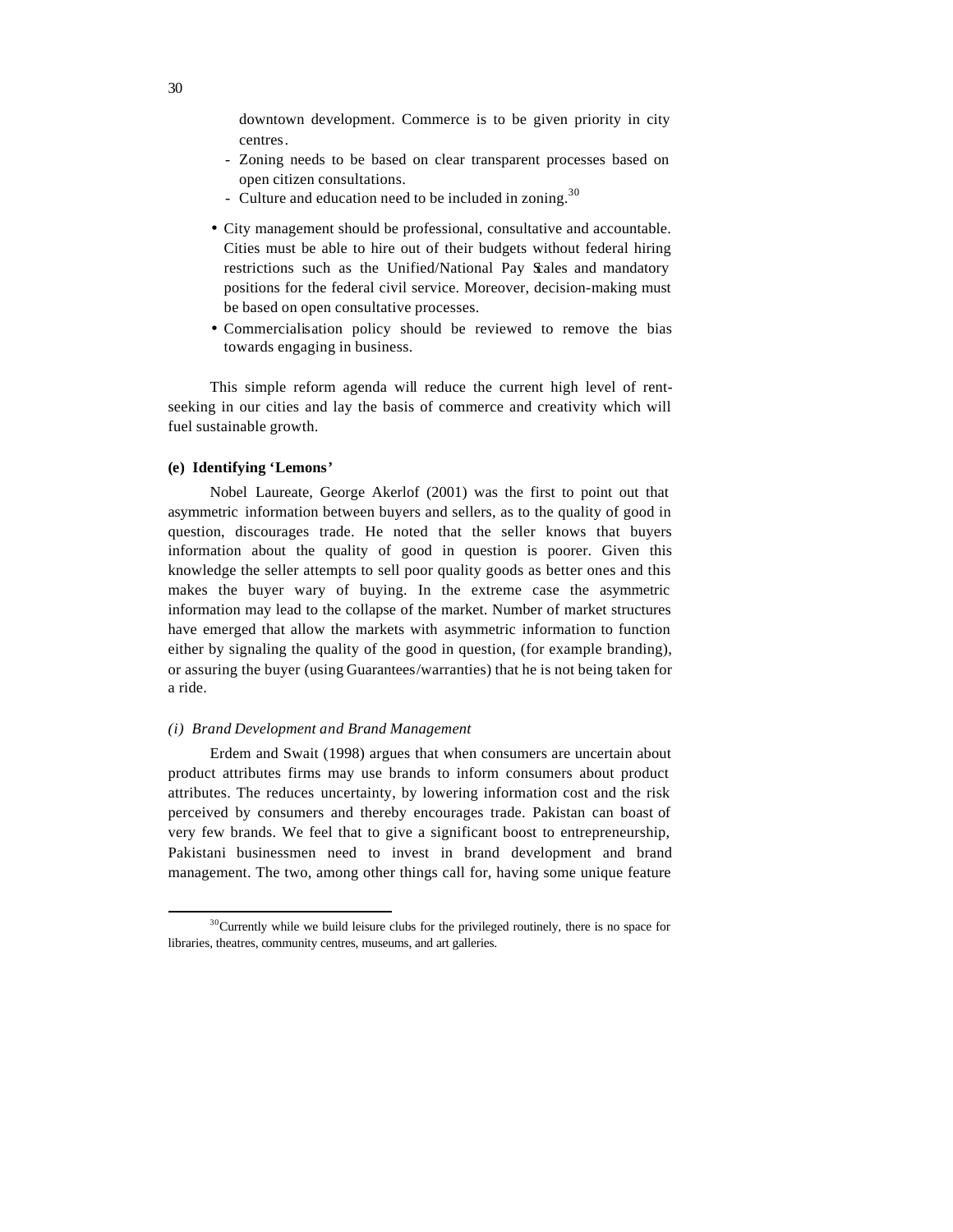of the product, communicating the feature to the customers and ensuring that consumers do actually find that feature in the product. In sum this calls for developing and maintaining a certain quality.

#### *(ii) Guarantees/Warrantees/Returns*

Very few sellers, in Pakistan, issue guarantees in the first place. The ones who do offer guarantees quite often fail to honour the same in letter and spirit. To reduce the risk of the buyer and thereby encourage trade our businessmen need to offer guarantees more often and honour the guarantees as we ll without fuss.

#### **(f) Releasing the Energy of the Domestic Sector**

Development is a city phenomenon and strongly founded on domestic trade. Of course, openness has to be maintained to allow cities to find their own depth and get the right signals from the international market. Such open cities and markets develop rapidly, learn from the global knowledge pool, and find business processes and brand names that can compete in the global market. Moreover, it needs to be realised that Pakistan has a very large ma rket of a 160 million people waiting to be exploited. For decades, this fact has been ignored in policy because of the focus on production and exports! The following is recommended to boost entrepreneurship at the domestic level:

- There is an urgent need to sensitise all cities and small town administrations about the importance of domestic commerce.
- These administrations should review their zoning and commercialisation rules and regulations to facilitate and promote commercial development.
- Every main town in every district should think about establishing the following:
	- A market or a *mandi* for agricultural produce;
	- storage;
	- warehouses, modern shopping malls, and retail places;
	- upgrading outdated and old commercial activities;
	- hotel and leisure spaces (theatres, cinemas, etc.);
	- sporting and culture;
	- small stalls, *khokhas* (kiosks),and *rehris* (barrows) in every area of the city;
	- offices and apartment blocks in close proximity of the shopping and business districts.
- Commercial activities may be treated at par with industry in terms of taxation and other government policies.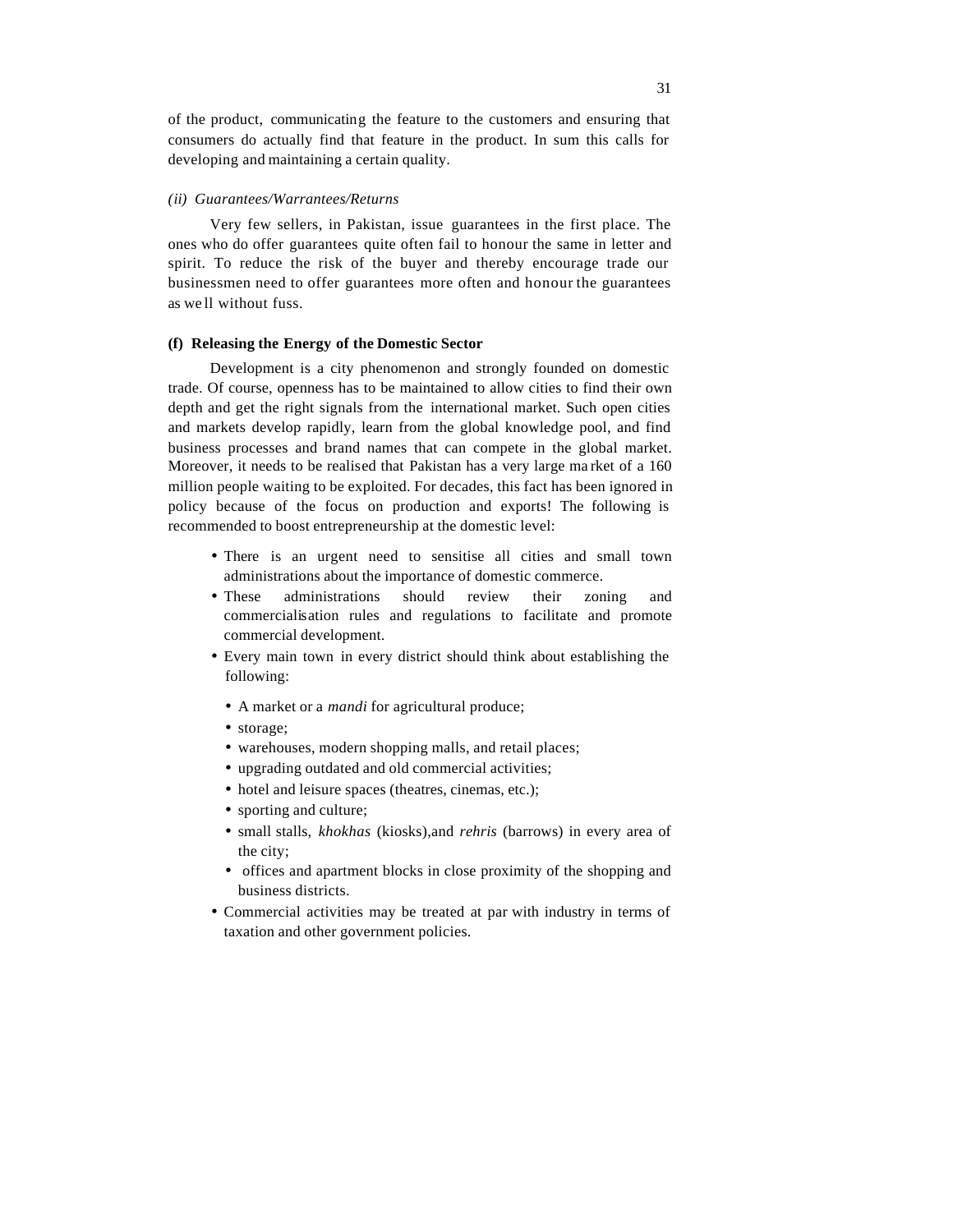• Domestic commerce should be made pro-poor by allowing the poor some space for entrepreneurship in all Pakistani cities as well as in all the best areas in Pakistani cities. Currently, none of the fancy markets, like Liberty in Lahore, or the Super Market in Islamabad, or the Defence Market in Karachi, has any space for poor entrepreneurs. The question that needs to be asked is: 'How and why have Bangkok and Singapore found space for *khokhas* and small stalls (while we in Pakistan officially prohibit it)? '

Domestic trade promotion will allow Pakistan to exploit its large market, as well as offer employment opportunities to a large and growing youth population<sup>31</sup> in the country. For this reason, it is urgently required that a policy framework for the promotion of domestic commerce be adopted. It is also a matter of priority that all levels of government collaborate to promote domestic commerce.

Finally, what is proposed here is a broad based reform agenda that arises out of a political economy analysis of the economy of Pakistan. Needless to say, such a reform will face huge opposition from vested interests. We must also develop ideas on how such a reform could be made acceptable and the control of vested interests weakened. For this to happen there must be much more autonomous research and debate on these issues. Academia for too long has been slavishly following government and donors, researching the earlier paradigm of growth—planning and sectoral development. Donor-led consulting has virtually destroyed academic freedom and is keeping thinking in the country path dependent.<sup>32</sup> If there were enough academic research and debate on fresh approaches to growth through entrepreneurship, ideas for change and development would definitely take root.

 $31$  50 percent of the population is "less than 19 yrs". Progress on the spread of education has been slow leaving this bulge largely unskilled and hence with limited employment possibilities.

<sup>&</sup>lt;sup>32</sup> Poorly paid academics devote all their time to donor funded consulting work. This work is driven by the need to lend and tinker with the existing government policy. The donor likes no research that might upset the client—the government.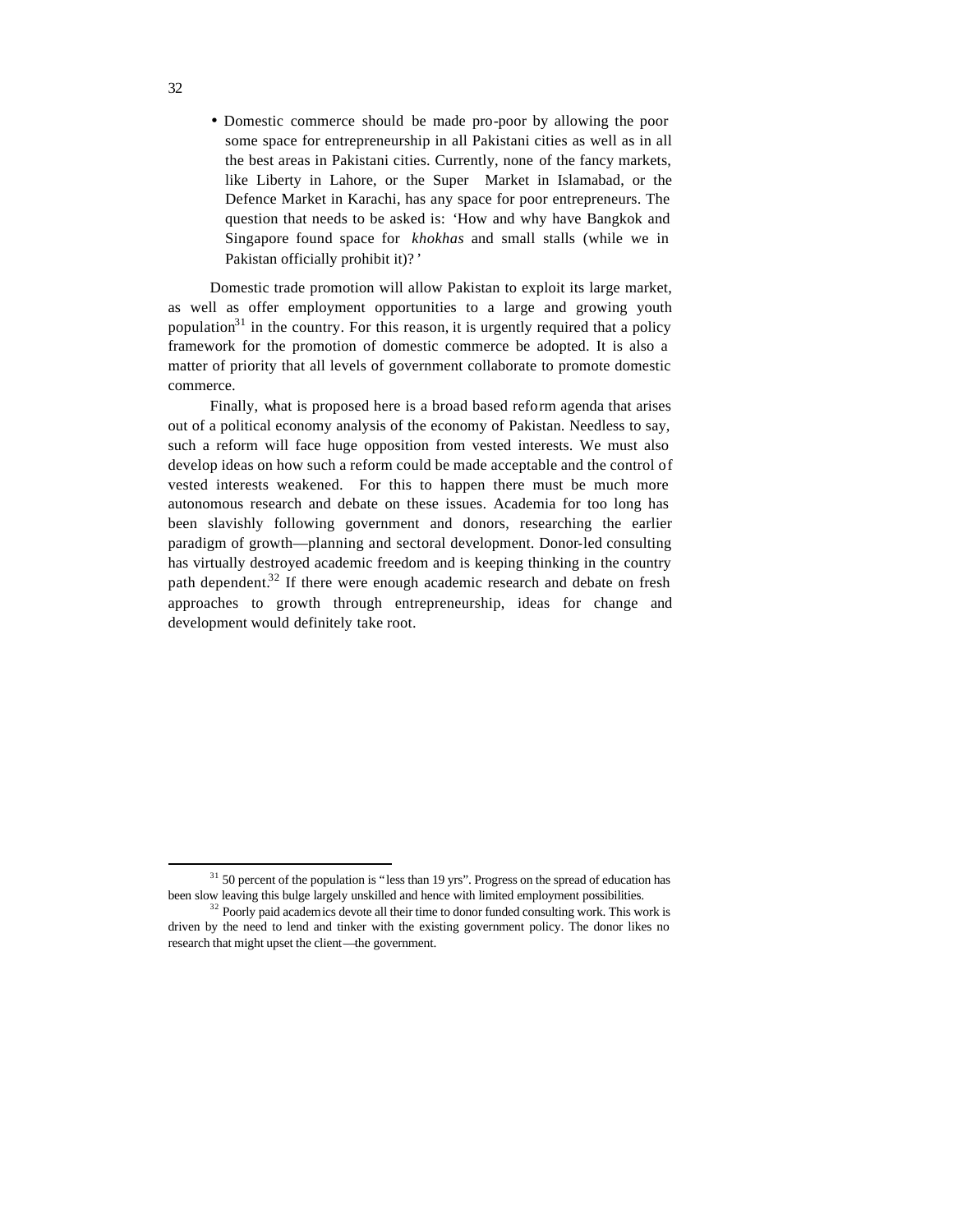#### **Annex. 1**

# **QUESTIONS FOR FOCUS GROUP DISCUSSION ON ENTREPRENEURSHIP**

#### **1. Starting a Business**

- i. What kind of business are you in?
	- i.1 Fixed asset?
	- i.2 Mobile?
	- i.3 Non-traded goods? Traded goods?
- ii. Where did your business idea originate from? What was the process that led you to it? How did you think of it? What were your sources of information? Who were your advisors?
- iii. Is the idea original? Did it start a market? Or did you imitate others?
- iv. What were you doing before this?
- v. Did you have any business failures before this? If so move to business failure section.
- vi. Did you do a feasibility analysis? Did you do it yourself?
	- vi.1 Did you get any expert help? How long did it take you to take upto set up business?
- vii. Any permission required? Any bribes to be paid? What government interference did you have?
- viii. What was your source of financing?

1.vii.1. Did you use any formal financing or Informal financing? 1.viii.2. Do you have any equity partners?

- ix. How did you choose this location? Reasons for your choice?
	- ix.1 What were the other choices? Did you have many choices?
	- ix.2 Is it easy to find business locations?
	- ix.3 If a mobile business, any impediments to your movement? Such as Regulations? And/or Permission? And/or Bans?
- x. Do you own your premises or rent? Which is more advantageous?
- xi. How long did it take to start actual market transactions from the inception of your idea?
- xii. During this period what impediments did you face?
	- xii.1 How many government regulations did you have to contend with?
	- xii.2 What market imperfections did you face?
- xiii. What kind of labour if any did you need? Any skills? Were they freely available?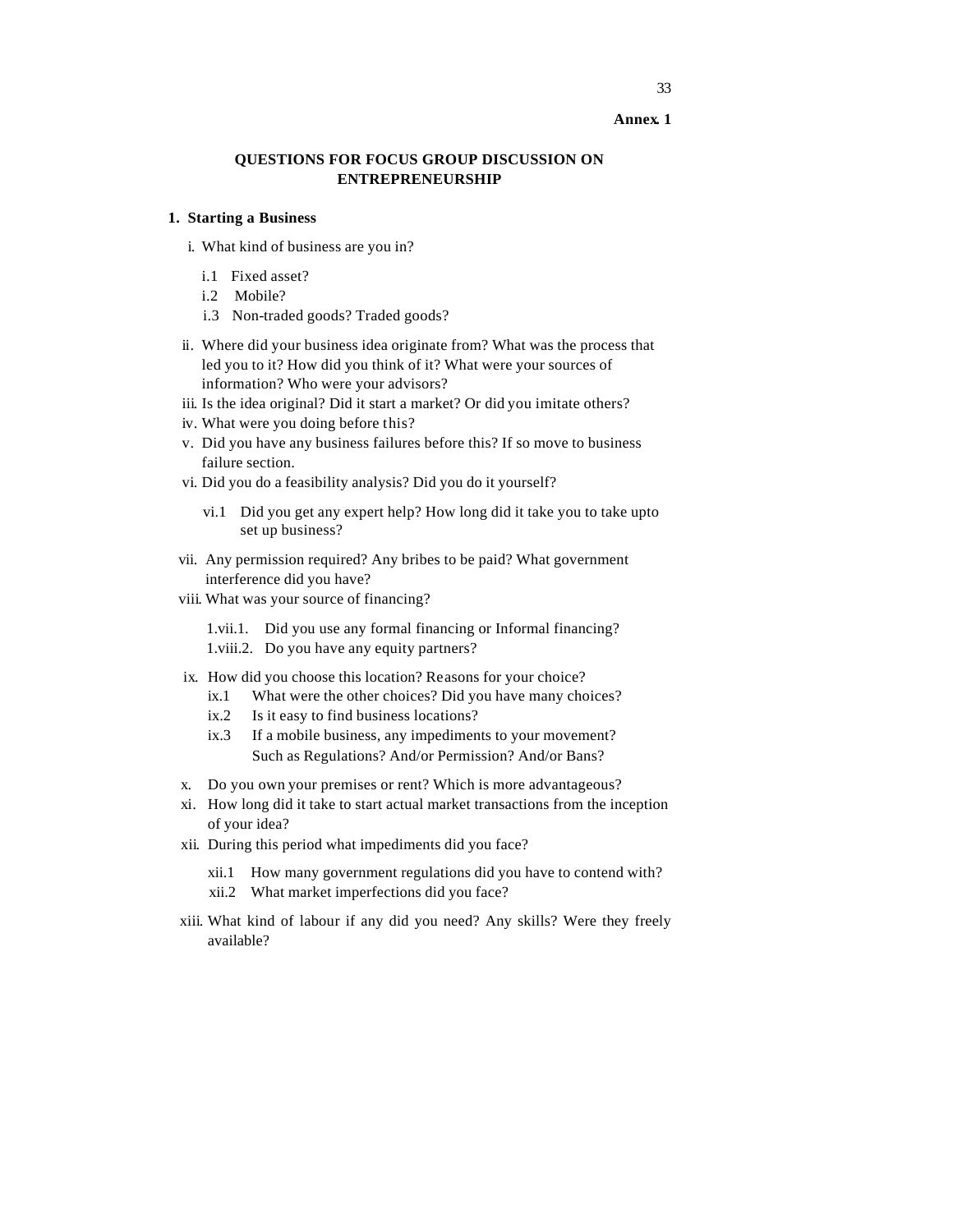- xiv. In your entire startup phase did you need any expert skills say for making financial projections, design, marketing etc.? Were they available? Did you use them?
	- xiv.1 Would it have helped to use them?

# **2. Operating Business**

- i. How long did it take to recover your capital?
	- i.1 Have you paid off your loans if you had any?
	- i.2 Are you paying your partners a return if you had any? What kind of a return?
- ii. What marketing techniques and resources do you have at your disposal? Expert advice? Specialist firms?
	- ii.1 Method for marketing?
	- ii.2 Do you use the media? If so what kind and how?
- iii. Explain the sort of market you operate in? What sort of a market do you operate in? Is it highly competitive?
	- iii.1 Or are you working in a differentiated market where you have large share of the market?
- iv. Where do you fit in the value chain? What sort of input and output markets do you serve? Are they competitive? Or are you locked into a market with a big player?
	- iv.1 If the latter, how is it affecting your business? Do you have room to grow?
- v. Do you use the financial markets?
	- v.1 Formal––Banks, stocks?
	- v.2 Informal––money lender committee?
	- v.3 Insurance?
	- v.4 Hedging instruments?

#### **3. Cost of Doing Business**

- i. What affect does the government have on the running of your business?
	- i.1 Any inspectors?
	- i.2 Any regulatory reporting requirements?
	- i.3 Labour Laws?
	- i.4 Taxes and tax collections?
	- i.5 Bribes?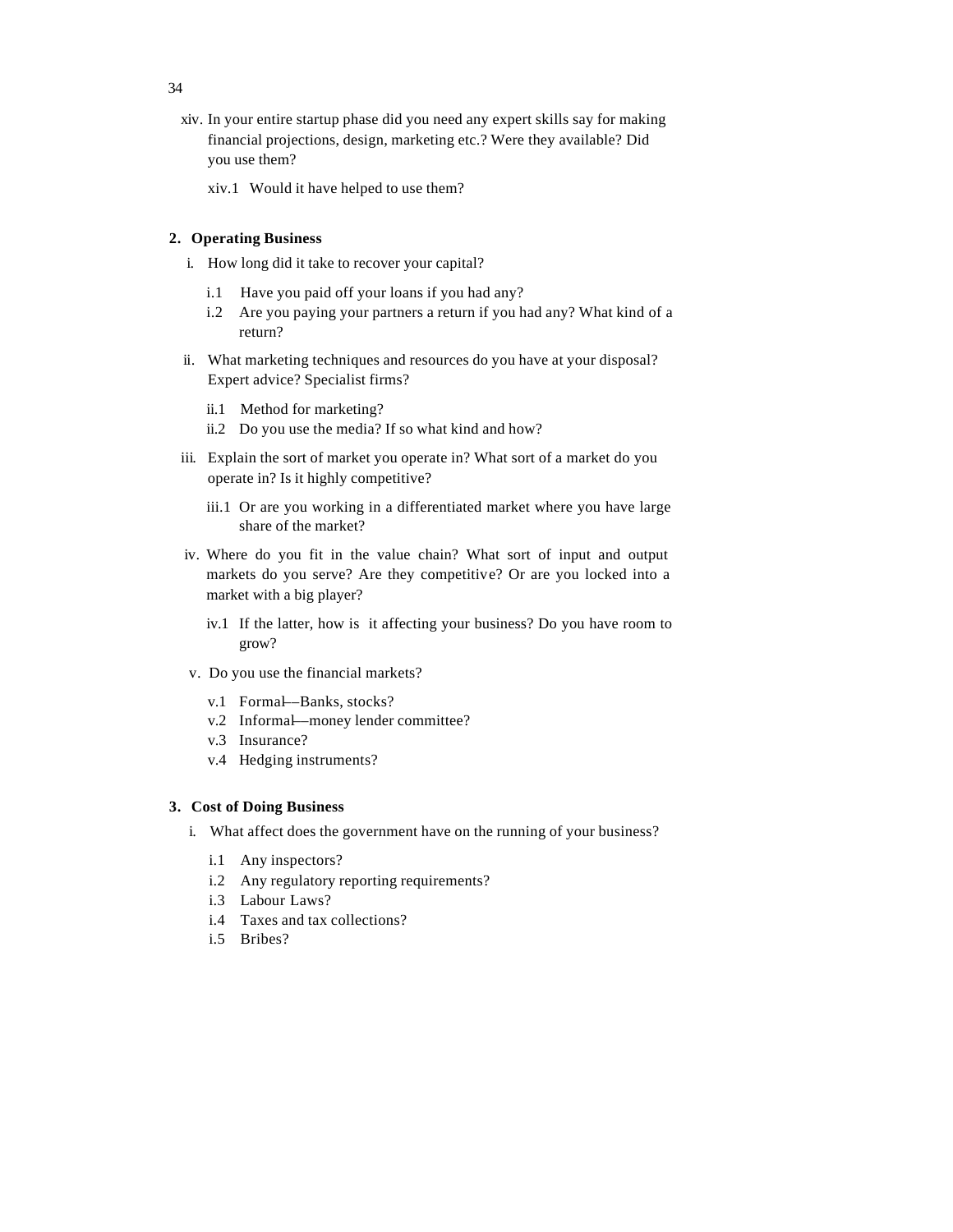- ii. Utilities? Availability Irregularity? Price hikes and expense?
- iii. Infrastructure? City and government infrastructure? Is it adequate? How can it be improved?
- iv. Uncertain government policies?
- v. Remoteness from big city?
- vi. Is the federal government, provincial and city government helpful to your business? Discuss the role of each separately?
- vii. Poor governance, does it affect your business? Law and order etc.
- viii. Country perceptions (travel advisory) how does that affect you?
- ix. Lack of tourism?

# **4. Expansion**

- i. Have you expanded your business?
	- i.1 Size of business?
	- i.2 No. of locations?
	- i.3 No. of employees?
- ii. What factors have helped your expansion? Finance? Market development? Marketing?
- iii. What factors constrain your expansion?
- iv. Does the government policy facilitate expansion?
	- iv.1 Which level of government facilitates expansion? City federal provincial?
	- iv.2 Which level of government hinders expansion? City federal provincial?
- v. Do you have any research capability? Market research? Product research?
	- v.1 Would you require IPR to protect your product?
		- vi. Do you have expert advice for expansion?
		- vii. Have you been bale to develop brand name? Have you tried? What hindered you if you tried?
		- viii. What changes in policy and regulation do you want changed for you to expand?

# **5. Business Failure**

- i. What factors were responsible for failure?
	- i.1 Bad planning?
	- i.2 Lack of finance?
	- i.3 Poor market conditions?
	- i.4 Lack of advice?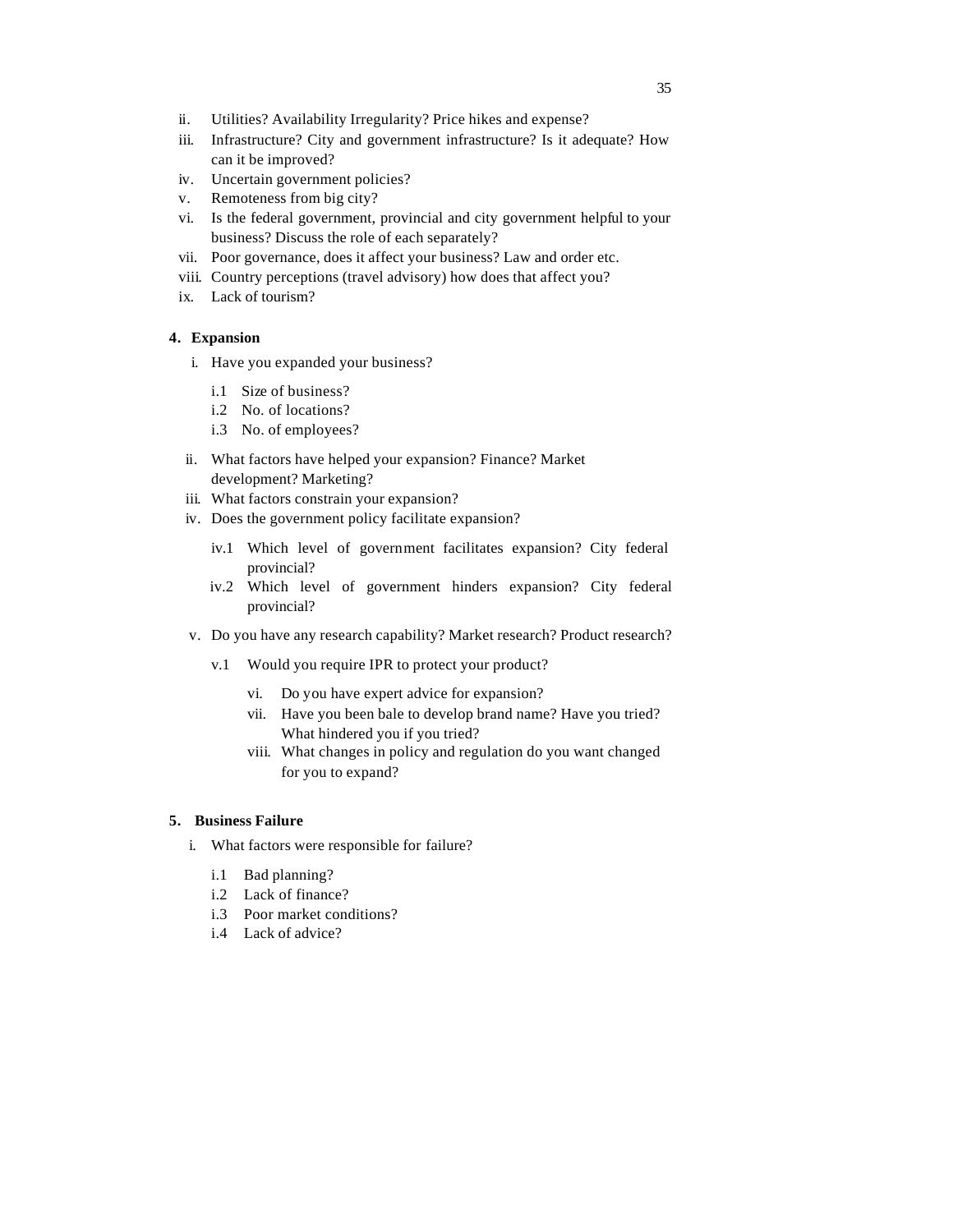- i.5 Bad government policy and regulation.
- i.6 Was exit easy? What affected poor quality exit if it was of a poor quality?

#### **Annex. 2**

# **FOCUS GROUP DISCUSSION WITH ENTREPRENEURS FROM LAHORE**

A focus group discussion involving Vice Chancellor PIDE and entrepreneurs of Quaid-i-Azam Industrial Estate, Kot Lakhpat, Lahore, was held on March 03, 2007. Eleven Small and Medium entrepreneurs involved in manufacturing of various products were present (list attached). The products being manufactured by these entrepreneurs include Polypropylene bags, Pharmaceuticals, Bottles, Socks, Herbal medicines, Bread and Snack food items, Cold Craft Chain, Auto parts, and textile finishing. The crux of the discussion is presented below.

#### **How the Business was Conceived**

- Some entrepreneurs had inherited the business.
- The entrepreneurs who started the business on their own, their reasons included being employed in the same field, being into the field as trader and being advised by the banker or enjoying academic background of the field (Pharmaceuticals).
- Few entered the field by doing research about the field or the project in question.
- The entrepreneurs complained that no data-base is available in respect of potential fields/projects from any governmental agency. Feasibilities available with SAMEDA are outdated and useless.
- Chambers/trade bodies should provide the kind of data/research referred above (PIDE).

#### **Failure of Entrepreneurship Initiatives**

- Lack of home work/research before undertaking the project.
- Lack of home work/research stems from lack of education.
- Muslims, before the partition of India were generally in government service. Hence the lack of business acumen.
- Early entrants became giants because of excess demand then but now success without home work/research is not possible.

# **Duration: From Conception of the Entrepreneurial**

- **Idea to Becoming Operational**
	- Takes 2-3 years.
	- Reasons for long lags in operationalising a business: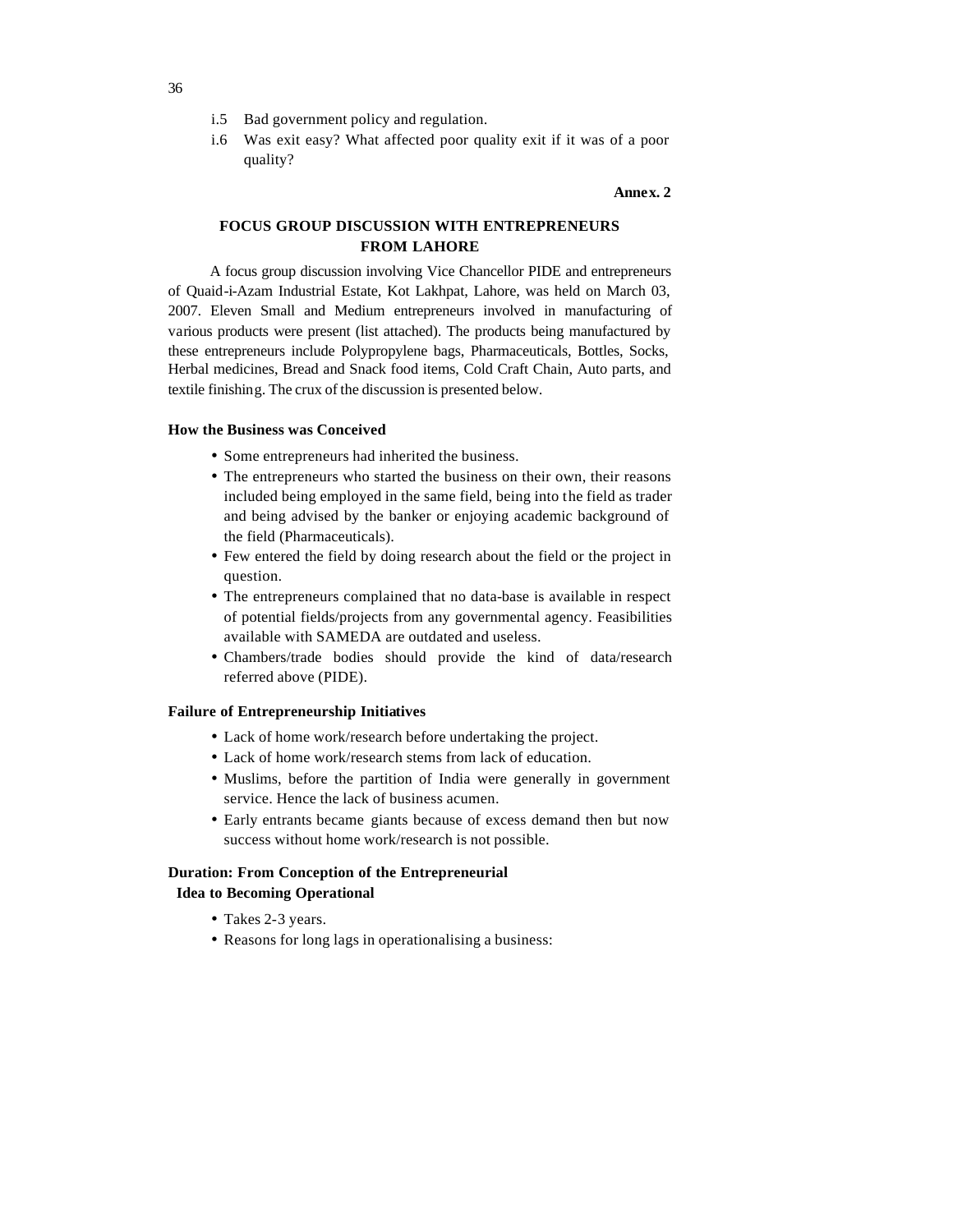- o NOC from host of departments amongst whom there is total lack of coordination. For example, despite NOC from ministry of Health, Pharmaceutical firms were allowed to open up only after the decision of Ombudsman in their favour.
- o Financing from the bank takes time (1-2 years).

# **Financing**

- Most of the entrepreneurs mainly use equity funds.
- Lack of interest in bank financing:
	- o Participants considered bank financing costly.
	- o Banks lend for short and medium term (1-5 years). Participants think that a new firm needs finance for 10 years or more.
	- o Volatility of lending rates since 9/11 has made the entrepreneurs wary of bank financing.
	- o Big borrowers have been defaulting on bank loans while the share of SMEs in bank defaults is negligible. Still banks are reluctant to lend to SMEs.
- Informal finance is not being used as it is costlier than even bank lending.
- Finance from friends and family:
	- o Is used quite often.
	- o Family finance is mostly un-documented.
	- o Non documentation causes problems in case of death of the borrower or lender.
	- o The solution is succession planning, but that is considered a taboo.
- Some entrepreneurs neither use borrowed funds nor sell for credit.
- SMEs and Stock Market.
	- o Entrepreneurs are generally not using the stock market for raising funds.
	- o The entrepreneurs believe that the stock market is for the big players.
	- o Entrepreneurs' lack of awareness, about the functioning of the stock market and the technicalities of raising funds through the stock market.
	- o Entrepreneurs have not thought of using consultants to raise funds from the stock market.
	- o Entrepreneurs do not take into account the opportunity cost of equity.

#### **Warehousing**

• The entrepreneurs are mostly using either a rented house or some closed industry as a warehouse.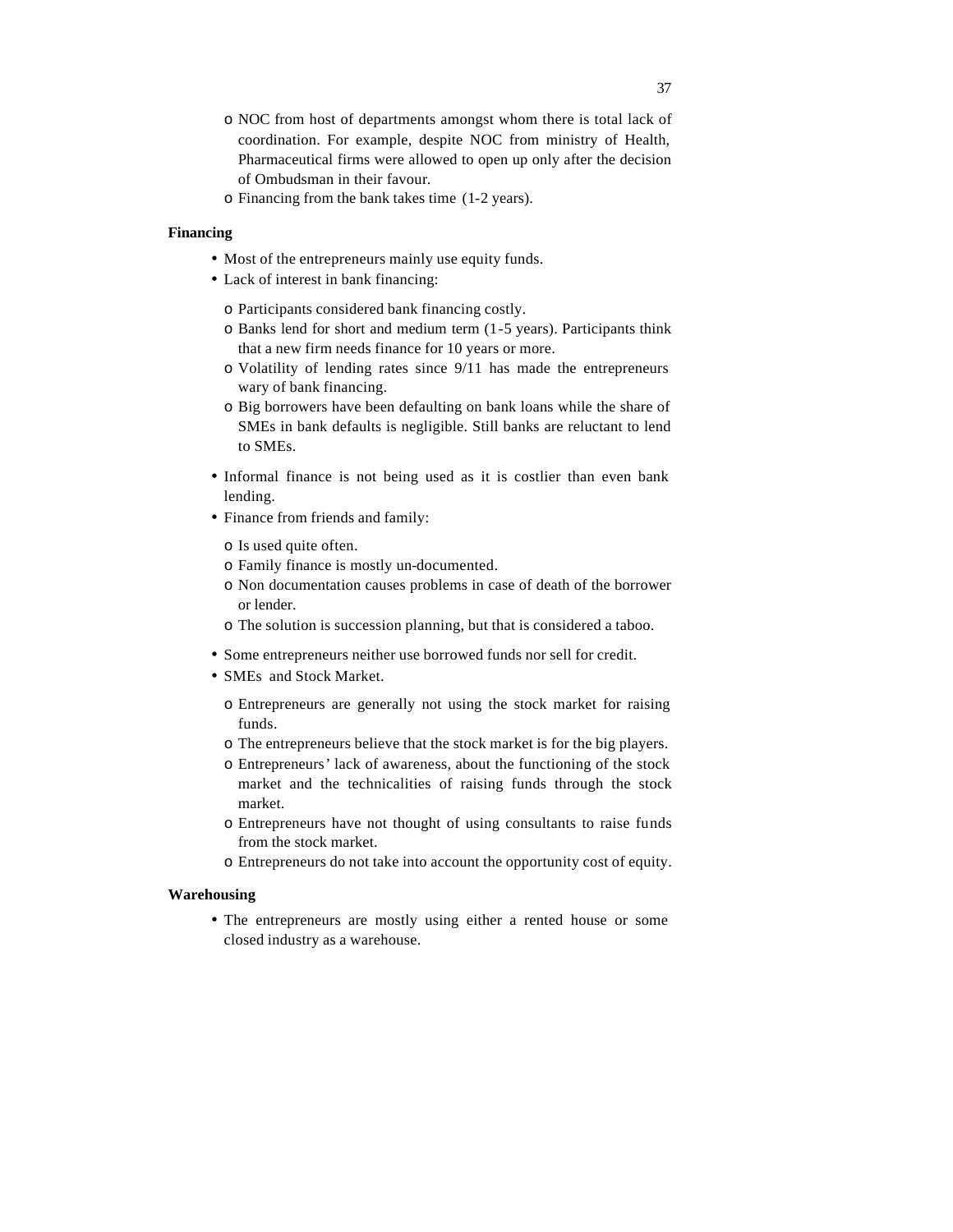# **Expansion**

- 'Limited managerial capacity' is the reason for not expanding—the entrepreneurs cannot handle too many tasks themselves.
- The entrepreneurs are not inclined to delegate rather they insist upon doing most of the tasks by themselves.

# **Institute for Skill Development**

- No institution for development of middle management/skill development.
- Government should establish more technical training institutes. For private sector this is not a remunerative activity.
- The institute established for textile industry by the govt. and handed over to the industry for running is not functioning (PIDE).

#### **R & D**

• Entrepreneurs are generally not conducting R&D. According to entrepreneurs production cost being high and margins narrow R&D is not affordable. Major reasons for cost being high include: high utility prices and minimum wage fixed by government.

# **Legal Framework**

- Suppliers do not honour agreement/commitment. Legal framework does not provide much facilitation in this respect.
- At least 22 government departments visit for collection of different taxes/revenues/seeking information. The bribe money per department ranges between Rs 2000-3000 per month. The Auto part maker said they have to handle 57 departments.
- 1-2 employees remain permanently engaged in dealing with the government functionaries. Approximately half of the business time is spent in dealing with the government officials at various levels and paying visits to provincial/Federal Capital.
- The annual collection from the industrial Estate is around Rs 200 million. The offer of depositing the amount by the industrial estate, in return for zero visits by tax officials was rejected.
- Entrepreneurs are generally are not consulted while framing laws that affect them. There is also no/little consultation while signing international treaties like WTO/SAFTA etc.
- Recovery of amount due from the buyer is difficult. Though there is a law against dishonoured checks but the law has many loopholes that make it ineffective.

38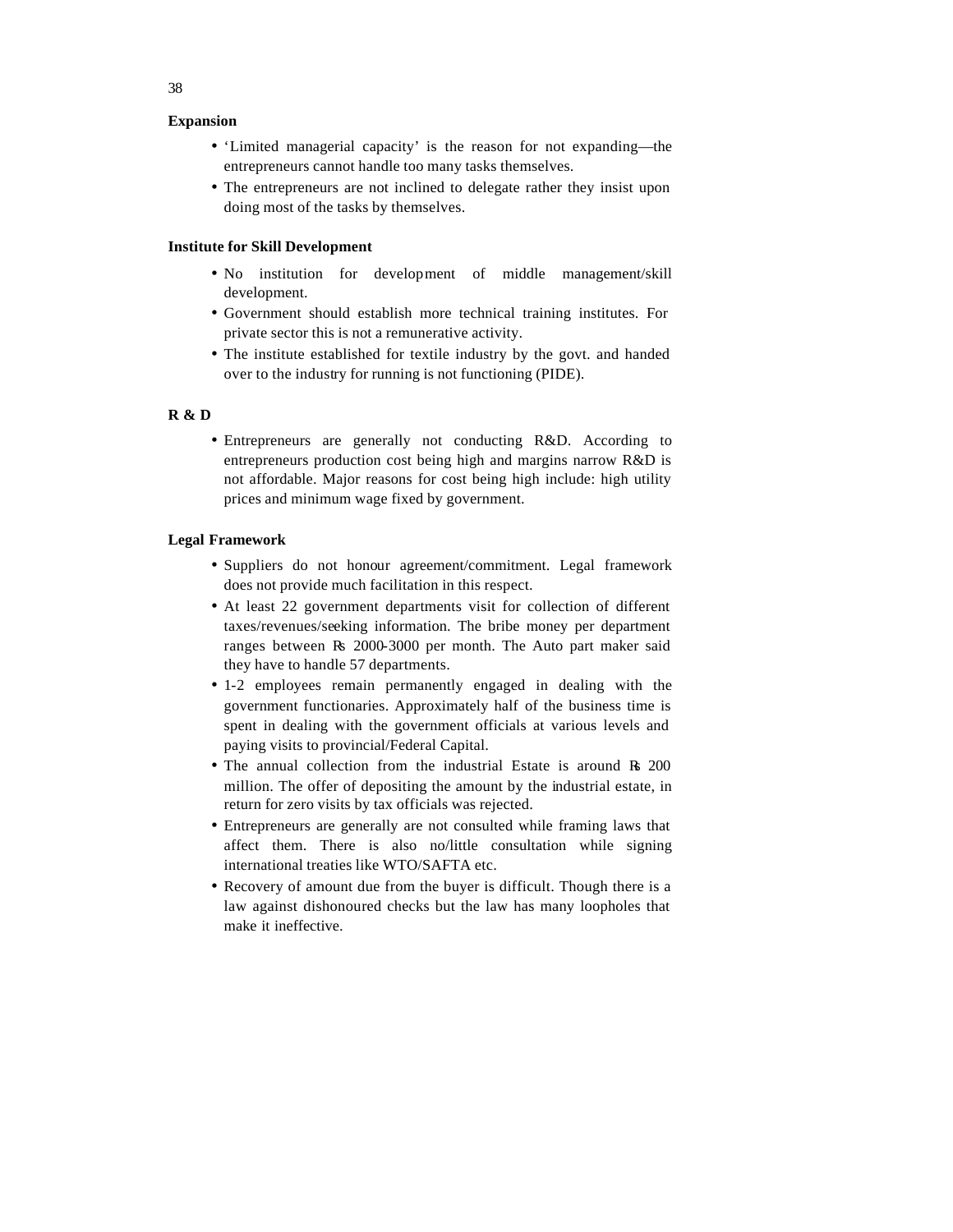# **Trade Unions**

• The provision of the IRO that 25 percent of the trade union members can be non-employees cause problems.

# **Policy to avoid frequent visits of government officials**

- There should be a single tax that includes the tax payable to all the departments.
- Firms selected for detailed income tax audit should be drawn through balloting. Discretion of the ITO to select the firms for detailed audit (143-B) empowers him to ask for bribe money.

#### **What key policy change is required for entrepreneurship to flourish?**

- Get rid of bureaucratic clutches.
- Single tax/One window operation.
	- o Officials from EOBI/Social security visit the factories, why not one person on behalf of both the departments.
- Tri-partite arrangement for running industrial estate.
- Government support should R&D.

# **What level of government is friendly?**

• Currently Provincial government, due to CM's personality. However bureaucracy does not implement his orders.

# **Use of Consultants**:

- The use of consultants is rare. Occasionally they are used for obtaining finance but not for marketing or HR activities.
- Non-use of consultants is due to lack of awareness. However those who are growing their growth is attributable to the advice of consultants.
- If expensive consultants can be used group-wise (PIDE's suggestion).

# **Outsourcing**

• Not many entrepreneurs are outsourcing their activities.

#### **Compliance with WTO etc.**

• If an entrepreneur sells to a foreign name of repute, government agencies ask for wealth of information regarding cost, packaging etc. The exporters fear that if the product does not conform to the standards the production ready for shipment will have to be dumped.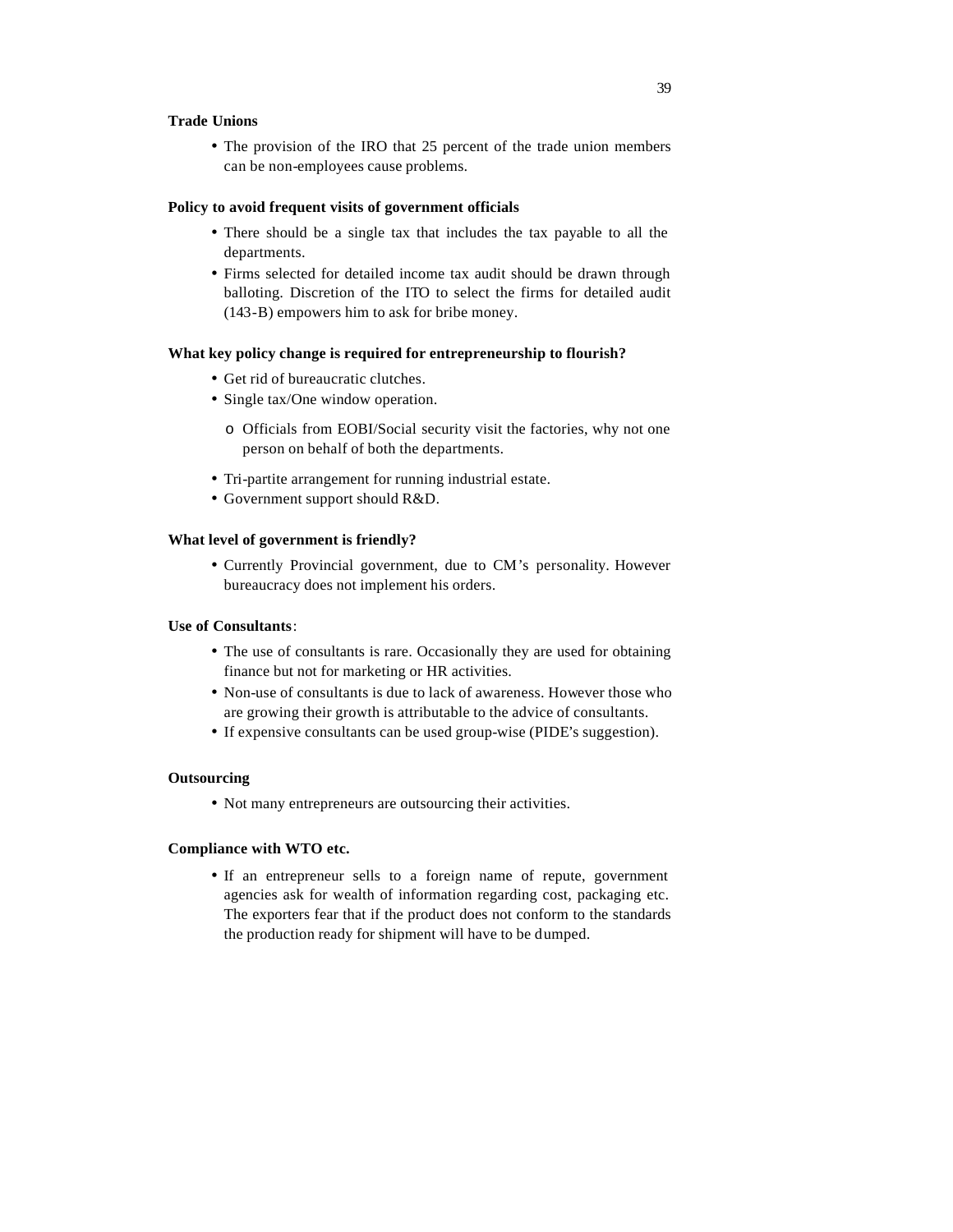# **General**

- Relationship between business and government is adversarial with both blame each other.
- The size of informal/undocumented economy is greater than the documented economy due to tax evasion.
- Entrepreneurs do not display sign boards on business premises to avoid tax payers. If boards are installed officials issue challans/warrants against the entrepreneur without even meeting him.
- Policy announced is quite often not implemented no notification is issued to give affect to the policy announced.
- In case of medicines consumer prefer drugs produced by MNCs/Brand names because here the govt. does not provide support to generic names. In US FDA backs generic drugs.

#### **List of Participants**

# **PIDE**

| Dr Nadeem Ul Haque        | Vice-Chancellor                       |
|---------------------------|---------------------------------------|
| M. Idrees Khawaja         | <b>Research Associate</b>             |
|                           |                                       |
| <b>Entrepreneurs</b>      |                                       |
| 1. Mian Nauman Kabir      | President,                            |
|                           | Board of Management, Quaid-i-Azam     |
|                           | Industrial Estate                     |
| 2. Sajid Latif            | Director, Standard Hosiery            |
| 3. Syed Tariq Jaffery     | Executive Director, KoldKraft         |
| 4. Babur Mahmud Chaudhry  | MD, Pharmacare Laboratories           |
| 5. M. Ayub Shaikh         | Chief Executive, Asmy Dyeing Mills    |
| 6. Amjad Ali Jawa         | MD, Wilshire Laboratories             |
| 7. M.I.Khurram            | Chief Executive.                      |
|                           | <b>Comfort Group of Companies</b>     |
| 8. Haroon Chaudhry        | Chief Executive, Bunny's Limited      |
| 9. Ahmed Khan             | Director Systems, Inter Market Knit   |
| 10. Hakeem Muhammad Usman | Chief Executive, Marhaba Laboratories |
| 11. Iqbal Baig Chughtai   | Chairman, Plaspack                    |

# **Annex. 3**

# **FOCUS GROUP DISCUSSION WITH ENTREPRENEURS OF SARGODHA**

A focus group discussion involving Vice-Chancellor PIDE and entrepreneurs of Sargodha was held on March 07, 2007. Small and Medium entrepreneurs involved in manufacturing of various products were present (list

40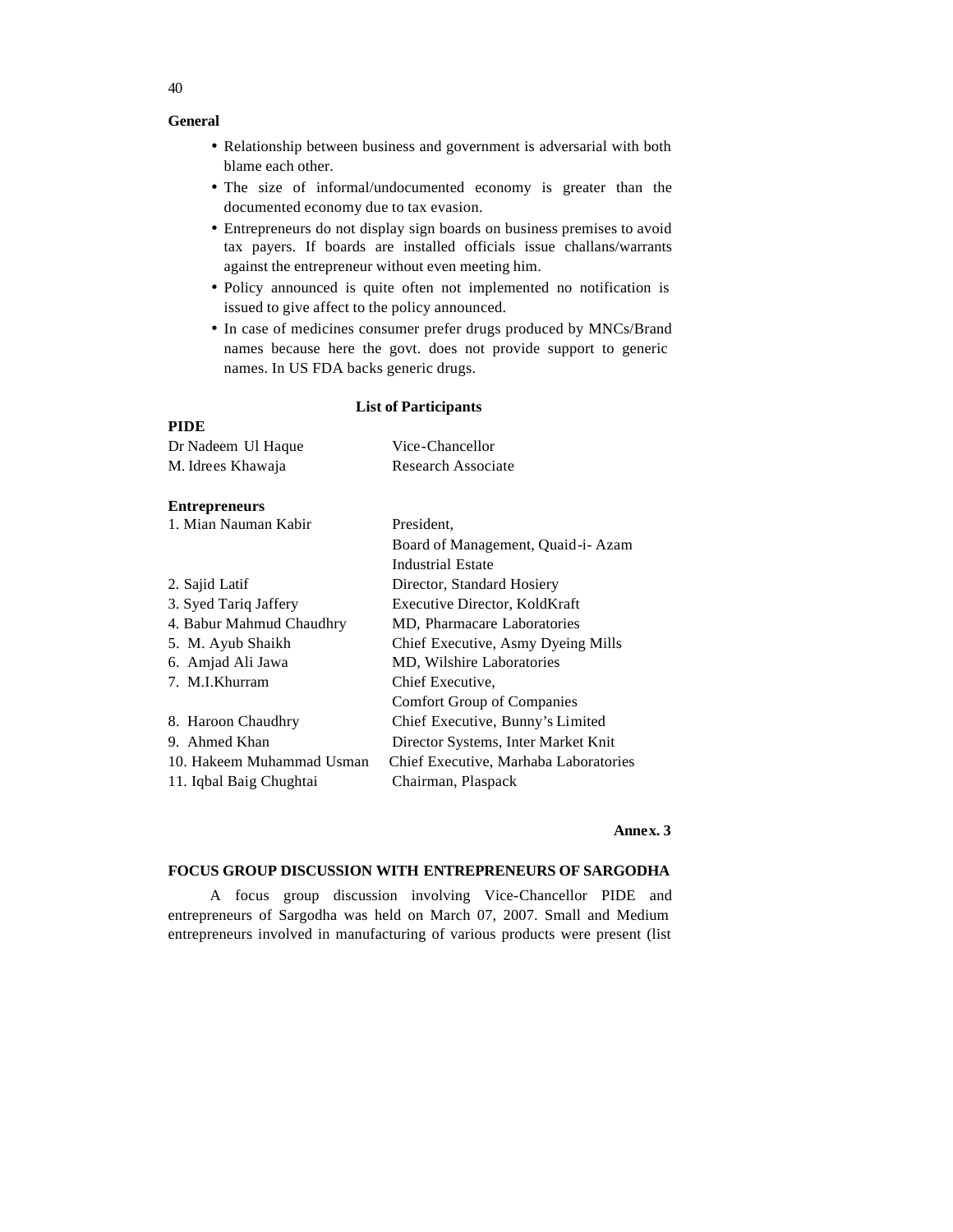attached). The products being manufactured by these entrepreneurs include Furniture, Food Stuff, Cosmetics, and Auto parts, Electrical Switches. Besides distributors of fresh milk, pharmaceuticals, garment and watches (distribution) and construction consultant were also present. The crux of the discussion is presented below.

# **How Conceived**

- About half of the participants had started the businesses themselves upon the advice of friends and family members. While others had expanded the family business. Little formal research was done before initiating the business.
- One entrepreneur being an electrical professional had established a plant for manufacturing of electrical switches.

## **Will you be a leading business man in 20 years from now?**

- Manufacturing business is down due to cheaper imports from China.
- Trading business is down due to motor way. Now Lahore is approachable for buyers from outskirts of Sargodha, besides smaller towns have developed their own distribution network. Therefore government should incentivise business in Sargodha.
- Why not move to Lahore if business is on the decline in Sargodha?
	- o Social costs of migration form one's native town is quite high. Besides cost of living is low in a smaller city.
	- o One possible solution to motorway problem: Build Discount Malls (PIDE)
- Q. Why in business if incurring losses?
	- o Entrepreneurs: Just surviving.

#### **China Factor**

- **Our product costlier, because:**
	- o Duty on raw material is greater than that on finished goods.
	- o Labour in china is more efficient and cheaper as well.
	- o Relatively higher utility prices in Pakistan.

### **Use of Consultants**

- Generally not used, reasons for non-use include:
	- o Lack of awareness about the benefits involved
	- o Use of consultants requires money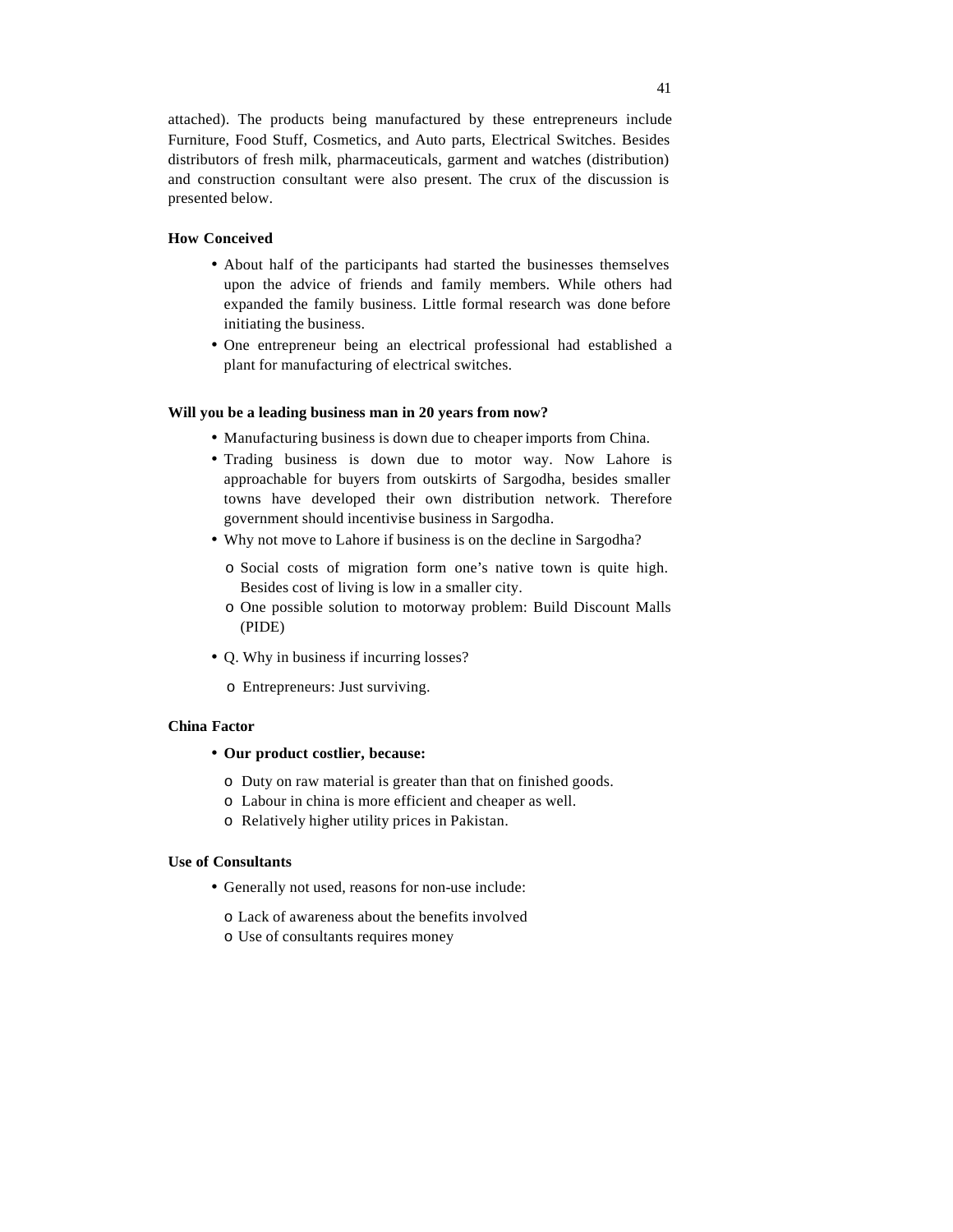- o Lack of attitude
- o Non-availability

# **Innovation/Imitation**

- Except for one, others are dealing in established products. The lack of innovation is due to weak property rights. People quickly copy the idea. No legal remedy is available to the innovator.
- Besides the labourers trained by one employer move to his competitor, with the previous employer having no recourse to law. This reflects weak property rights.

# **Did any entrepreneur encountered failure**

• One entrepreneur encountered failure, Reasons for failure:

o Lack of knowledge and lack of sufficient homework.

• In general, formal feasibilities are not prepared by the entrepreneurs before undertaking a project.

# **Financing**

- Bank financing is generally not used, reasons for non-use include:
	- o High cost
	- o Non-availability for the small entrepreneurs
	- o Bank finance is available only to favoured ones,
	- o Besides the procedure is lengthy and cumbersome.
- Interest rate should be KIBOR plus and same for all borrowers.
- In US even mortgage financing involves bargaining. (PIDE)
- Q. Would the business grow if finance is made available free of cost?
	- o Entrepreneurs: No, financing is not the only element in the success of a business.

# **Use of stock exchange for raising funds**

- Not Used, reasons include:
- Lack of knowledge regarding technicalities of raising finance through stock market.
- Stock market is for big players.

*Suppliers Credit:* Easily available, Maturity varies with nature of the product.

# **Business Premises**

• Entrepreneurs prefer owned premises, because of weak property rights—once the business stands established landlord demands either unreasonable rent or asks for vacation of the premises.

42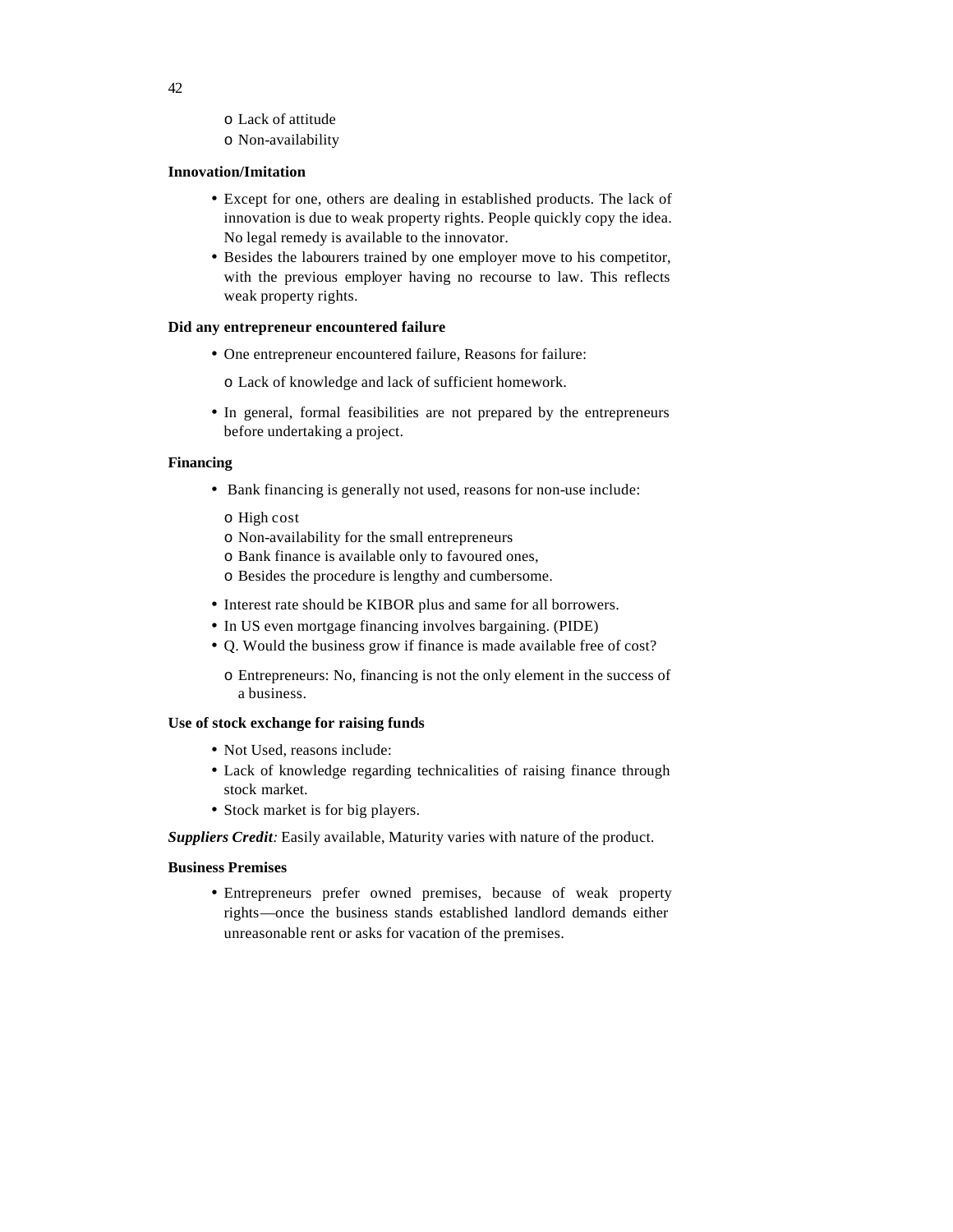#### • **Characteristic of Sargodha**

- o Mixture of rural area and city: Business activity: Mostly Agriculture and Trade, Few industries, but on small scale only.
- o The entrepreneurs agreed that undertaking industrial activity is not the job of the government but complained about the absence of level playing field e.g. tax holiday is provided on selective basis.
- o One major reason for the lack of industrial activity is the air base: This point to the need of locating military activity outside the city limits.

# • **Labour**

o Skilled labour is not available in sufficient quantity o Technical training institutes are not available

• Why your market is just Sargodha not the whole of Pakistan?

o Thinking horizon is smaller

o When big orders arrive, labour exploits the entrepreneur.

# • **One advise to government to improve entrepreneurship**

- o Rule of law and level playing field
- o Duty regime should not change frequently
- o Raw material not produced locally should not carry any import duty

# • **Dealing with how many government departments:**

o Around 10-12

# • **Why no Consolidation?**

o Business in Sargodha is already on the decline

- o Lack of awareness
- o Q. Is there a legal problem. Entrepreneurs: No

# • **Establishment of business**

o Land is available, there are problems with land title but these are not of acute nature problems but not acute.

# • **General:**

- o Tax office moved to Faisalabad. Entrepreneurs will have to go to Faisalabad. Visit to Faisalabad to resolve petty problems will consume important business hours.
- o The poor conditions of *bazars* is due to inefficiency of local leaders.
- o The state of city amenities is a hurdle to business growth. Taxes from city should be spent on city.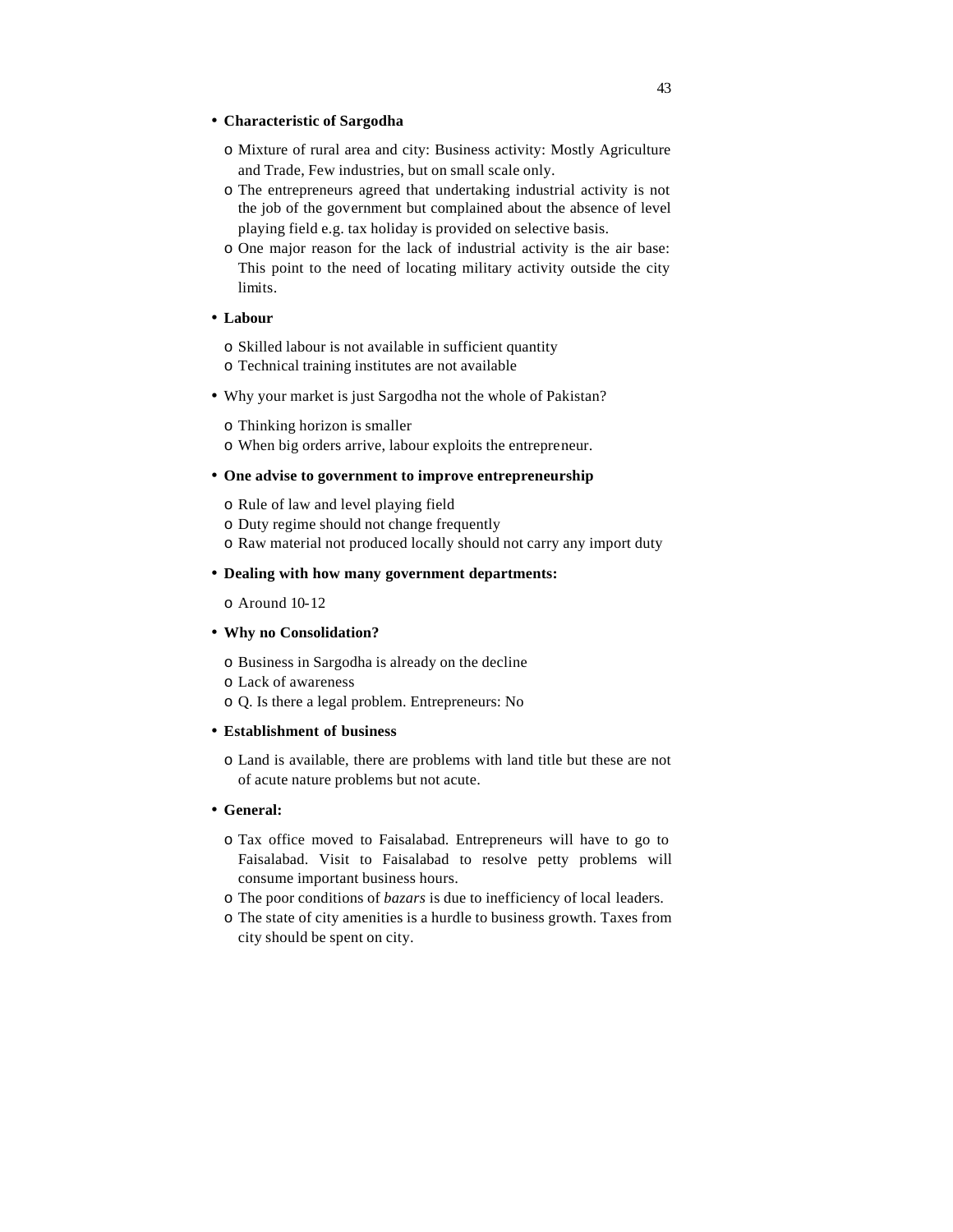# **List of Participants**

| <b>PIDE</b>           |                              |  |
|-----------------------|------------------------------|--|
| 1. Dr Nadeem Ul Haque | Vice-Chancellor              |  |
| 2. M. Idrees Khawaja  | Research Associate           |  |
| <b>Entrepreneurs</b>  |                              |  |
| 1. Zafar Iqbal        | Food Stuff Exporter          |  |
| 2. Faisal Issani      | Food & Cosmetics             |  |
| 3. Shaheed Iqbal      | <b>Auto Parts</b>            |  |
| 4. Rana Abdul Hafeez  | Electric Switches (Importer) |  |
| 5. Fareed Iqbal       | Construction consultant      |  |
| 6. Nasir Butt         | <b>Auto Parts</b>            |  |
| 7. Mirza Nazeer       | Furniture                    |  |
| 8. Shaikh Zia Ullah   | Pharmaceuticals              |  |
| 9. Mian Aslam         | Fresh Milk                   |  |
| 10. Shaikh Sikandar   | Garments                     |  |
| 11.Ali Murad          | Pulses (Whole seller)        |  |
| 12. Babur Ahmad       | Furniture                    |  |

#### **Annex. 4**

# **FOCUS GROUP DISCUSSION WITH ENTREPRENEURS OF SIALKOT**

A focus group discussion involving Vice-Chancellor PIDE and entrepreneurs of Sialkot was held on March 08, 2007. Small and Medium entrepreneurs involved in manufacturing of various products were present (list attached). The products being manufactured by these entrepreneurs include Surgical instruments, Sports goods etc. The crux of the discussion is presented below.

#### **How the business was conceived**

- Most of the entrepreneurs have imitated. Some manufacturers even do not know where the instrument (surgical) is used but they are still able to produce the instrument because they are good at imitation.
- One entrepreneur entered the field of certification (ISO 9000) because of being an employee in a similar organisation earlier.
- In general, little business research, was conducted before entering the field.

## **Why no Consolidation?**

- Cut-throat competition does not allow consolidation.
- Setting up a firm is very easy.

44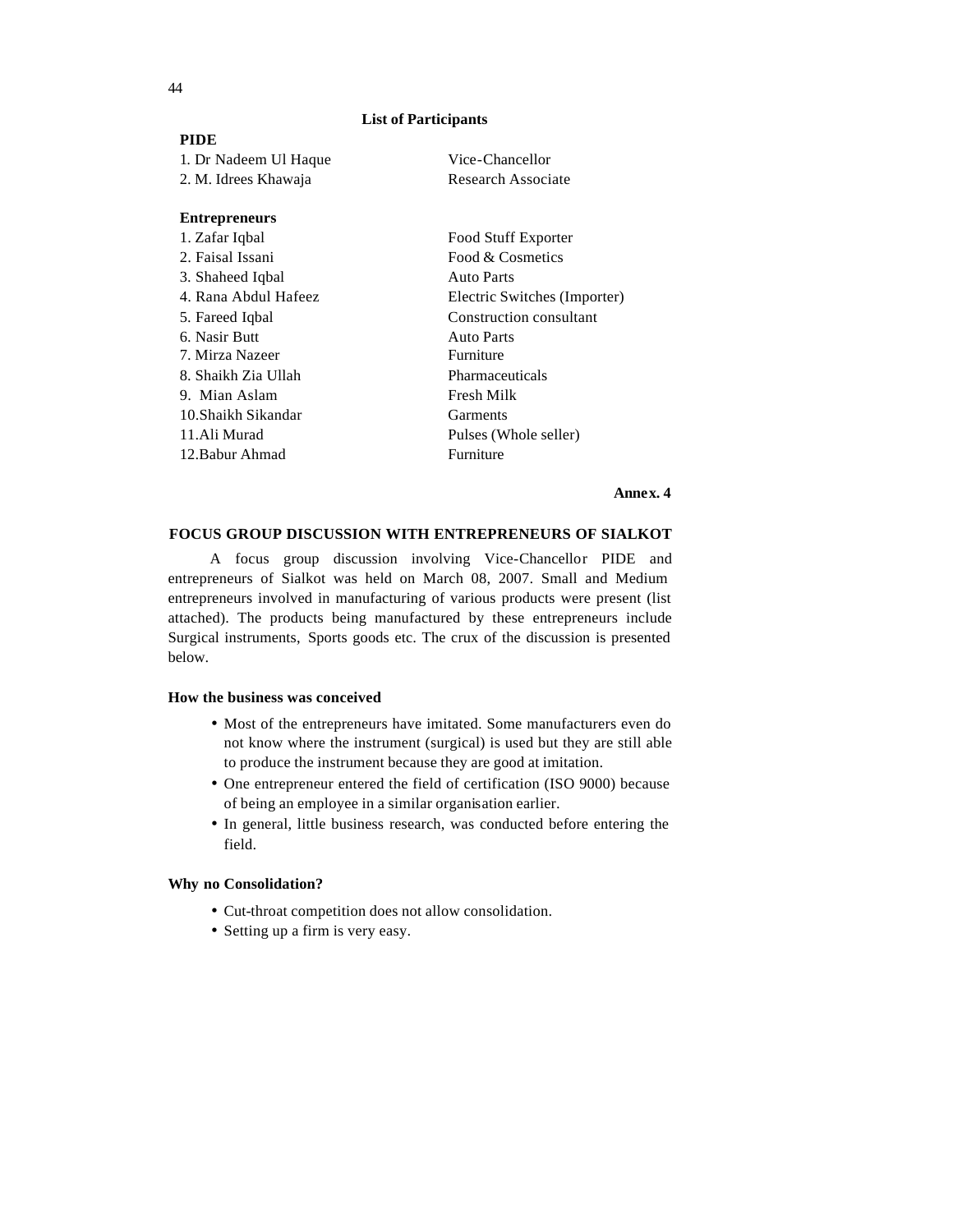- An employee takes an employers knowledge and opens up his own firm. This reflects weak contract enforcement.
- Genetic: Everyone wants a solo flight, Lack of attitude towards delegation.
- Industry is vendor based: The person who supplies raw material, later on opens up his own firm.

#### **Financing**

- Bank financing is not available for new entrepreneurs. Mostly equity funds are used.
- Interest rate is high
- Q. If funds are made available would the business grow? Entrepreneurs: No, Real estate prices will shoot up.
- Why not Stock Market is not used for raising funds:
	- o Lack of knowledge about the technicalities of raising funds from stock market and smaller size of the entrepreneurs.

#### **Industry Characteristic**

- Skill based (imitation), not knowledge based.
- Q. Why Faisalabad is ahead of Sialkot.
- A. Faisalabad has:
	- o Chosen bigger product.
	- o More influence in government, incentives available; e.g. 6 percent subsidy for R&D. No such help to Sialkot.

# • **Consultants**

- o Neither used, nor required.
- o Owners themselves know everything. This could be a misconception due to lack of awareness.
- o SAMEDA: Initiated its activities very late. Entrepreneurs are not very clear about its effectiveness.
- o University being established with collaboration of Sweden is expected to provide the required technical support.

# • **Labour**

- o Shortage of skilled labour.
- o Not very disciplined.
- o Trained by one employer moves to another firm or opens up his own firm.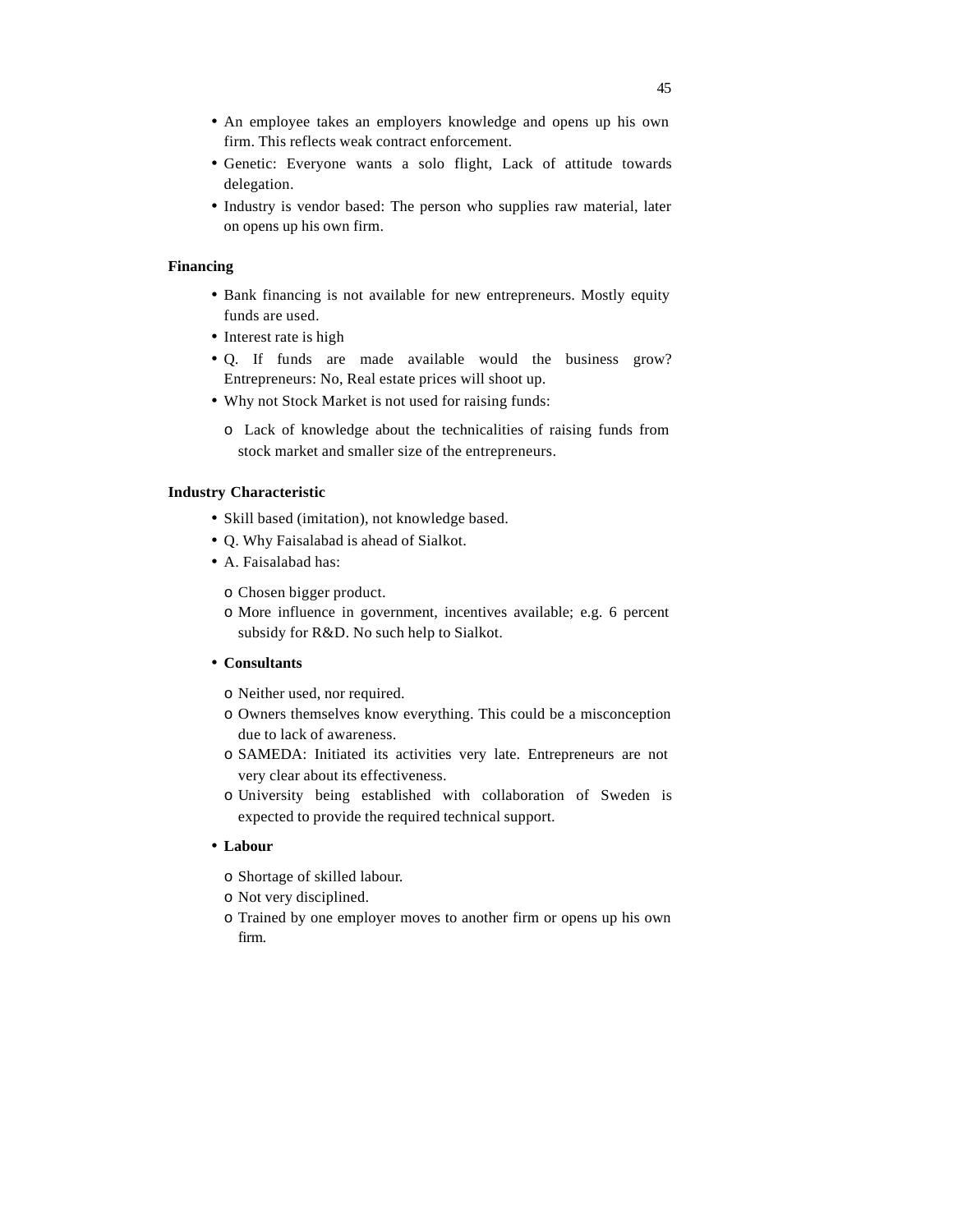# • **Child Labour**

o The system of *ustad-shagirid* used to provide vocational training. Child labour has been eliminated but vocational training institutes have not come up to fill the gap.

#### • **Corruption**

- o First duty is imposed then drawback is given. Bribe money has to be offered on both counts.
- o What the government is collecting more than that was offered by the chamber in lump sum in return for sparing the business man from contact with tax officials. The offer was not accepted.

#### • **Say in policy making**

o Suggestions sought but not incorporated in policies.

## • **Dealing with government departments**

o Number of Departments: 20 plus

- o Bribe money paid: No clear answer.
- o Time spent: One employee dedicated by bigger companies.
- o One window operation is required.

# • **Town Planning**

o Bad, Reason: Civil & Military bureaucracy is responsible.

- o Why not high rise towers:
	- Commercialisation rate is very high (20 percent of price fixed by authorities), this is even more than that prevalent in Lahore. Besides the minimum price fixed is very high.
	- ß Is Sialkot Cantonment of any help in business? No accept for providing residence for some businessmen.
- **Why good hotels are not coming up?**

o High commercialisation rate.

- **Airport**
	- o Funds committed by federal and provincial government have not been fully realised. Given the shattered trust businessmen are not willing to make further voluntary contributions.

# • **One single policy that will facilitate business activity**

o Govt. should contribute towards city development chamber will ensure contribution from entrepreneurs.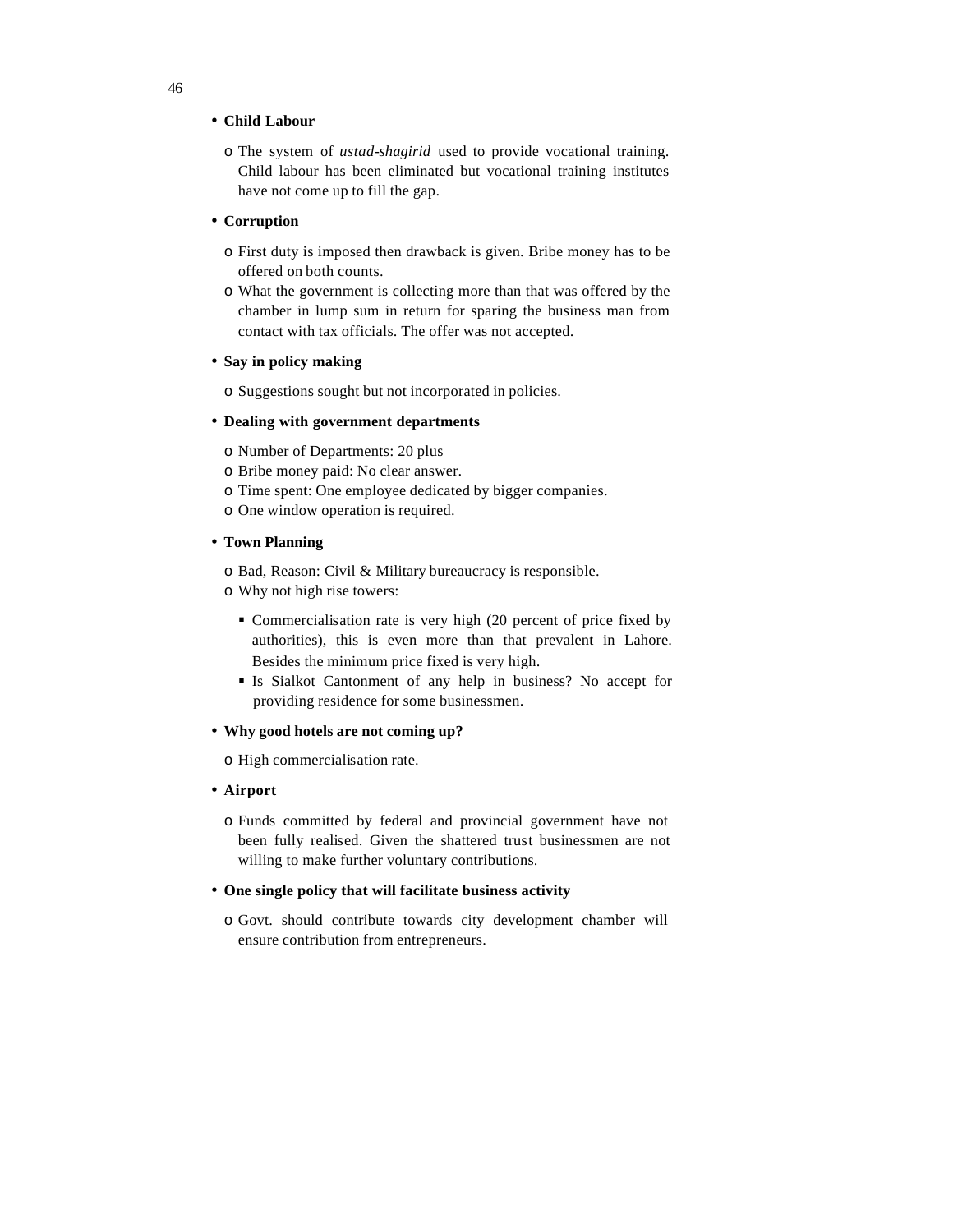- o Better Law and order situation.
- o Speedy Justice for all.
- What level of government is more friendly?

o None.

# • **Subsidy Demand**

o None, but level playing field is required.

# • **R&D**

- o Not much R&D is being conducted in engineering perspective, because industry is skill based (imitation) rather than knowledge based.
- o In marketing perspective research is being undertaken, entrepreneurs go abroad to search for markets.
- o Entrepreneurs collaborate with established foreign brand names. Receive guidance from foreign collaborators.

# • **Business Failure: Yes because of**

- o Cut throat competition.
- o Lack of corporate culture .
- o Lack of knowledge/proper homework.

# **List of Participants**

# **PIDE**

# 1. Dr Nadeem Ul Haque Vice-Chancellor 2. M. Idrees Khawaja Research Associate

## **Entrepreneurs**

| 1. Zia Ullah Mirza         | Surgical Instruments, Exporter         |
|----------------------------|----------------------------------------|
| 2. Arshad Ahmad            | Sports Goods, Exporter                 |
| 3. Asim Kabir              | <b>Quality Assurance Certification</b> |
|                            | (ISO 9000 etc.)                        |
| 4. Shahzad Gul             | Surgical Instruments                   |
| 5. Hafiz Noor Qamar        | <b>Surgical Instruments</b>            |
| 6. Khawar Idris            | Foot Wear                              |
| 7. Ghulam Mustafa Chaudhry | Sports Wear                            |
| 8. Chaudhry Munir          | Surgical Instruments                   |
| 9. Nasir Amin              | <b>Metal Works</b>                     |
| 10. Ghulam Mustafa         | Metal Works                            |
|                            |                                        |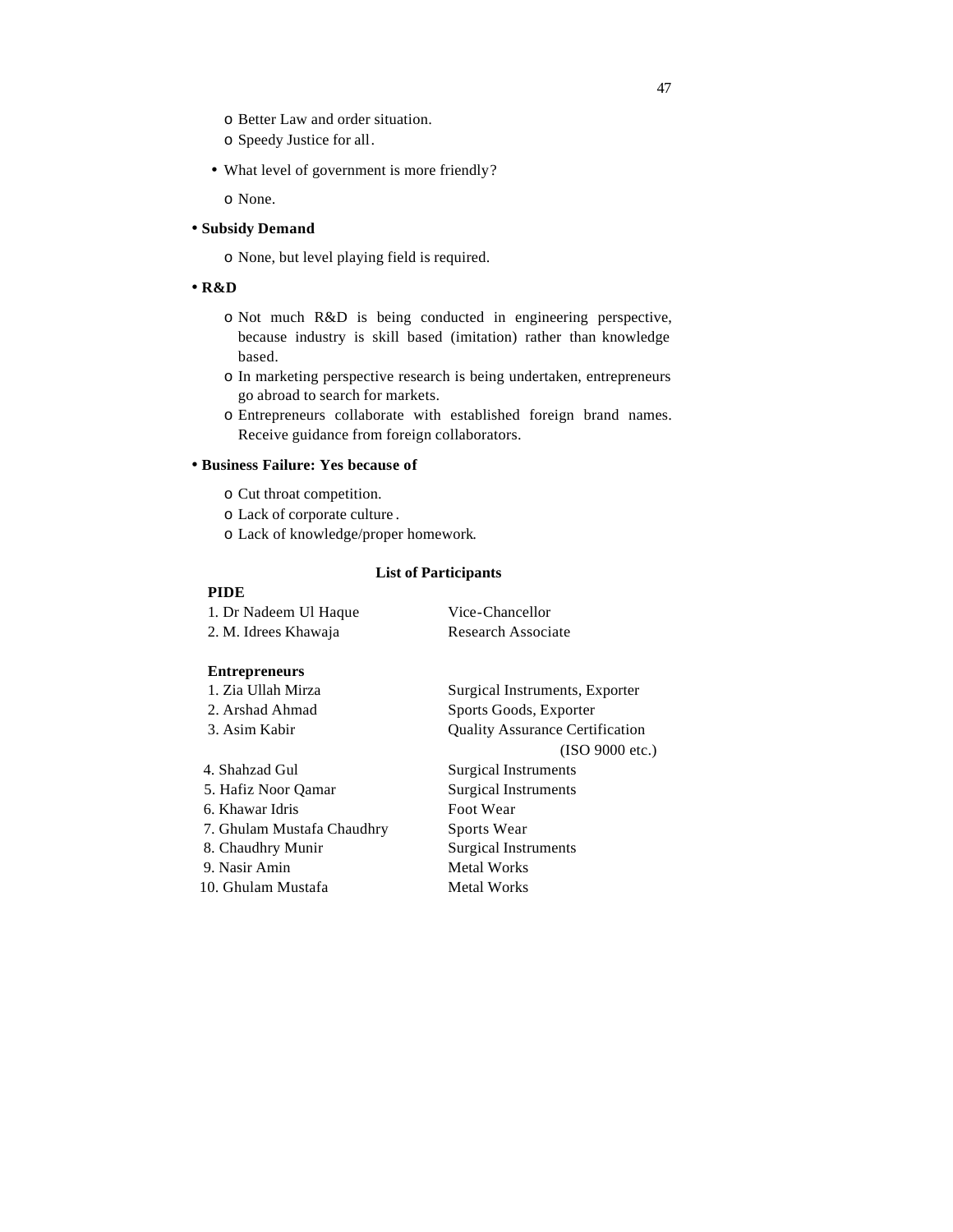#### **Annex. 5**

# **FOCUS GROUP DISCUSSION WITH ENTREPRENEURS OF GUJRANWALA**

A focus group discussion involving PIDE and entrepreneurs of Gujranwala was held on March 09, 2007. Representatives of various traders' associations involved in trading of different products were present (list attached). The products being traded include: Electronics, wheat, vegetable oil, Jewelry, Homeopathic drugs, shoes and general purpose items.

# **How the business was conceived**

• Some just joined the ongoing family business while others had started upon the advice of friends and family. However little research was done before entering the field.

#### **Financing**

- None of the participants are using bank financing some did try but failed to meet the requirements.
- Collateral valuation is unfair.
- Not possible without paying bribe money.
- Informal finance from friends and family is being used.
- Occasionally finance from money lenders @ 10 percent per month is being used.

#### **Impact of China factor upon business**

- Chinese goods have adversely affected the Pakistani products. Reasons include:
	- o Smuggled goods from China.
	- o Low utility prices in China.
	- o Efficient labor in China (PIDE).

## **Conception/Commencement of a business**

- Sufficient knowledge is not available. No training institute for the purpose.
- Delays/bribe money involved in provision of electricity, water connection etc.
- Hurdles/bribe money involved in issuance of licenses where required. However most of the businesses do not require license for setting up the business.

# **Marketing**

• Mostly by way of hand-outs.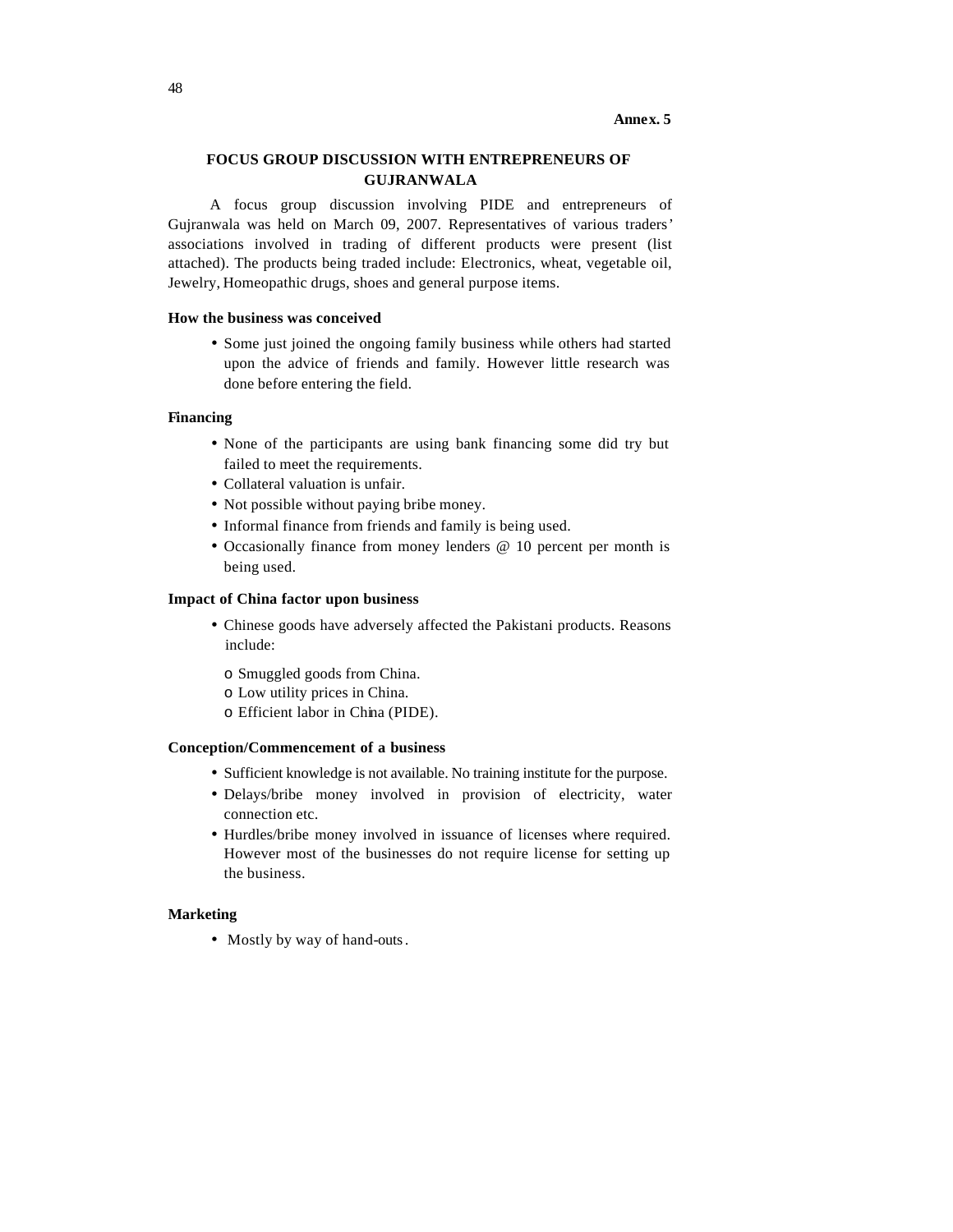# **Partnership**

• Agreement not honored, Partners cheat and go Scot free—Property rights are weak.

#### **Business Premises**

• Owned as well as rented. Traders fear eviction when business stands well established—again due to weak property rights.

## **Separate Chamber**

• Industrialists do not work for the cause of the traders. There should be a separate chamber for traders.

# **Consolidation**

Rare. Entrepreneurs do not want to delegate. One reason for this could be the lack of education.

# **One key policy change that would improve business**

- End to load shedding.
- Removal of professional tax.
- Rule of Law.

#### **Branding**

• No effort towards brand development: Reasons include lack of funds and entrepreneurs lack of inclination towards delegation.

# **Cost of doing Business**

- Recently imposed professional tax on traders be withdrawn.
- Parking space on G.T. road for customers.
- Dilapidated state of roads and overflowing sewerage lines should be taken care off.

# **Business failure**

One trader, amongst those present, encountered failure due to competition from Chinese products.

#### **List of Participants**

**PIDE** M. Idrees Khawaja Research Associate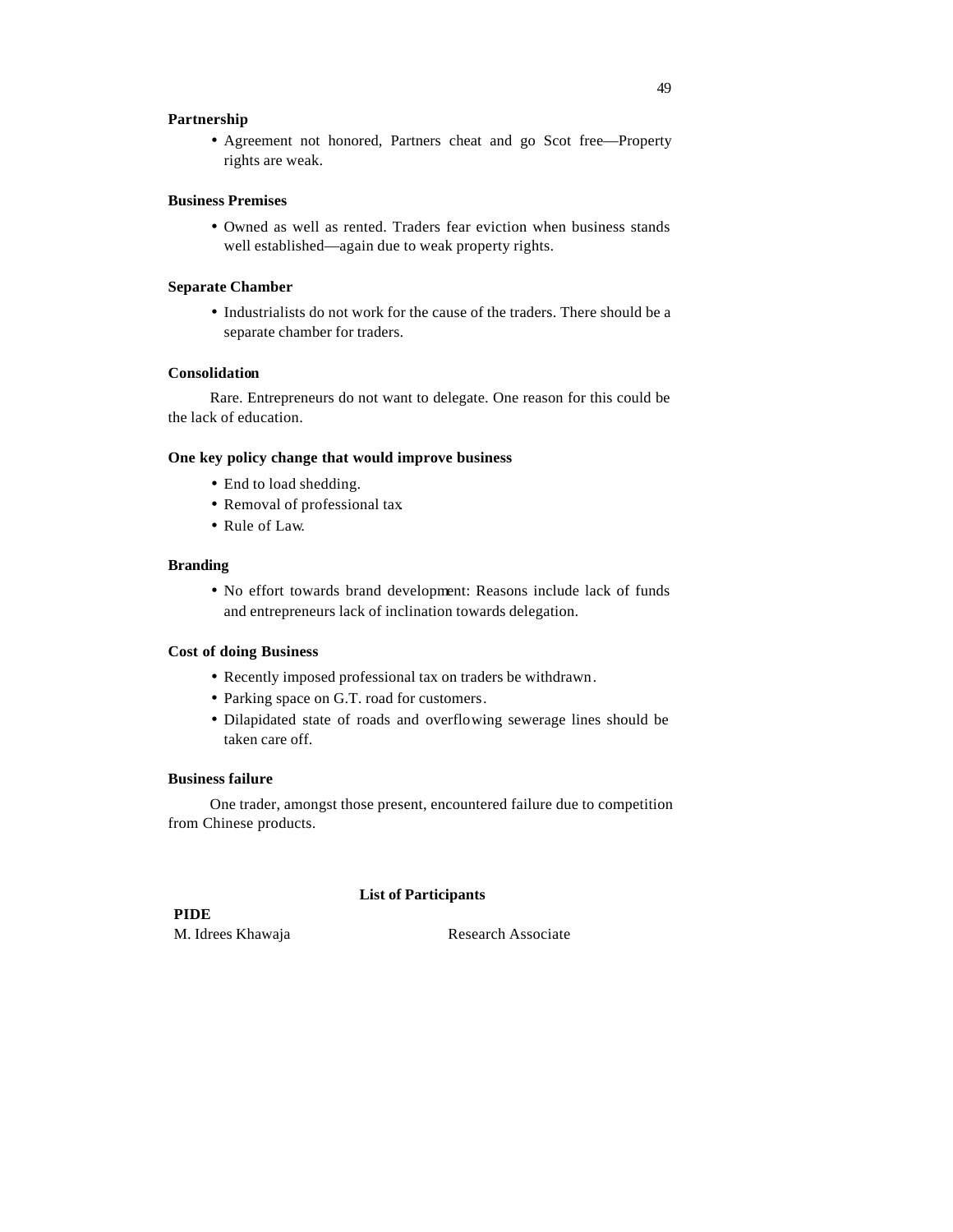# **Entrepreneurs**

| 1. Dr Mahmood Ahmad        | Dentist                        |
|----------------------------|--------------------------------|
|                            | (President Anjuman Tajaran)    |
| 2. Nasrullah Butt          | Cockery                        |
| 3. M. Ahmad Shahzad        | Melting                        |
| 4. Chaudhry M. Hafeez      | Washing Machine (Whole Seller) |
| 5. Chaudhry Safiullah      | <b>Book Seller</b>             |
| 6. M. Naeem Asif           | Pump Dealer                    |
| 7. Khawaja Safi-ur-Rehman  | Plastic (Whole Seller)         |
| 8. Malik Imtiaz Ahmad      | Crockery                       |
| 9. Chaudhry M. Anis        | <b>Iron Sheet</b>              |
| 10. Malik Abdul Khaliq     | Dry Cleaning                   |
| 11. Haji Abdul Rauf Mughal | Furniture                      |
| 12. M. Naeem Butt          | <b>Books</b>                   |
| 13. Talat Mughal           | <b>Motor Bearings</b>          |
| 14. Hafeez M. Akram        | Jewelry                        |
| 15. Shaikh Pervaiz Ahmad   | <b>Shoes</b>                   |
| 16. Mir Marghub            | Electronics                    |
| 17. Naeem A. Shaikh        | Hosiery                        |
| 18. Mubashir Rehan Bhatti  | Sanitary (Whole Seller)        |
| 19. Lala Liaqut Ali        | Milk Trader                    |
| 20. Chaudhry Javaid        | Garments (Whole seller)        |
| 21. Hafeez Inam ullah      | <b>General Store</b>           |
| 22. Yasir Mughal           | <b>Bricks</b>                  |
| 23. Mirza M. Saleem        | <b>Printing Press</b>          |
| 24.Hakeem Aman ullah       | Hikmat                         |
|                            |                                |

#### **Annex. 6**

# **LEGAL IMPEDIMENTS**

There is a need for lawful acquisition of land and protection of property rights for the entrepreneurs. "Asset security" needs to be backed by legal and social institutions. Land is one of the most important assets for people in rural and urban areas. Land record management system in Pakistan is outdated and allows for corruption and rent-seeking through manipulations.

For example, the **Transfer of Property Act (1882)** does not envision that the state will guarantee title to property. As a result the documents exchanged between a vendor and a vendee do not certify title; even after the registrar enters the transaction in official records, it does not give any assurance of title to the transferor of property.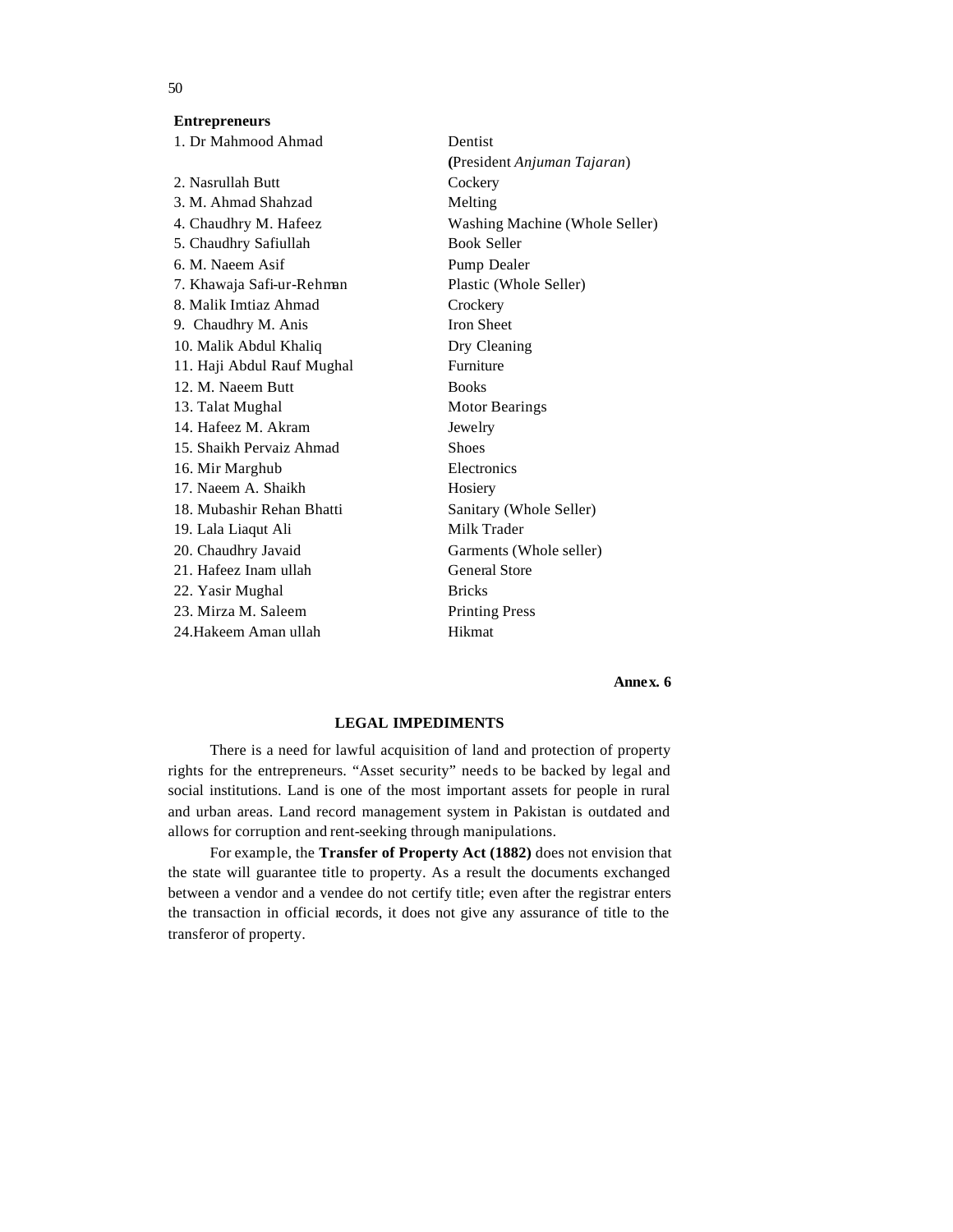Similarly, according to **Rule 135 of the Registration Rules (1929),** it is not the registrar's concern to establish any validity of the document. **The Registration Act (1908)** envisages the registration of documents and not the registration of titles itself. Thus, Land titling is not secure. Given this, the Mafias and Unions in the cities and the "potwaris" in the villages, posses a great threat for the urban and rural entrepreneurs; and this makes it extremely difficult for any type of activity including domestic commerce to find space for development.

Moreover, an Act widely being misused in Pakistan is the **Land Acquisition Act (1894)**. **Sub section (1) of Section 4** allows for occupation of private lands by the government in 'public interest'. Even though there are rules for land acquisition such as publication of a preliminary notification of the interest in an official gazette, giving the land/house owner a seven days notice before taking any legal action. 'adequate' compensatory is also envisaged.(details of which are contained in **sub section 1 of section 23)**. In practice this act is used against the poor. Compensation is always inadequate especially when land is to be rezoned. The poor never get the benefit of the rezoning. Hence, 'public interest' is often interpreted by the governments in favor of the elite.

Furthermore, the **Cooperatives Society Act (1925),** made for promoting the wellbeing of poor farmers, is now being used for the development of rich city housing projects for the influential groups. Cooperatives formed by powerful groupings then use the land acquisition act intheir favor. Those who lose are the poor.

As noted in the paper the current zoning laws seek to "exclude the poor!" Any construction other than a single family house is regarded as commercial. The result is construction which is a labor intensive activity is a small infant industry. High rises, retail and commercial establishments are all extremely difficult to develop. Large commercialisation fees are charged. There are also very harsh height and setback conditions. Neighbors also have the right to veto such projects.. The result is that a whole range of employment expanding options are closed. A whole range of entrepreneurship is discouraged as a result.

Dwellings for the poor and even the lower middle classes remain in short supply because of the commcialisation policy that limits flat construction in high rises. In addition a rent control act that secures the tenant against the landlord and limits the rent increases serves to reduce the supply of rental property to the poor.

If the poor are to be helped a whole range of zoning laws and regulations need to be examined from the standpoint of including the poor. At the same time rent control has to be eliminated to allow the poor to be rent worthy.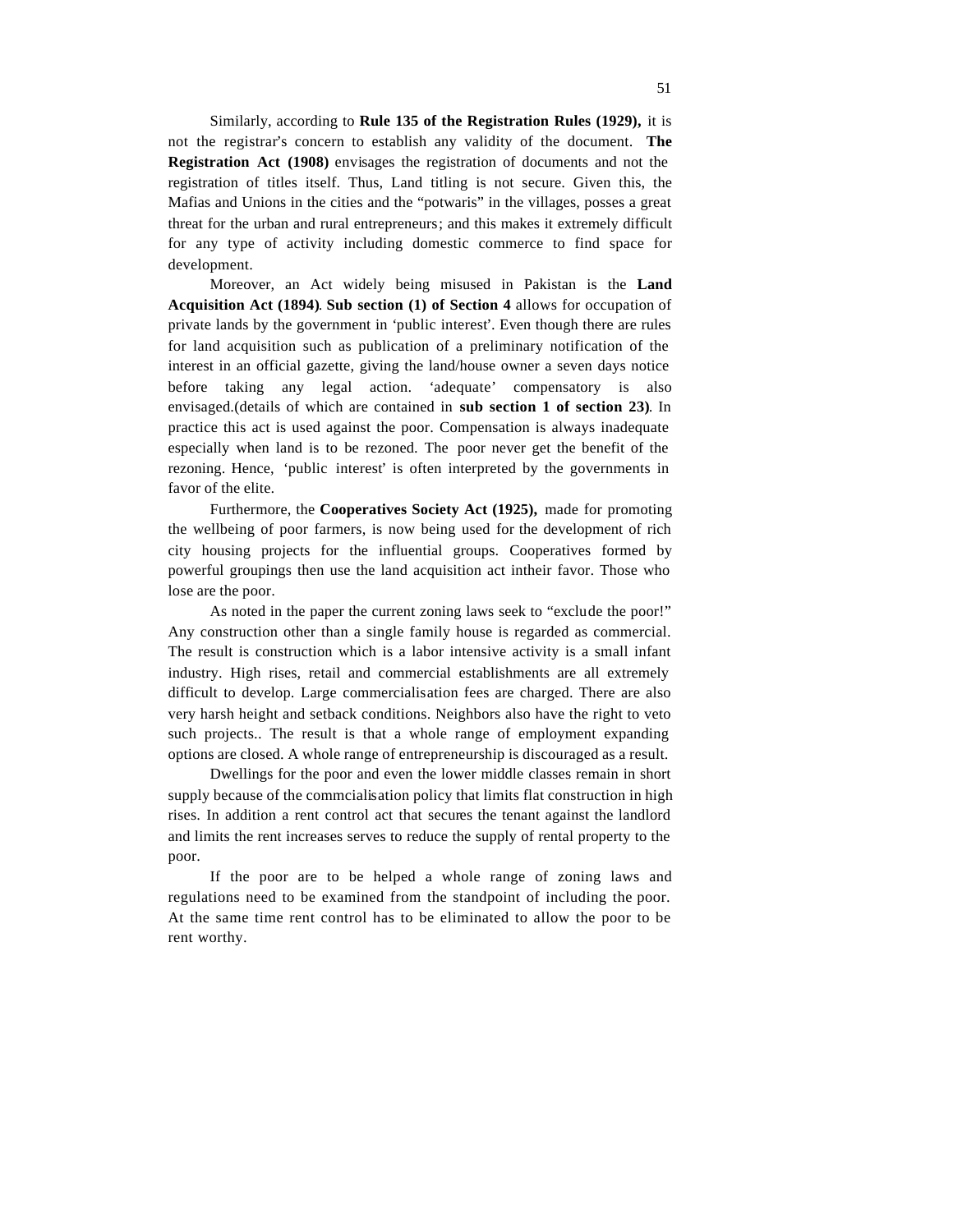#### **REFERENCES**

- Acemoglu, Daron (1996) A Microfoundation for Social Increasing Returns in Human Capital Accumulation. *The Quarterly Journal of Economics* 111:3, 779–804.
- Ali, Hamza (1986) The Rural Elite and Agricultural development in Pakistan. In Ali Karamat (ed) *Pakistan: The political Economy of Rural Development*. Lahore: Vanguard.
- Audretsch, D., and A. Thurik (2001) Linking Entrepreneurship to Growth. OECD Science, Technology and Industry OECD Publishing. (Working Papers 2001/2.)
- Bamoul, William J. (2004) On Entrepreneurship, Growth and Rent-Seeking: Henry George Updated. *The American Economist* 48:1, 9–16.
- Barreto, Humberto (1989) *The Entrepreneur in Microeconomic Theory: Disappearance and Explanation.* New York: Routledge.
- Baumol, W. (1993) *Entrepreneurship, Management, and the Structure of Payoffs.* Cambridge, Mass.: MIT Press.
- Cantillon, R. (1755) *Essai sur la nature du commerce en général*, London: Fetcher Gyler. Also edited in an English version, with other material, by Henry Higgs, C.B., London: MacMillan (1931).
- Cheema, A., and A. Sayed (2006) Is Bureaucracy Pro Poor? (PIDE Working Paper No. 3.)
- Dejardin, M. (2004) L'entrepreneuriat, le territoire et les conditions de leurs dynamiques cumulatives. 40th ASRDLF Annual Conference, Brussels, September 1-3.
- Dejardin, M., and M. Carree (2005) The Error-Correction Value of Markets and Entrepreneurship: An Assessment through Firm Entry and Exit Flows in Local Retailing Industries. 45th Congress of the European Regional Science Association.
- Din, M., and Kalbe Abbas (2000) The Uruguay Round Agreement and Pakistan's Trade in Textiles and Clothing. *South Asia Economic Journal* 1:3, 101–115.
- Din, Musleh-ud, and Kalbe Abbas (1999) Uruguay Round Agreement: Implications for Pakistan's Textile and Clothing Sector. *The Pakistan Development Review* 38:4, 823–33.
- Easterly, W. (2003) The Journal of Economic Perspectives: "Can Foreign Aid buy Growth?"
- Easterly, W. (2005) What Did Structural Adjustment Adjust? The Association of Policies and Growth with Repeated IMF and World Bank Adjustment Loans. *Journal of Development Economics* 76, 1–22.
- Gartner, W. B., Carland, J. W. *et al.* (1988) Who Is an Entrepreneur? Is the Wrong Question. *American Journal of Small Business* 12:4, 11–39.
- Griliches, Z. (1992) The Search for R&D Spillovers. *Scandinavian Journal of Economics* 94, 29–47.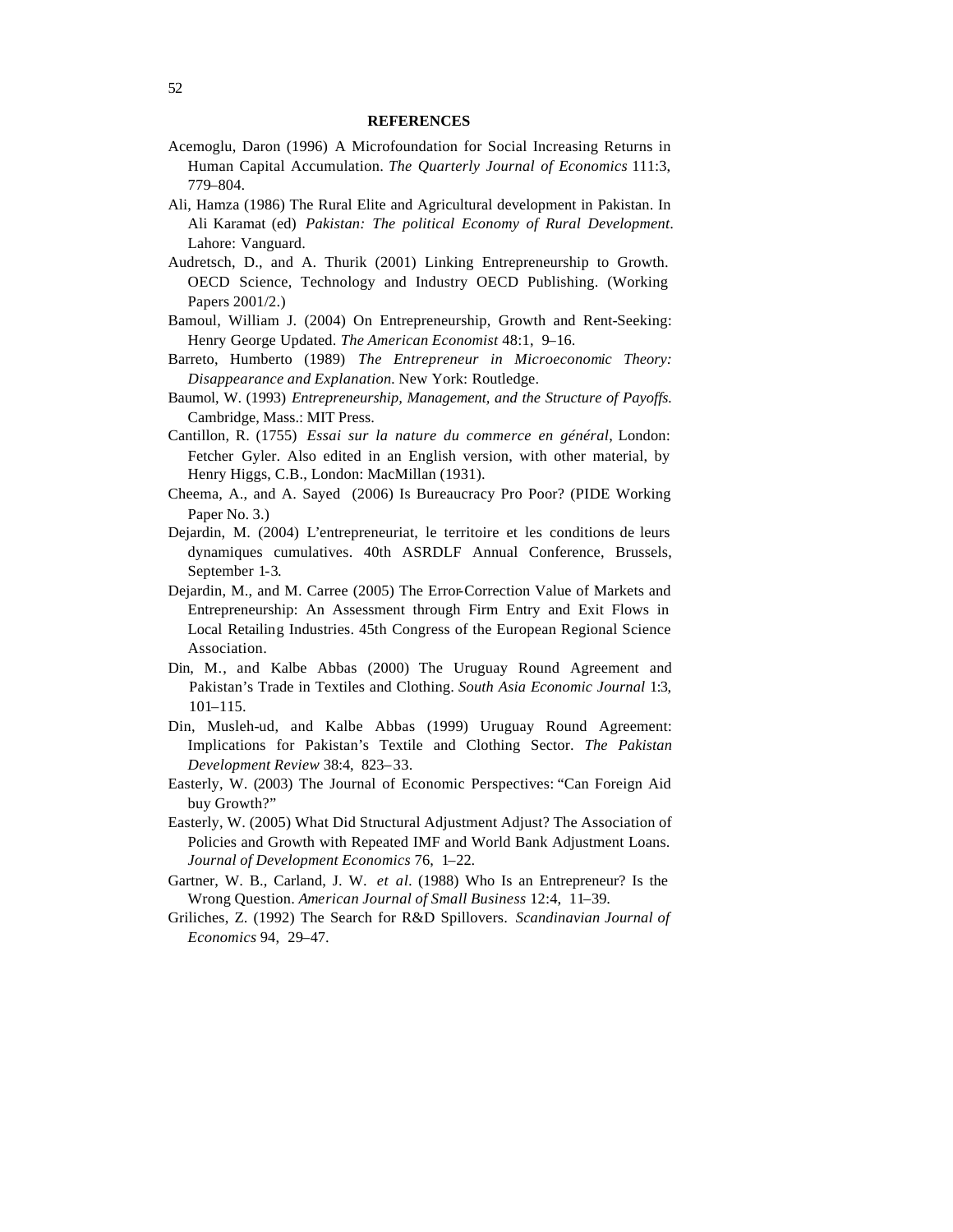- Grossman, Gene M., and Elhanan Helpman (1994) Endogenous Innovation in the Theory of Growth. *Journal of Economic Perspectives,* 23–44.
- Haque, N. (2006) Awake the Sleeper Within: Releasing the Energy of Stifled Domestic Commerce! Pakistan Institute of Development Economics, Islamabad. (PIDE Working Papers No.11.)
- Haque, N. (2006) Beyond Planning and Mercantilism: An Evaluation of Pakistan's Growth Strategy. *The Pakistan Development Review* 45:1, 3–48.
- Haque, N., and Ali Kemal (2006) Impact of Export Subsidies on Pakistan's Exports. Pakistan Institute of Development Economics, Islamabad. PIDE Working Papers No. 26.)
- Haque, N., and Durr-e-Nayyab (eds) (2007) *Cities—Engines of Growth.* Islamabad: Pakistan Institute of Development Economics.
- Haque, N., and Izza Waqaar (eds) (2006) *Domestic Commerce—The Missing Link.*
- Haque, N., and Saba Anwar (forthcoming) *Is Commercialisation a Sin*?
- Hawley, F. B. (1892) The Fundamental Error of "Kapital und Kapitalzins". *The Quarterly Journal of Economics* 6:3, 280–307.
- Hawley, F. B. (1893) The Risk Theory of Profit. *The Quarterly Journal of Economics* 7:4, 459–479.
- Hoenig, Thomas M. (2005) *Entrepreneurship and Growth*. Federal Reserve Bank of Kansas City.
- Hussain, Ishrat (1999) *Pakistan the Economy of an Elitist State*. Oxford University Press.
- Jaffe, A., M. Trajtenberg, and R. Henderson (1993) Geographic Localisation of Knowledge Spillovers as Evidenced by Patent Citations. *Quarterly Journal of Economics* 63, 577–598.
- Jalal, Aiysha (1995) *Democracy and Authoritarianism in South Asia: A Comparative and Historical Perspective*. Cambridge University Press.
- John Haltiwanger (2000) Aggregate Growth: What Have We Learned from Microeconomic Evidence? OECD Economics Depart ment. (OECD Economics Department Working Papers 267.)
- Jovanovic, Boyan (1982) Selection and the Evolution of Industry. *Econometrica* 50, 649–79.
- Kirzner, I. M. (1973) *Competition and Entrepreneurship*. Chicago: University of Chicago Press.
- Kirzner, I. M. (1976) *The Economic Point of View: An Essay in the History of Economic Thought*, 2nd Edition. Kansas City: Sheed and Ward.
- Kirzner, I. M. (1983) *Perception, Opportunity and Profit: Studies in the Theory of Entrepreneurship*, 1st Edition 1979. Chicago: University of Chicago Press.
- Knight, F. H. (1921) *Risk, Uncertainty and Profit*. New York: Houghton Mifflin. Also Chicago: University of Chicago Press (1971).